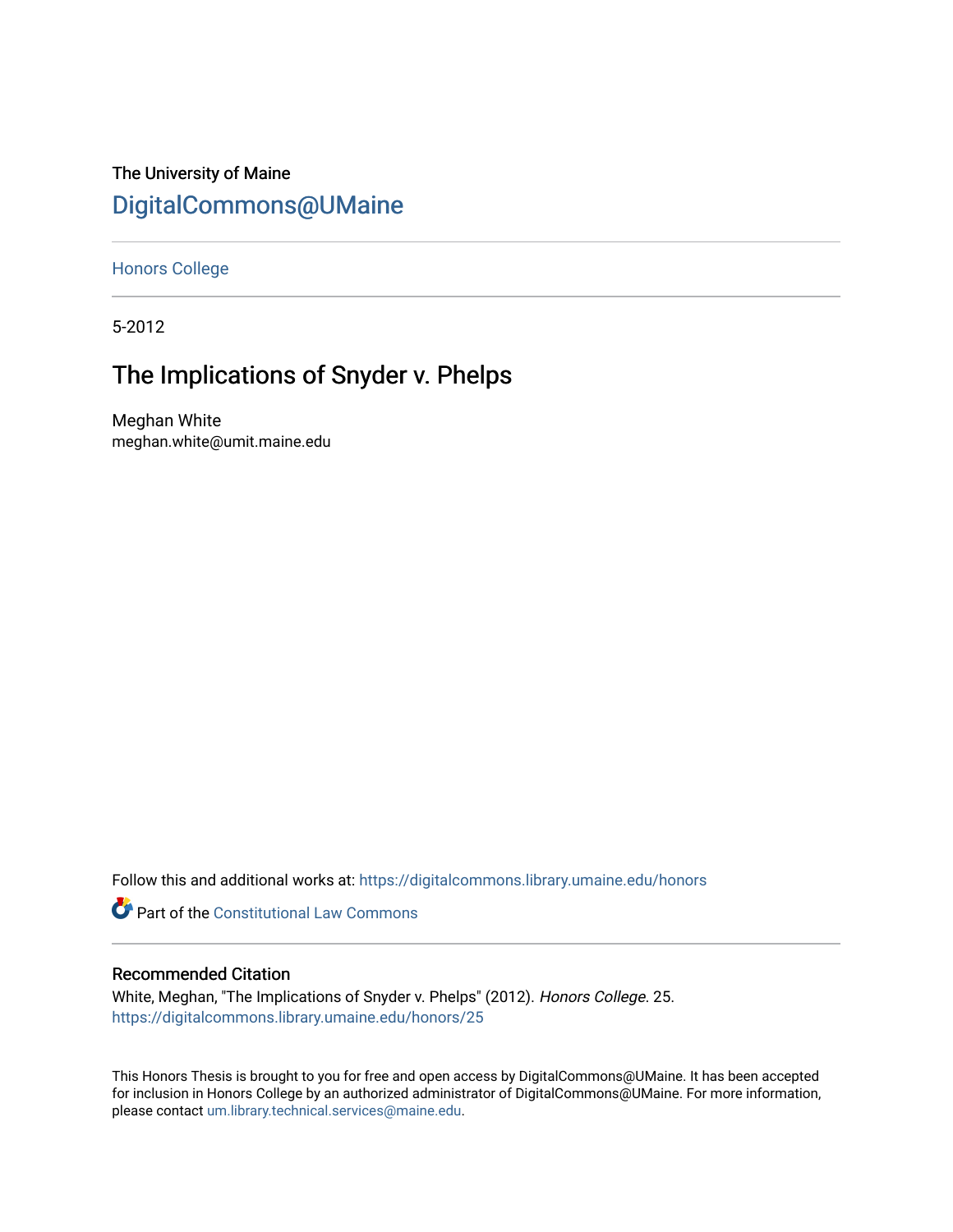# THE IMPLICATIONS OF SNYDER V. PHELPS

by

Meghan D. White

A Thesis Submitted in Partial Fulfillment of the Requirements for a Degree with Honors (Political Science)

The Honors College

University of Maine

May 2012

Advisory Committee:

Solomon Goldman, Adjunct Professor of Political Science Timothy Cole, Associate Professor and Interim Chair of Political Science Richard Powell, Associate Professor of Political Science Michael Howard, Professor of Philosophy Melissa Ladenheim, Adjunct Faculty in Honors (Folklore)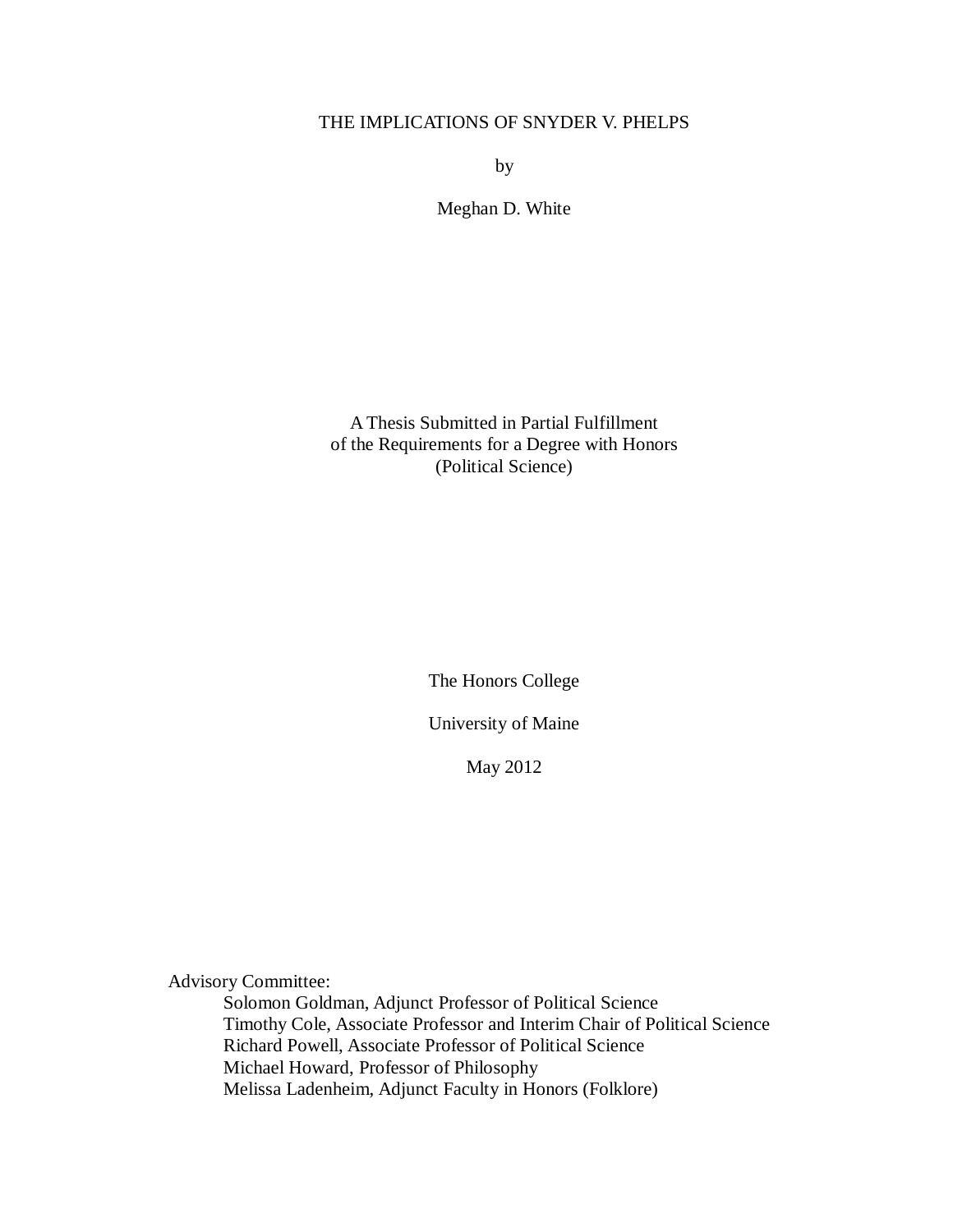## **Abstract**

*Snyder v. Phelps*, a recent U.S. Supreme Court Case, appears to have had a vast but infrequently discussed impact on First Amendment law. In particular, the case changed the way Intentional Infliction of Emotional Distress claims are decided. Snyder v. Phelps shifted the manner in which speech is analyzed away from the method of analysis present in Hustler Magazine, Inc. v. Falwell. Rather than focusing mainly on what the status is of the target of speech, Snyder requires one first, and possibly only, look to the dominant thrust of the speech. If the dominant thrust of speech is on a matter of public concern, the speech receives Constitutional protection regardless of who it was targeted at. This thesis will explore the Court's analysis and the broad implications of the Court's decision.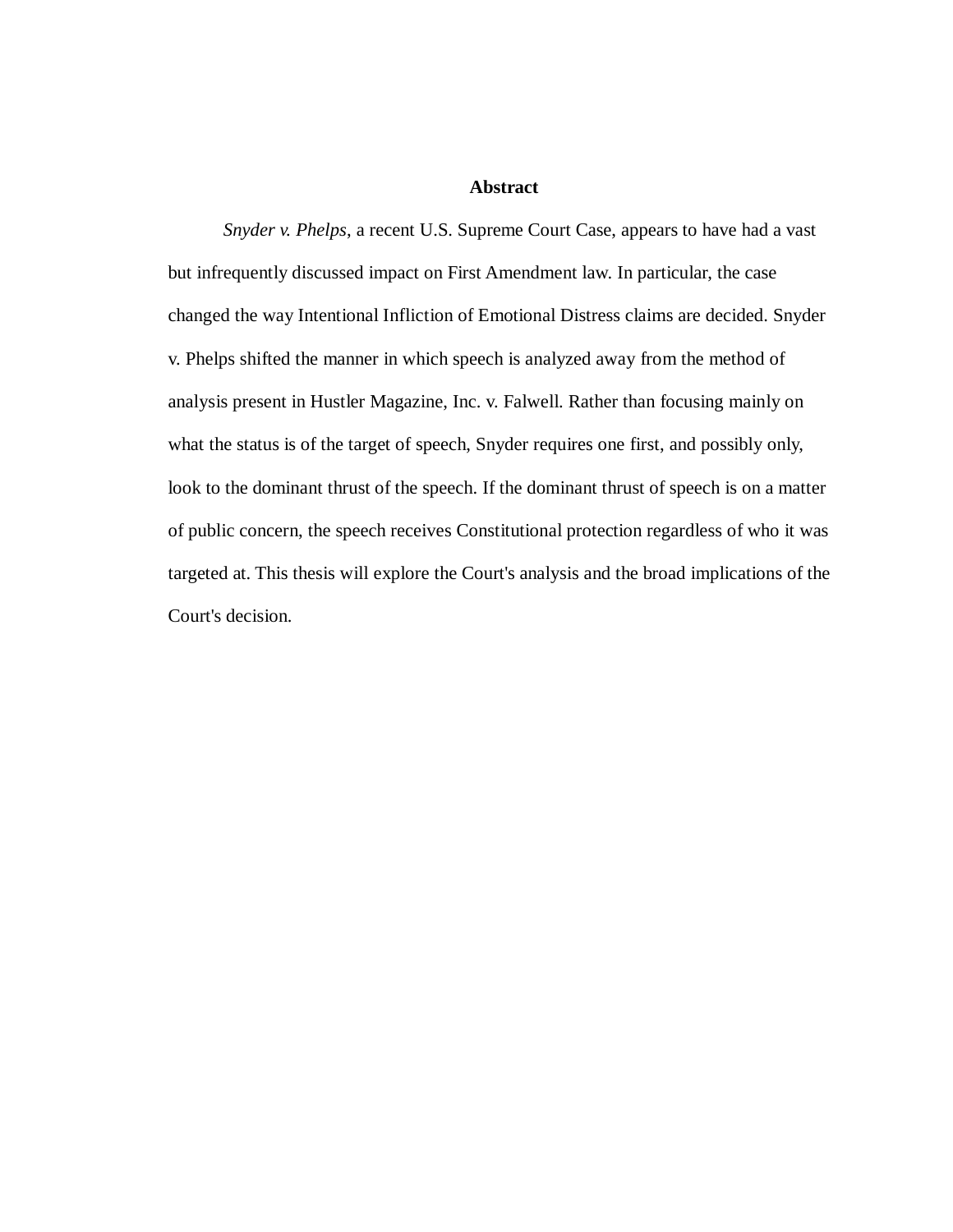| I. Introduction                                           | 1              |
|-----------------------------------------------------------|----------------|
| A. Questions to Ponder                                    | $\overline{2}$ |
| B. Background of the Westboro Baptist Church              | $\overline{4}$ |
| C. Basic Facts of the Case                                | 5              |
| II. Treatment in Lower Courts                             | 7              |
| A. Five Grounds on which State Tort Law Claims were Filed | 7              |
| 1) Intentional Infliction of Emotional Distress (IIED)    | 7              |
| 2) Defamation                                             | 9              |
| 3) Intrusion Upon Seclusion                               | 9              |
| 4) Publicity Given to Private Life                        | 10             |
| 5) Civil Conspiracy                                       | 10             |
| <b>B.</b> Lower Courts                                    | 11             |
| 1) District Court                                         | 11             |
| 2) Fourth Circuit Court of Appeals                        | 12             |
| C. Public Opinion                                         | 12             |
| III. Supreme Court Proceedings                            | 14             |
| A. Petition for Cert. and Brief in Opposition             | 14             |
| 1) Petition for a Writ of Certiorari                      | 14             |
| 2) Respondent Brief in Opposition                         | 15             |
| B. Supreme Court Majority Opinion                         | 15             |
| 1) Public or Private Concern                              | 16             |
| a.Connick v. Myers                                        | 17             |
| b. Hustler Magazine, Inc. v. Falwell                      | 18             |
| c. San Diego v. Roe                                       | 19             |
| d. Further Questions Raised                               | 21             |
| 2) Content, Form, and Context                             | 21             |
| a. Dun & Bradstreet, Inc. v. Greenmoss Builders, Inc.     | 21             |
| b. Context: Funeral                                       | 22             |
| c. Frisby v. Schultz                                      | 23             |
| d. Final Content and Context Analysis                     | 24             |

## Table of Contents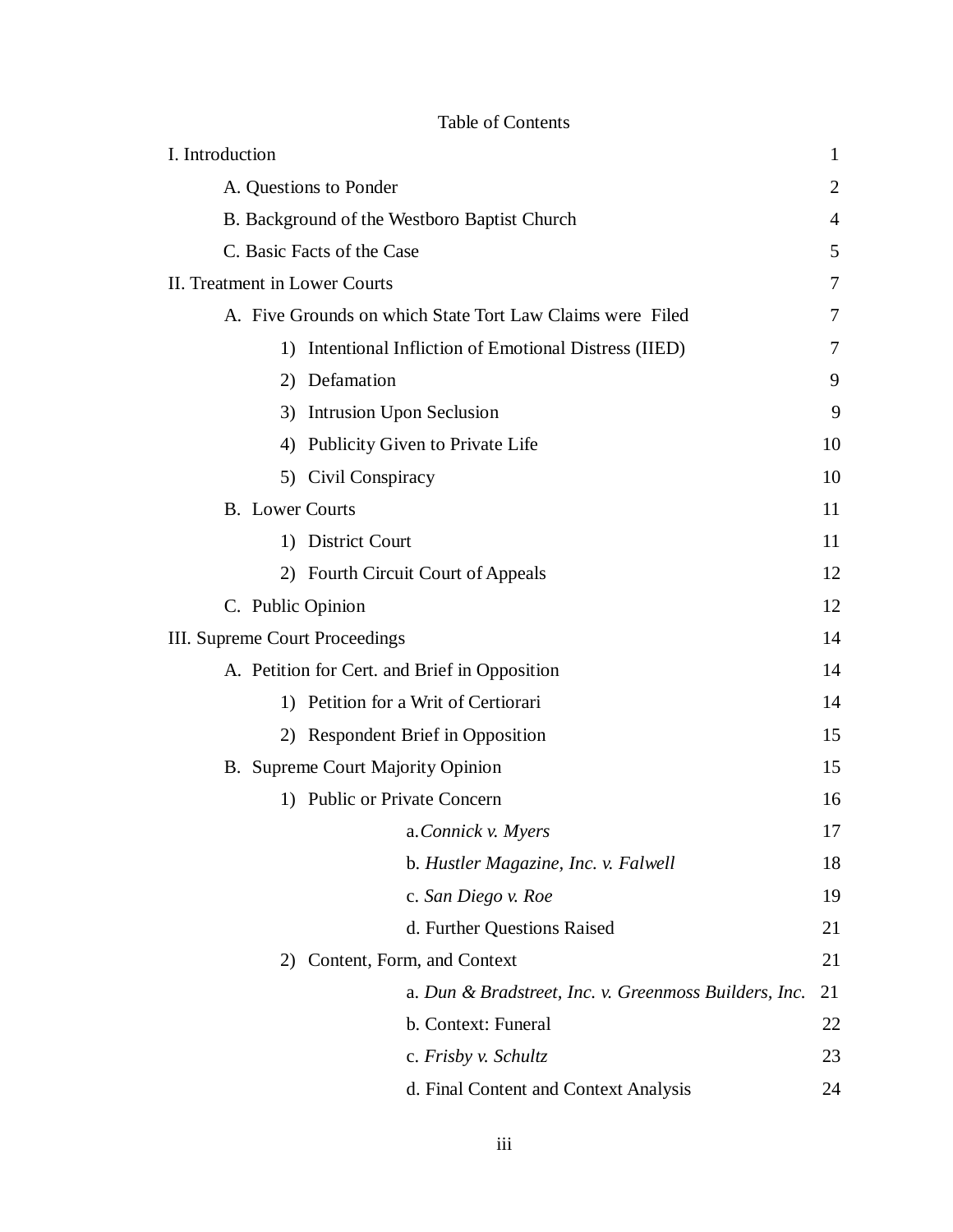| 3) Outrageous Speech                                                 | 25 |
|----------------------------------------------------------------------|----|
| 4) IIED Dismissal                                                    | 27 |
| C. Concurrence                                                       | 27 |
| D. Dissent                                                           | 28 |
| E. Possible Legislative Solutions in light of Supreme Court Decision | 30 |
| 1) Current State Laws                                                | 30 |
| 2) Is More Needed?                                                   | 31 |
| IV. What Does this Decision Really Mean?                             | 32 |
| A. How Narrow was this Decision?                                     | 33 |
| B. Similarities to the $4th$ Circuit Ruling                          | 36 |
| C. Was the Case Mischaracterized?                                    | 38 |
| 1) Is this Case Even About Targeting?                                | 39 |
| 2) Does the Individual the Speech is Directed at/about Matter?       | 40 |
| D. Why did the Court not address Public figure Status?               | 43 |
| E. Are there Limits to Speech on Issues of Public Concern?           | 44 |
| V. Where Could this Case have Gone?                                  | 46 |
| A. The "Epic"                                                        | 46 |
| 1) Why wasn't it Included?                                           | 46 |
| 2) How Should the Courts Deal with Internet Postings?                | 47 |
| 3) Should the "Epic" Have Been Included?                             | 48 |
| B. Protecting the Tort                                               | 51 |
| C. Should Funerals Constitute Unique Events?                         | 51 |
| VI. Relative Importance of the Case                                  | 53 |
| A. Half an Opinion                                                   | 55 |
| B. Fundamental Change to the Way IIED is Viewed                      | 57 |
| C. Where Does this Case Leave the Law Now?                           | 59 |
| VII. Conclusion                                                      | 61 |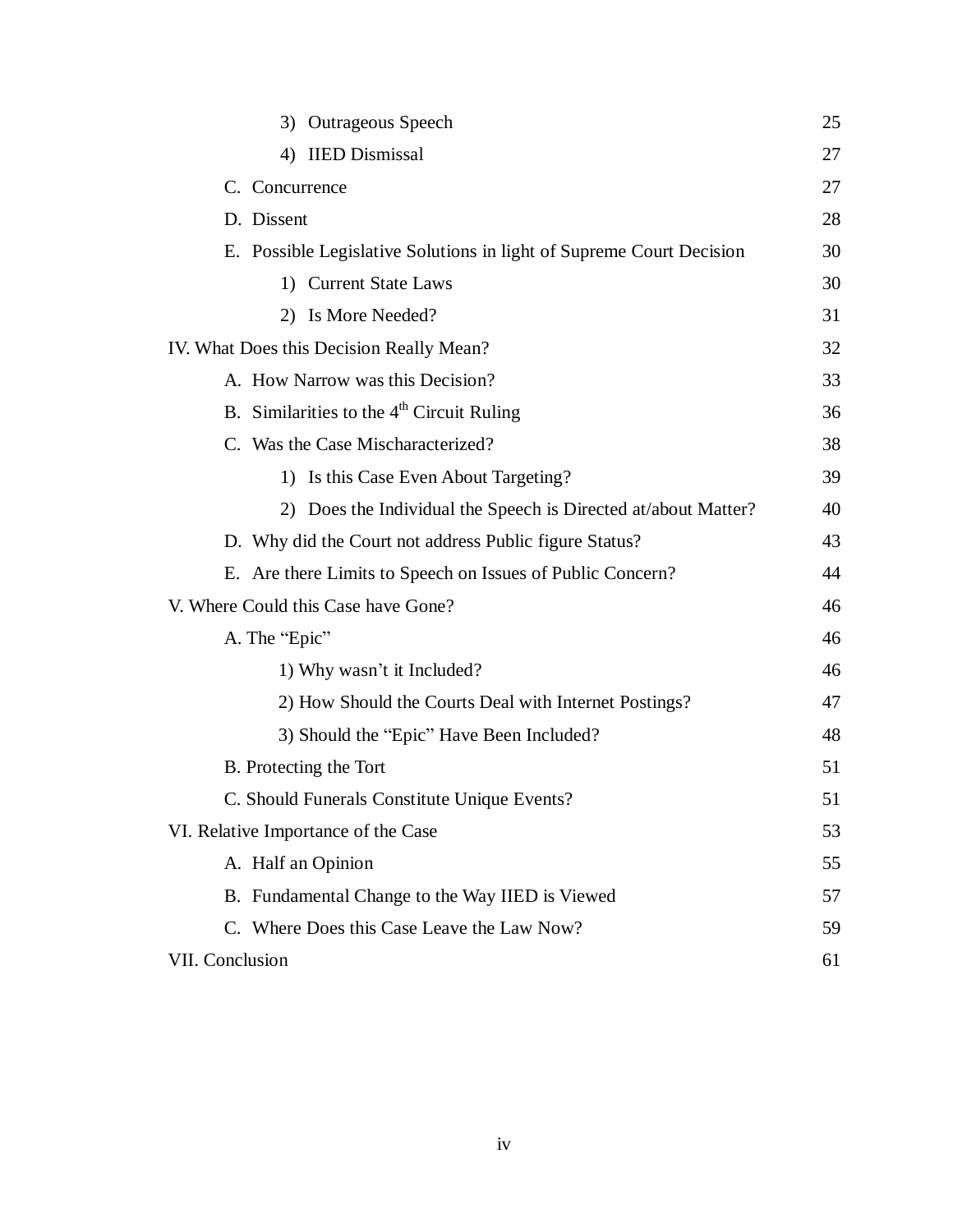## **The Implications of Snyder v. Phelps**

## **I. Introduction**

*Snyder v. Phelps* is a Supreme Court case which briefly weighed on the minds of many Americans. This case is fairly notorious, but that notoriety is based almost entirely upon the controversial nature of the Westboro Baptist Church (WBC) rather than on the inherent legal issues at work. While the facts of the case may be sensational, the decision is far more interesting. In my opinion, the Court made the wrong decision in this case by improperly dividing the relevant speech, mischaracterizing the speech at hand, and creating a faulty test for speech liability. The Court chose to rule on only one portion of the relevant speech. While I do not think that the plaintiffs, the Snyders, should have won on the basis of the defendant's funeral protest alone, the Court's analysis with only the protest in mind was still flawed.

The Court in *Snyder v. Phelps* mischaracterized the nature of case. The Court did not fairly deal with the targeted speech before it. This speech attacked an individual (targeted him) and thus the fact that much of the speech dealt with issues of public concern should not have been dispositive. This mischaracterization, in addition to the majority's choice made to not take the relevant internet post into account as part of the final verdict, led to an improper balance of speech on issues of public concern against speech that could bring rise to an Intentional Infliction of Emotional Distress (IIED) claim. The Court's opinion appears to allow a speaker to say anything about anyone as long as their speech ties back to matters of public concern; while speech on matters of public concern deserves the highest First Amendment protection, this heavy-handed form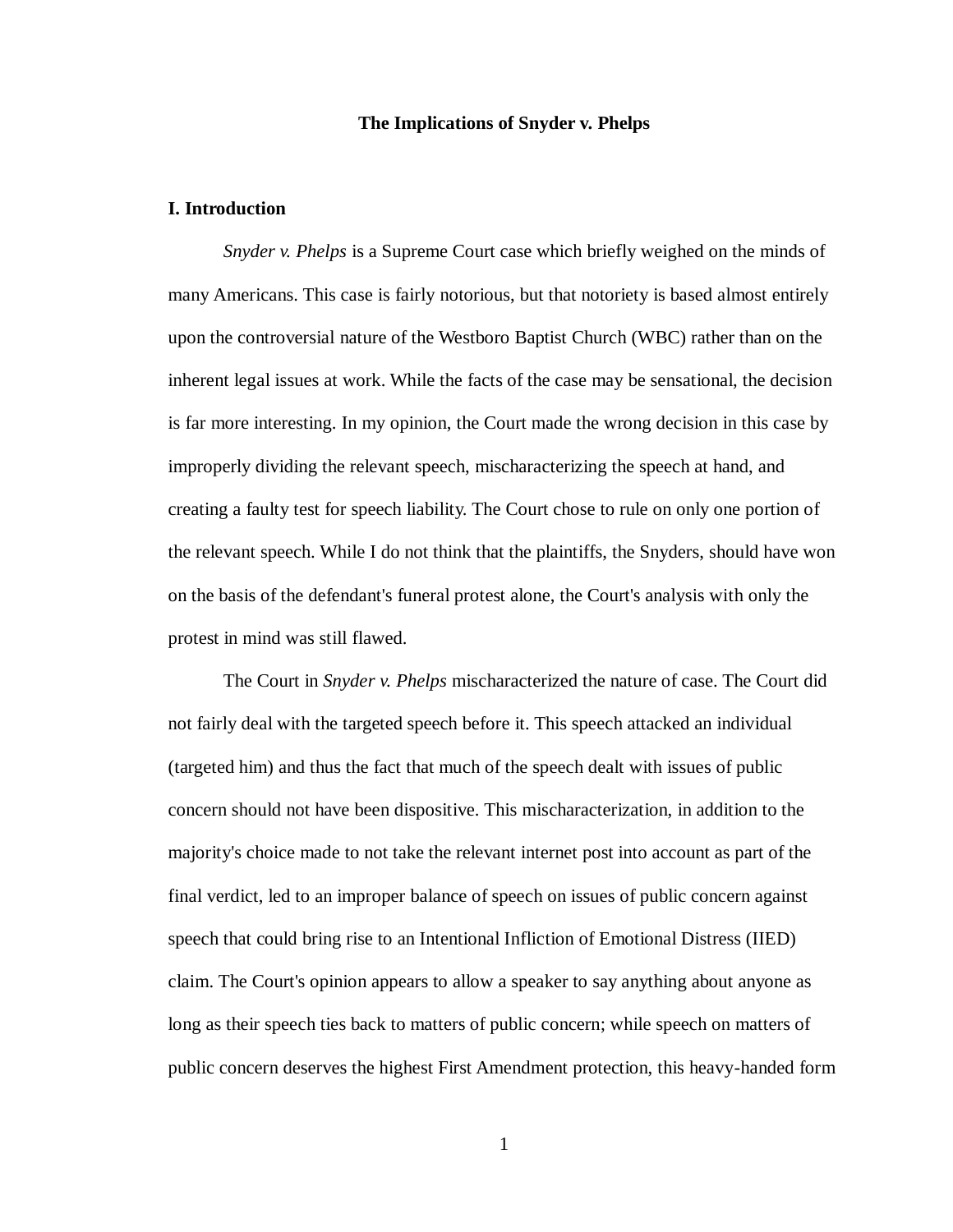of protection goes too far. Moreover, this simple balancing act is an improper test for speech; speech need not be treated as a lump sum. If speech is actionable on a piece by piece basis, many of the dangerous scenarios that this decision brings about would be null and void. This case turned away from prior court analysis and, in doing so, fundamentally changed the relationship between figure status and speech on matters of public concern. The change was a bad one. This case too far elevates public concern at the expense of the individual target of the speech.

#### **A. Questions to Ponder**

Discussing this decision with only the hard facts of the case and a general explanation of the possible dangers associated with the decision will not properly impress upon the reader the broad implications of this decision. In order to better translate my worries about the scope of the decision, I have included several scenarios that are worth keeping in mind throughout the rest of the reading.

Imagine a scenario in which a group demonstrates outside the place of employment of a former soldier. The group is in compliance with local law and follows police instruction. The group frequently protests the American military; they are a group advocating for an end to the American military and consider all military actions to be criminal. Among their signs, they display several calling the former soldier a "war criminal" and worse; they inform him that he is the problem in America and that he should suffer for it. They go into great detail as to how his personal actions as a soldier have damned him. They show up every day for a week and only leave when he takes a leave of absence from his office. Although the dominant theme of the protest is on matters of public concern, the former soldier is without question the target of this specific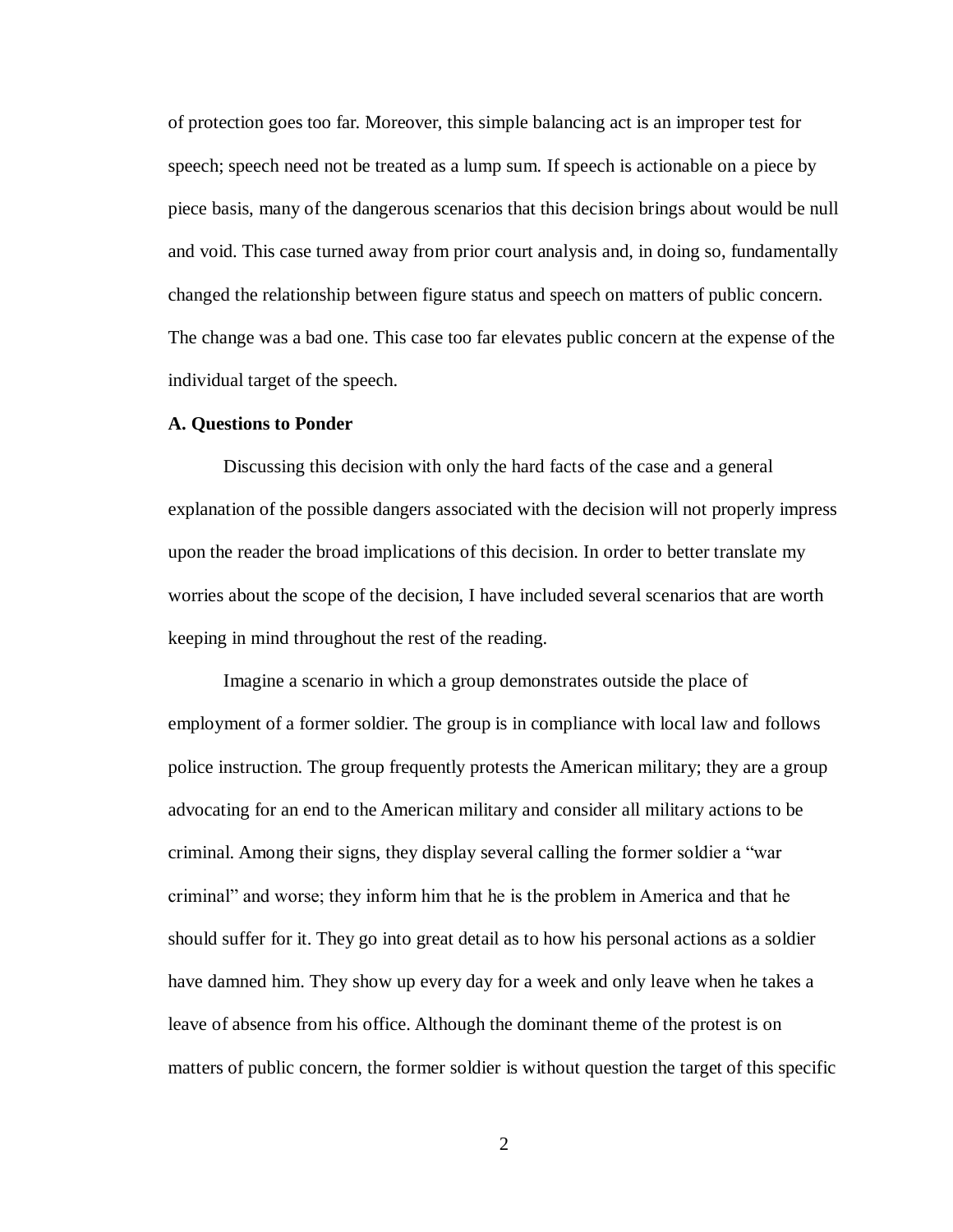protest. As a result of their demonstrations, the former soldier experiences clinical depression and lasting health effects stemming from the emotional injury. While the former soldier may have been able to collect on an IIED claim before the Snyder ruling, after it he would have no legal recourse.

While the scenario above is telling as to the scope of this decision, it bears some similarities to the facts of *Snyder v. Phelps*. To take a step away from Snyder itself, imagine a scenario where an individual is walking down the street in his or her home town. Across the street are several members of an ideological group. They spot the individual and, from across the street, begin berating the individual on the basis of some particular aspect of his or herself and explaining why they think that aspect is bad for America as a whole. This aspect could be religious beliefs (berating a member of the WBC for example), ethnicity (the speech leveled at Muslim men after the September  $11<sup>th</sup>$ attacks), or even something like weight (in reference to the obesity epidemic in America). While this scenario is a bit less clear cut—the individuals might be disturbing the peace, they could be stalking the individual, etc.—*Snyder v. Phelps* protects speech of this nature. As long as the speaker keeps the dominant portion of their speech to issues of public concern, they are permitted to level this harmful speech at a truly innocent bystander.

To bring the matter a bit closer to home, think of the recent pro-life protests on campus. These protesters worked well within their established First Amendment rights. They followed state guidelines, followed university guidelines, and did not disturb the peace (at least not to a degree warranting police involvement). However, if they had targeted a particular individual walking by and aimed their protest at her, they would still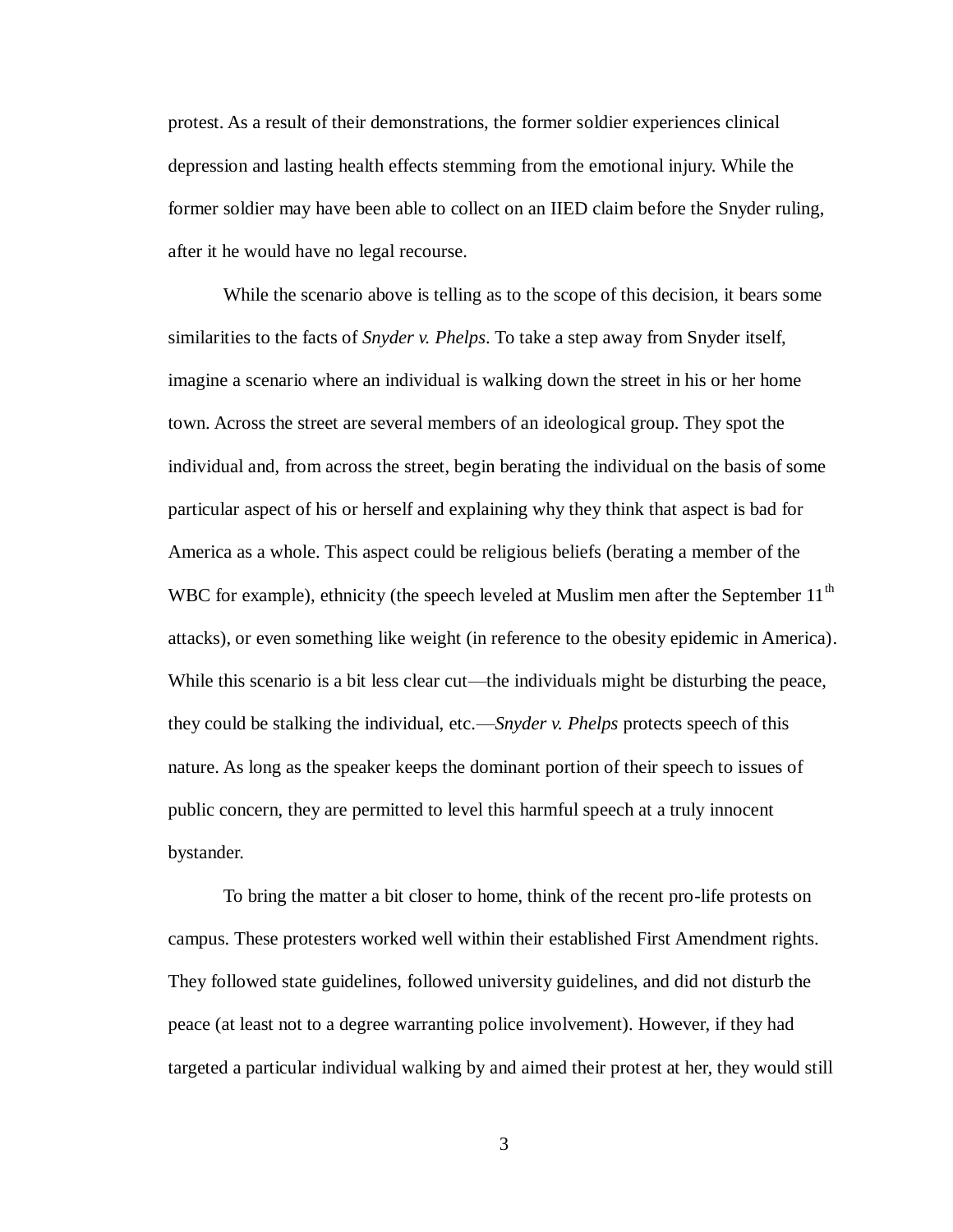have been protected. If one of the protesters, many of whom are students at the University of Maine, had known of a classmate who had an abortion and spoke out about it while she was walking by causing her obvious and immediate distress, she, the girl who was the object of the speech, would have no recourse.

While the Court claimed that their verdict was a narrow one to be matched only to the facts of the case at hand, it appears to stretch much farther. Any individual could become the target of emotionally damaging speech; while an IIED claim is hard to satisfy normally, *Snyder v. Phelps* takes away any possibility of recourse under this claim when matters of public concern are brought into play.

## **B. Background of the Westboro Baptist Church**

The Westboro Baptist Church was founded by Fred Phelps in 1955. The Church refers to itself as an "Old School (or Primitive) Baptist Church." They believe that the Bible instructs true believers to judge "righteously" in accordance with God's will (Westboro Baptist Church,  $2010$ <sup>1</sup>. They believe that God curses those who disobey him and that America is cursed (Westboro Baptist Church, 2010). They focus on spreading the message of God's hate as derived primarily from Leviticus 20:13 which the WBC believes lists rules of human conduct and bears the warning that god will "abhor" those who do not follow them. They also believe themselves to be those sent by God to deliver his words; this perceived duty is the inspiration for their public protests and displays (Westboro Baptist Church, 2010).

They spread their caustic message primarily through picketing; they picket both institutions and individuals and in recent years have staged at least two demonstrations a

 $\mathbf{1}$ <sup>1</sup> They claim to adhere to the teachings of the Bible and to try and teach the doctrines of grace iterated by John Calvin: the natural condition of total depravity, unconditional election, limited atonement, irresistible grace, and the perseverance of the saints (Westboro Baptist Church, 2010).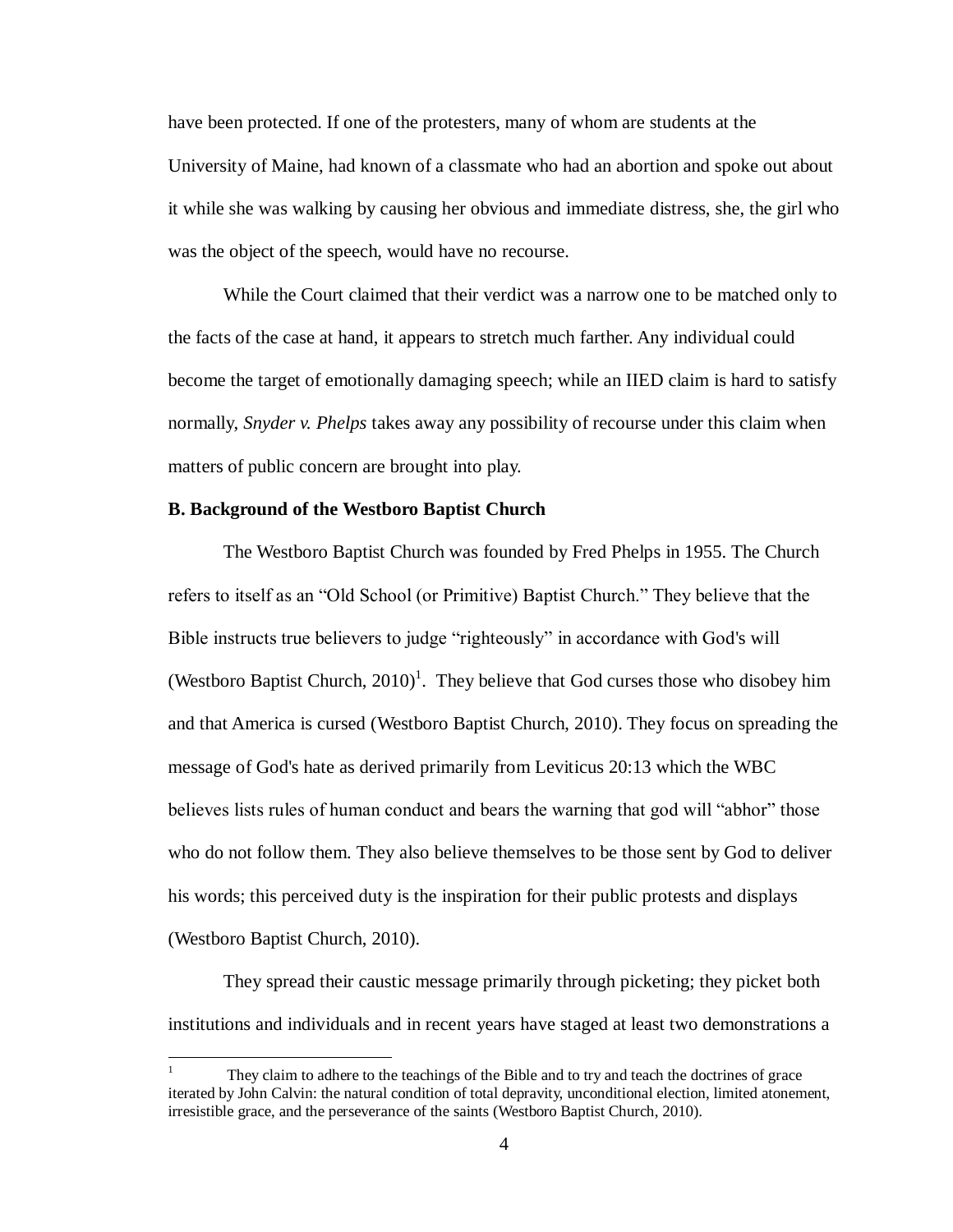week ("Extremism in America," 2012). Within the past twenty years, the Westboro Baptist church has picketed over six hundred funerals many of which were for military personnel. They attempt with their inflammatory displays to spread their belief that God hates the U.S. for its tolerance of homosexuality, particularly homosexuality within the military. The WBC explains that they "bring it home to you specifically, around current events, such as the highly publicized funerals of soldiers and others who die by some notable calamity (where you appear in mass, for a public/media event, to worship the dead and demand of God that He bless you)" in which the "you" represents the American public (Westboro Baptist Church, 2010). They believe that funerals are ideal places for their demonstrations as the mind is already dwelling on mortality and the question of what might come after death. To demonstrate its beliefs, the church notoriously displays signs such as "God Hates Fags" (their signature), "Thank God for Dead Soldiers", and "America is Doomed" which is perhaps the most concise statement of their beliefs (*Snyder v. Phelps*, 2011).

#### **C. Basic Facts of Case**

On March 3, 2006, Lance Corporal Matthew Snyder was killed by an IED in Iraq. He was transported back to the United States for a traditional Christian burial at St. John's Catholic Church in Westminster, Maryland (Petition for a Writ of Cert., 2010). The funeral of Matthew Snyder had been listed (both time and location) in local newspapers although Albert Snyder did request a private funeral (Petition for a Writ of Cert., 2010). Phelps and his Church put out a press release stating that they were going to "picket the funeral of Lance Cpl. Matthew A. Snyder" because "God Almighty killed Lance Cpl. Snyder." (*Snyder v. Phelps*, 2011). They staged three protests that day at separate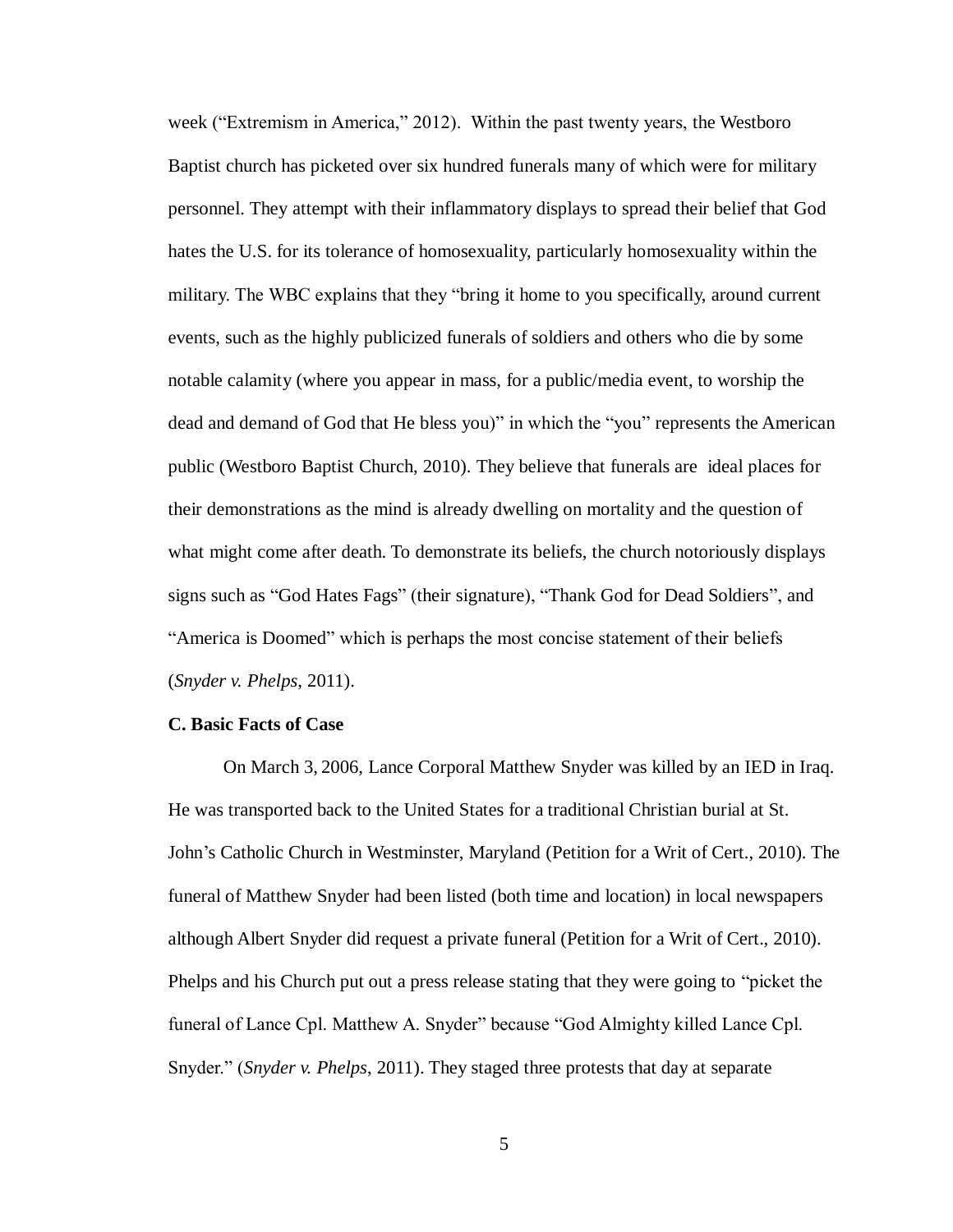locations, conveying a similar message and displaying predominantly the same signs at each demonstration (Salamanca, 2011) On the day of Matt's funeral, the founder of the Westboro Baptist Church, Fred Phelps along with six of his followers, all of whom are related to him, picketed the funeral of Marine Lance Corporal Matthew Snyder in Westminster, Maryland. They had notified local police in advance of their intention to picket. In compliance with local law enforcement instructions, their picketing took place on public land approximately 1000 feet from the St. John's Catholic Church where the funeral was held. None of the protestors entered church property or the cemetery itself. They displayed their signs peaceably throughout the duration of their picketing. They picketed for approximately a half hour before the funeral and ended the picketing as the funeral began. (*Snyder v. Phelps*, 2011) During the protest itself, Phelps and his followers sang bible hymns, recited Biblical verses, and abstained from shouting and spoken profanity (Salamanca, 2011).

Several days later, Westboro Baptist Church member Shirley Phelps-Roper, daughter of Fred Phelps, posted an online account titled "The Burden of Marine Lance Cpl. Matthew A. Snyder. The Visit of Westboro Baptist to Help the Inhabitants of Maryland Connect the Dots" on the Church's official website containing pointed criticism of the deceased Mathew Snyder, his father Albert Snyder, and his mother, Albert Snyder's ex-wife (Salamanca, 2011). The Church colloquially refers to this document as the "Epic". Within the "Epic", the Church claimed that the Snyders had "taught Matthew to defy his creator", "raised him for the devil", and "taught him that God was a liar" (Salamanca, 2011).

Although the funeral procession passed within 300 feet of the picketers, Albert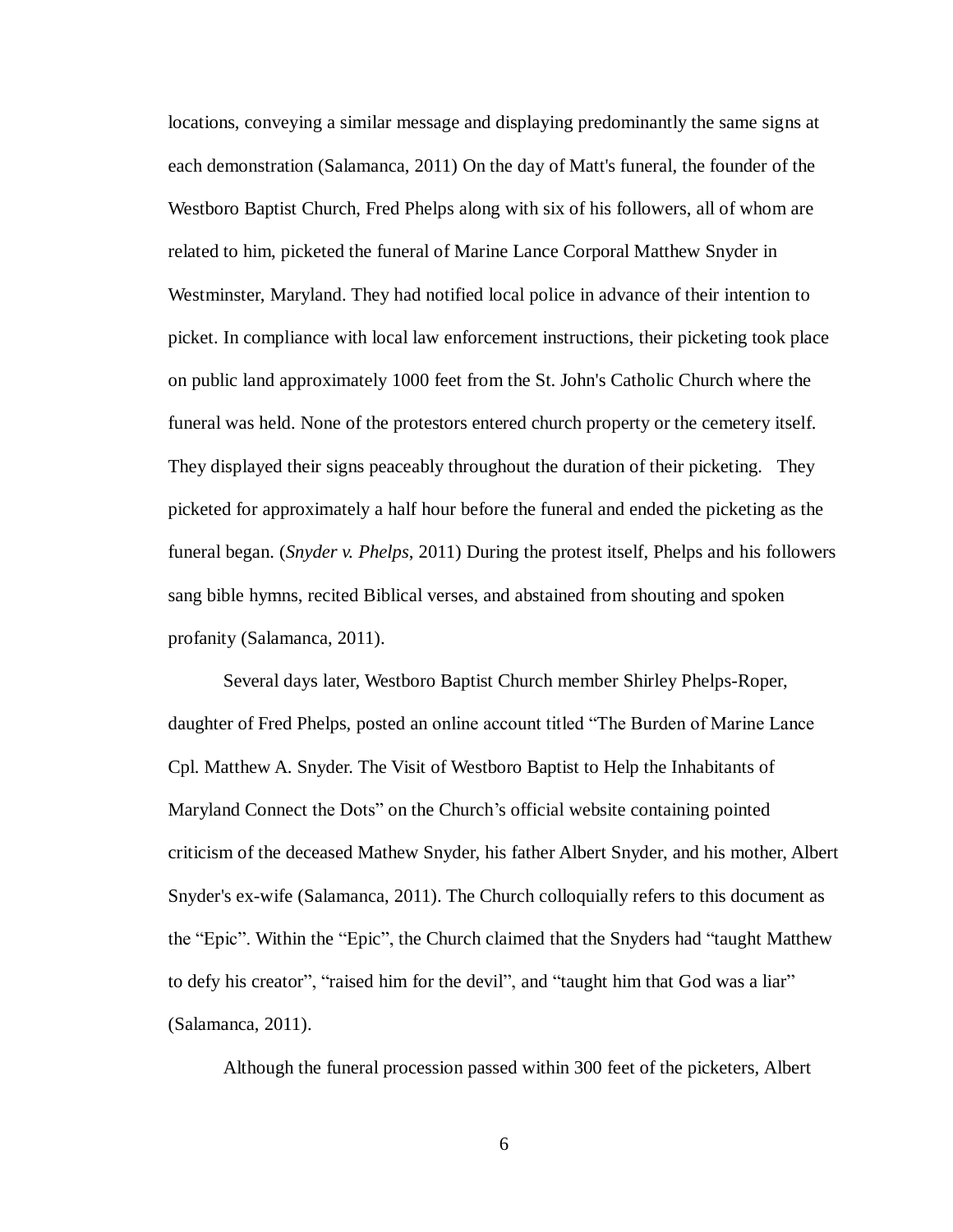Snyder, father of the deceased, did not see the writing on the signs although he did see the tops of the signs. He was not disturbed by the WBC during the funeral itself or before it and was not aware during the services that the demonstration was in any way related to his son or the funeral. The picketing directly disturbed the funeral proceedings only by forcing the funeral procession to be rerouted from the main entrance to a side entrance. Snyder initially became aware of the nature of the picketing at the private wake immediately following his son's funeral (Oral Argument, 2010). Several weeks later, Albert Snyder found the internet "Epic" after performing an Internet search of his son's name (Salamanca, 2011). These actions and facts brought rise to Petitioner Snyder's civil suit.

## **II. Treatment in Lower Courts**

#### **A. Five grounds on which state tort law claims were filed**

Plaintiff Albert Snyder filed a law suit in the U.S. District Court against Phelps, his daughters, and his Church. Snyder alleged five Maryland state tort law claims: defamation, publicity given to private life, intentional infliction of emotional distress, intrusion upon seclusion, and civil conspiracy. The Intentional Infliction of Emotional Distress claim will be the main focus of this paper and the claim most affected by the Supreme Court's decision.

#### **1) Intentional Infliction of Emotional Distress (IIED)**

Intentional Infliction of Emotional Distress is a state tort that has four elements that must be met under Maryland law. In order to collect on an IIED claim, the plaintiff must show that the defendant acted intentionally or recklessly, that the defendant's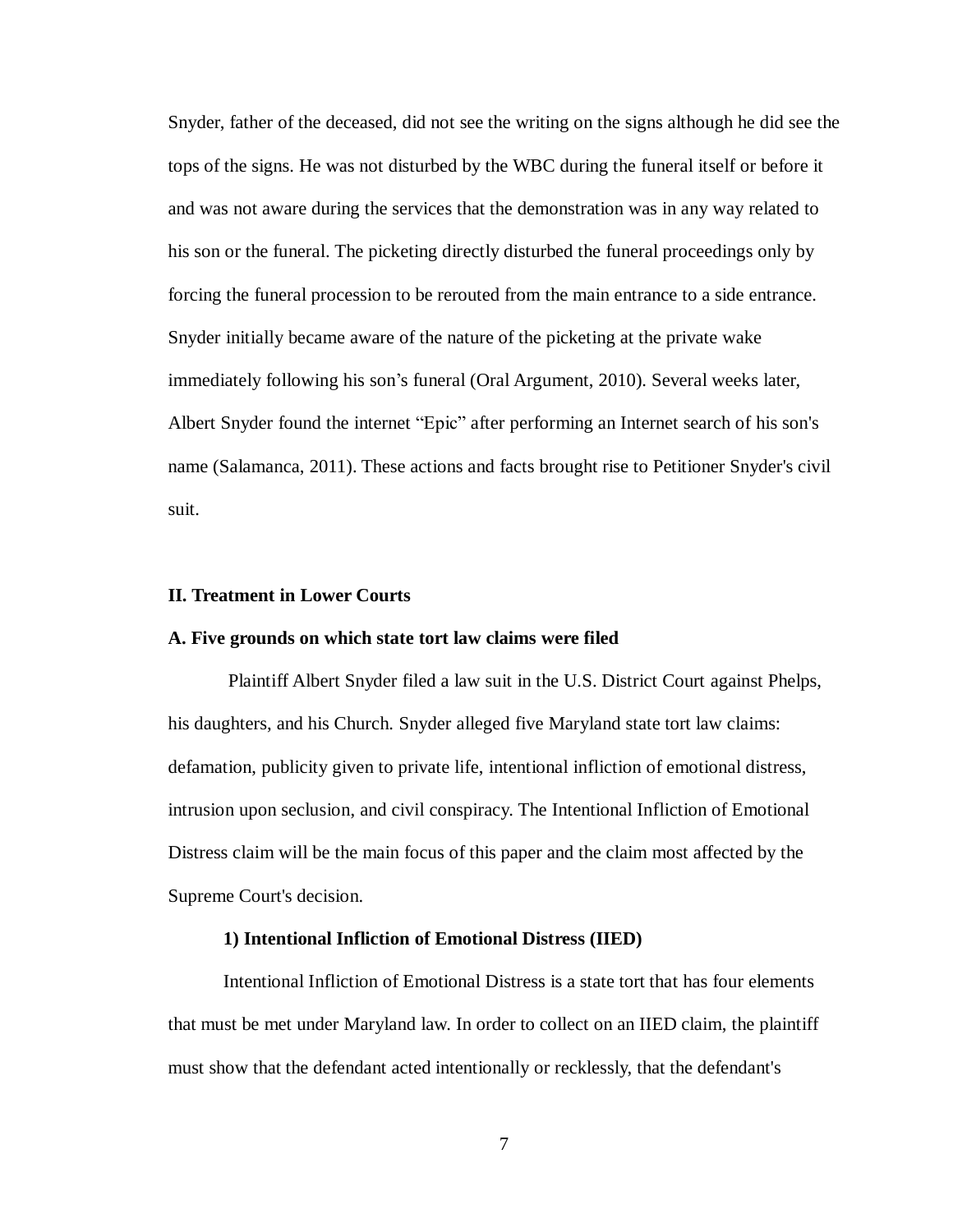conduct was extreme or outrageous, and that extreme emotional distress is caused by this conduct (IIED, 1992). To recover under the tort of Intentional Infliction of Emotional Distress one must meet requirements that "are rigorous and difficult to satisfy" as established in *Harris v. Jones* (*Harris v. Jones*, 1977). A plaintiff must show that the conduct caused harm that was extremely severe; "recovery will be meted out sparingly, its balm reserved for those wounds that are truly severe and incapable of healing themselves" (*Harris v. Jones*, 1977). A plaintiff must also prove that the conduct of the defendant was "so outrageous in character, and so extreme in degree, as to go beyond all possible bounds of decency, and to be regarded as atrocious, and utterly intolerable in a civilized community" (*Harris v. Jones*, 1977). While this is a difficult tort to satisfy, it has been firmly established that speech can be the sole basis for the tort as in *Wilkinson v. Downtown* (*Snyder v. Phelps*, 2011).

The conduct of the defendants was intentional and reckless as well as extreme and outrageous. The defendants intended to harm Plaintiff Snyder and his family (*Snyder v. Phelps*, 2008 p.9). The actions and comments of the defendant have caused severe emotional and physical distress to the Plaintiff (*Snyder v. Phelps*, 2008, p.9). Albert Snyder was, according to the record, unable to separate thoughts of his deceased son from thought of the Westboro Baptist Church's picketing. He frequently became tearful, angry, and sometimes physically ill at the thought of it. Expert witnesses were called in to testify that the Church's interference in this personal affair had resulted in a severe depression and exacerbated pre-existing health issues (*Snyder v. Phelps*, 2011).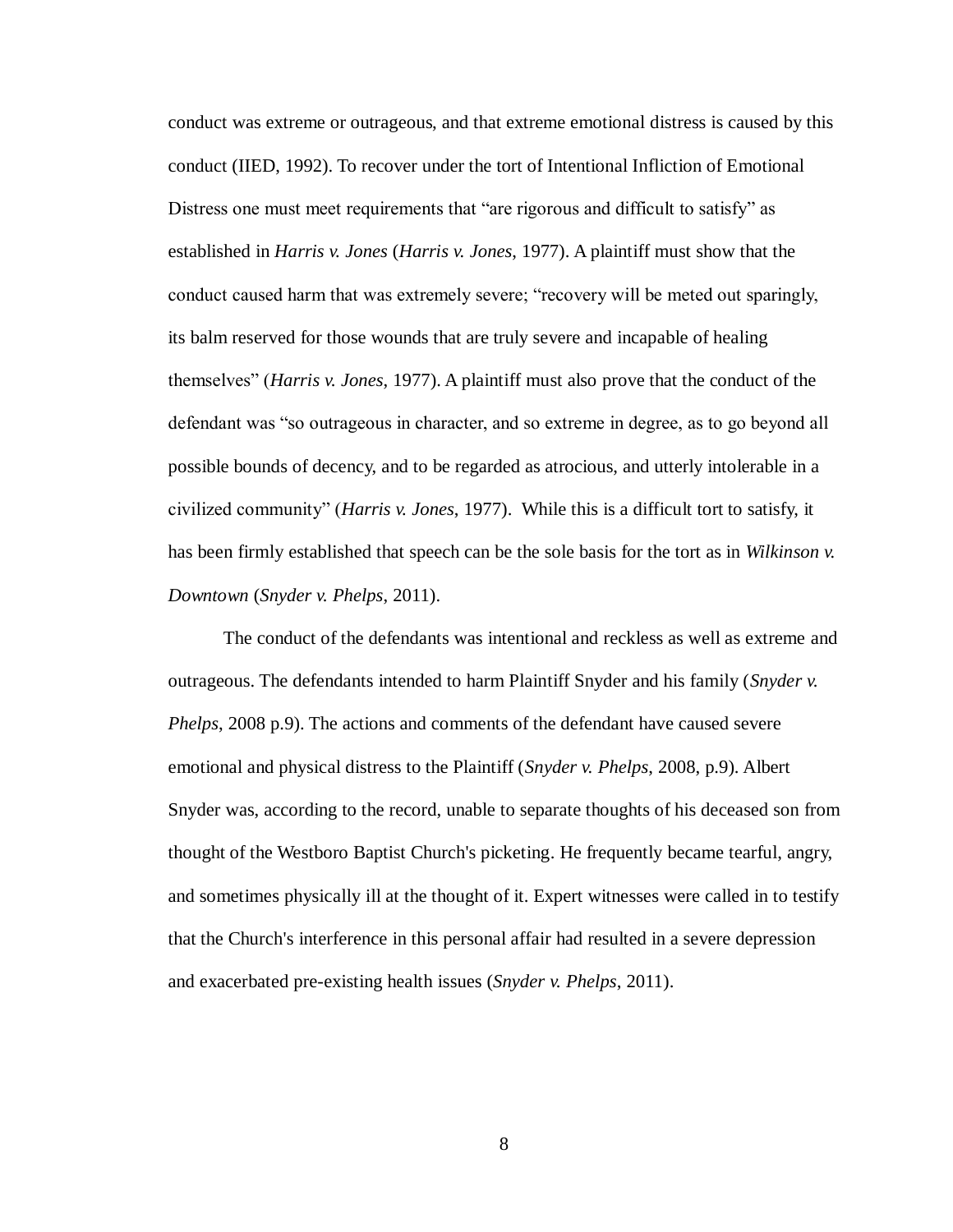## **2) Defamation**

Defamation is communication that causes those it refers to experience shame or ridicule, to be held in contempt by the community, or to suffer a damaged reputation (Friedman, 1995). It is governed by state law but restricted by the First Amendment. In order to qualify as a defamation claim, the injurious speech must involve a factually provable claim (Friedman, 1995). The Constitution protects statements of opinion on matters of public concern that are not provably true or false (Friedman, 1995).

Plaintiff Albert Snyder brought a claim of defamation against the WBC in response to numerous statements made by the Church. Plaintiff Snyder never committed adultery or taught his son to as the defendants claim. Albert Snyder did not raise his son Matt "for the devil" or in any immoral manner (*Snyder v. Phelps*, 2008 p.6). Albert Snyder also did not teach his son to "defy his creator, to divorce, and to commit adultery" (*Snyder v. Phelps*, 2008 p. 6). Phelps and his followers made no effort to investigate the veracity of their claims; these claims were made intentionally with no regard for the truth or falsity of the statements. Moreover, these statements were made with the knowledge that they would most likely harm the plaintiff (*Snyder v. Phelps*, 2008). These defamatory statements were also made publicly and intended to be made public.

#### **3) Intrusion Upon Seclusion**

Intrusion Upon Seclusion is an Invasion of Privacy tort. The tort of Intrusion Upon Seclusion occurs when a party intentionally intrudes upon the solitude of another or his private affairs or concerns and the invasion would be considered highly offensive to a reasonable person (Restatement of the Law, 1977). This form of invasion of privacy does not require any publication; it can involve a physical intrusion (as in forcing entry into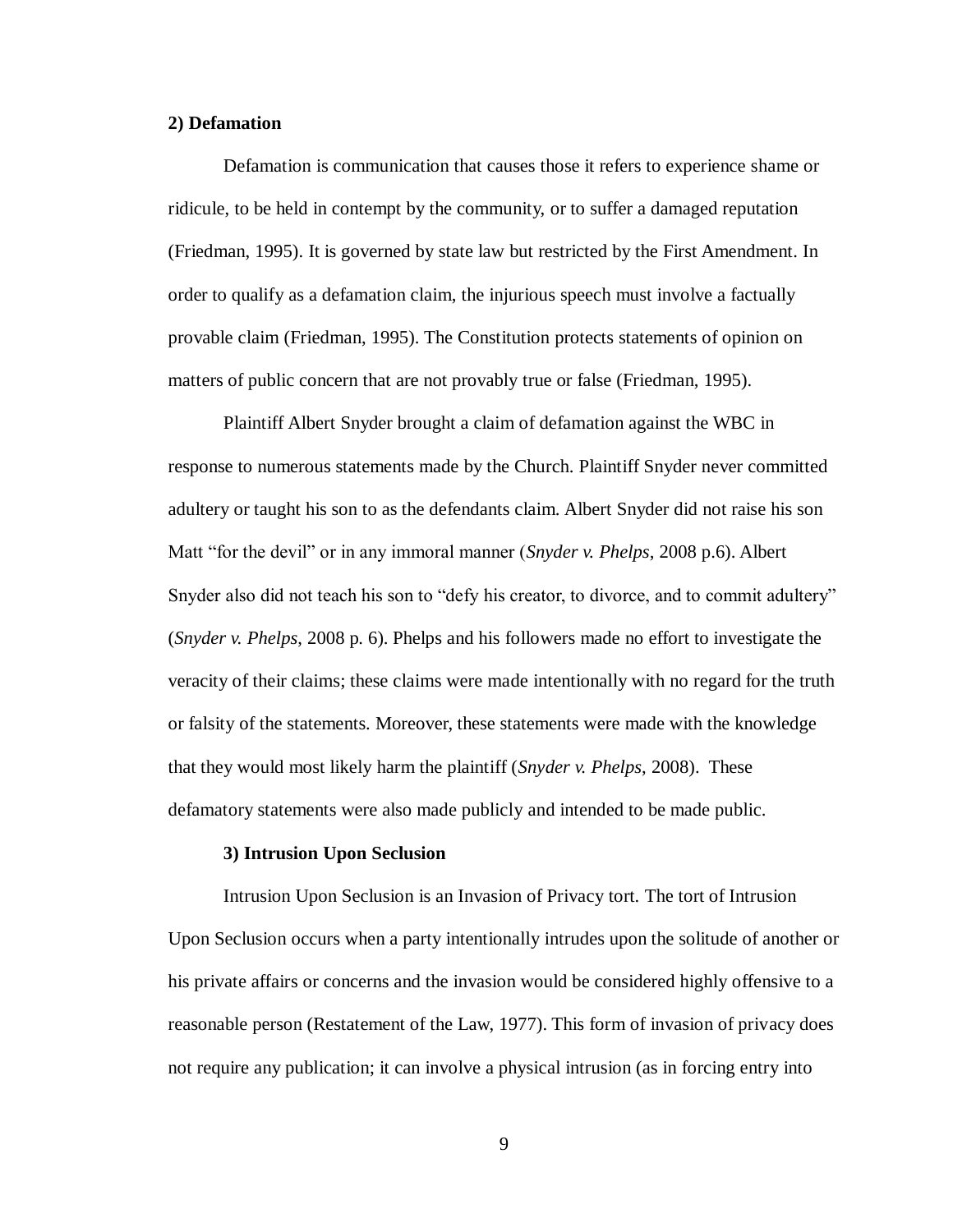the person's hotel room against their will) or an unwarranted use of the privacy of another (e.g. spying on an individual and seeing that which they would have hidden).

The claim of intrusion upon seclusion was applied here because the defendants intentionally infringed upon the solitude and seclusion of the plaintiff and his family. Phelps also intruded upon the private affairs and concerns of the plaintiff. The personal affairs of Albert Snyder are not matters of public concern nor was the private funeral of Matthew Snyder (*Snyder v. Phelps*, 2008). This intrusion would be deemed extremely offensive to any reasonable person (*Snyder v. Phelps*, 2008).

## **4) Publicity given to private life**

A person who publicizes a matter involving the private life of another is subject to liability for invasion of privacy under Maryland law if the matter they have publicized is a topic that would be "highly offensive to a reasonable person" and is not a subject of legitimate concern to the public (Restatement of the Law, 1977). The defendant's publicity given to private life in this case constitutes an invasion of privacy. The statements of the defendant would be highly offensive to any reasonable person and the actions and statements of the defendant were "not consistent with any legitimate concern to the public" (12, 8). The continued use of the website www.godhatesfags.com concerning the plaintiff is also outrageous and continues to publicize the private life of Snyder and his ex-wife (12.9).

#### **5) Civil Conspiracy**

A Civil Conspiracy is an agreement between two or more individuals to complete through their cooperation something unlawful or to complete a purpose that is lawful through unlawful means. This tort renders each participant in the conspiracy responsible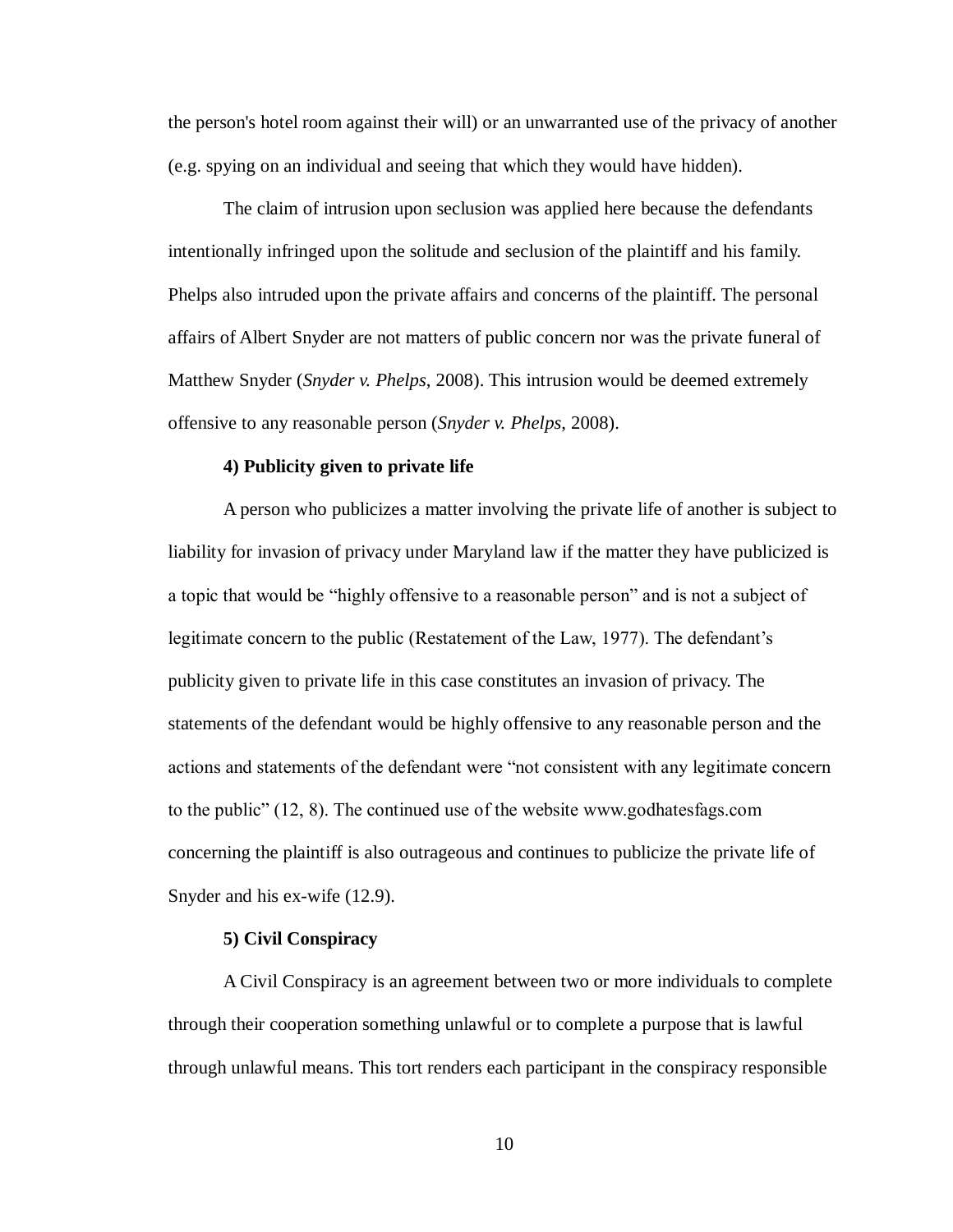as a joint tortfeasor for all damages associated with the wrong regardless as to each participant's degree of direct involvement (Restatement of the Law, 1977).

The individual defendants agreed to travel from Kansas to Maryland with the express purpose of protesting Matt's funeral. Once there, they colluded to invade the privacy of and defame the plaintiff (12, 10). The individual defendants furthered their tortious acts by posting similarly invasive and defamatory content on their website (12. 10). These acts were, in accordance with the four torts previously discussed, unlawful and continue to be so.

## **B. Lower Courts**

#### **1) District Court**

The United States District Court awarded the Westboro Baptist Church summary judgment on Snyder's claims of defamation and publicity given to private life; summary judgment is the term used for an instance of a court dismissing claims before going to trial. According to the District Court, the claim of defamation was unsatisfied because the only possibly defamatory speech was part of the "Epic" which was nothing more than Ms. Phelps-Roper's religious opinion and thus would not realistically expose the Snyder's to any bias from other individuals, an element of defamation claims that the District Court seemed to set up as the main test for defamation in this case. The claim of publicity given to private life was not met because the Defendant had not published any information that had initially been private. There were no specifics of the Snyder's lives other than their full names that were publicized by the Phelps (Salamanca, 2011).

A trial was thus held on the remaining three tort claims. On the remaining three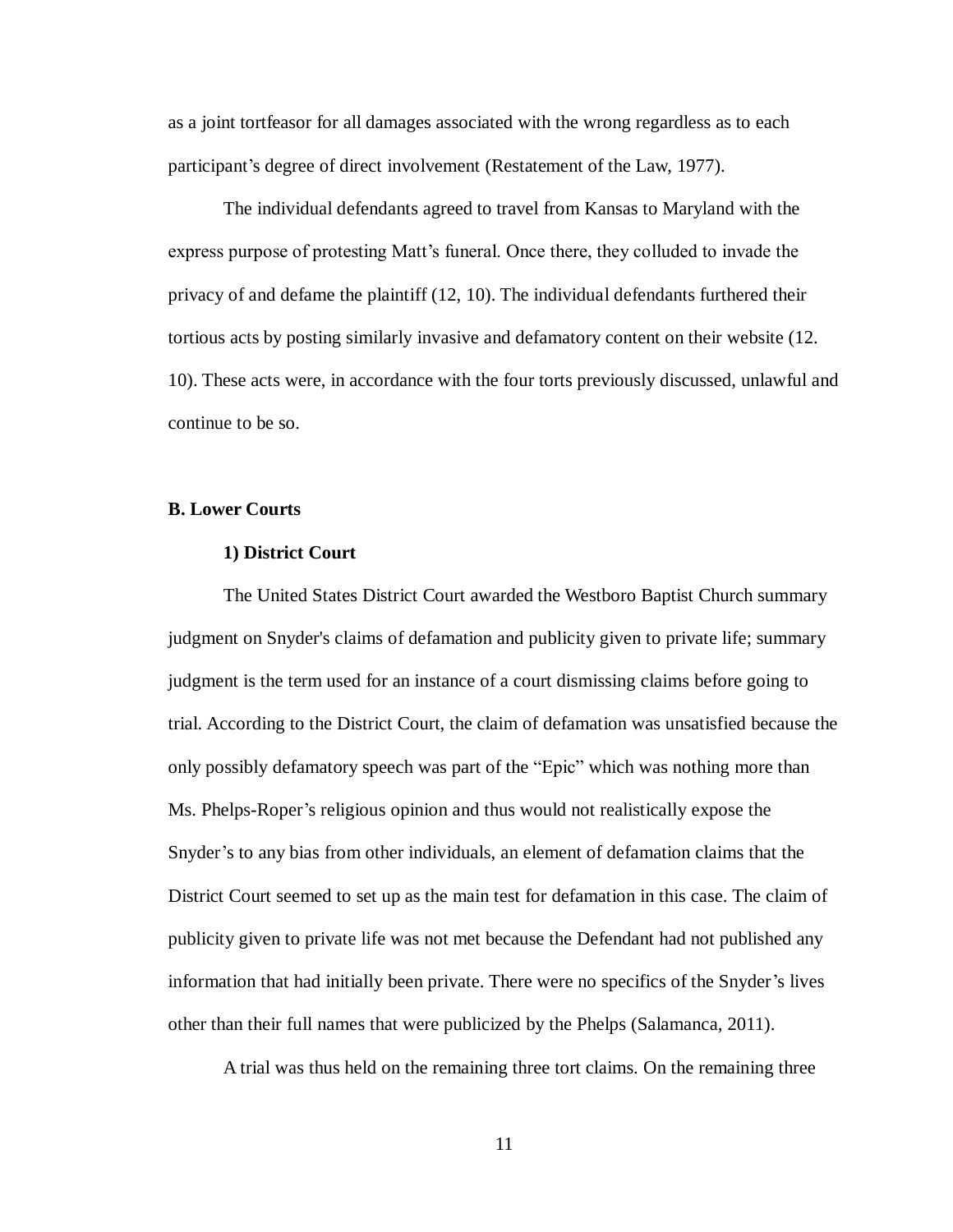claims from the original grounds of the diversity petition (IIED, Intrusion upon Seclusion, and Civil Conspiracy), the jury found the Westboro Baptist Church liable for \$10.9 million total in damages (\$2.9 million in compensatory and \$8 million punitive damages) (Salamanca, 2011). The Westboro Baptist Church challenged this verdict as "grossly excessive" and sought judgment as a matter of law on the grounds that the first Amendment fully protected its speech (*Snyder v. Phelps*, 2011 p. 5). The District Court reduced the punitive damages awarded but otherwise left the rest of the verdict intact. Westboro moved for summary judgment contending that the First Amendment insulated the Church's speech from tort liability.

## **2) Fourth Circuit Court of Appeals**

The U.S. Court of Appeals for the Fourth Circuit reversed the original verdict on all claims, finding that the Westboro Baptist Church's statements were entitled to First Amendment protection because its statements dealt with matters of public concern, were not provably false, and were expressed solely through "hyperbolic rhetoric and figurative expression" (*Snyder v. Phelps*, 2011 p. 4). The decision was unanimous, although Judge Shedd did differentiate himself from the majority opinion. Snyder, according to the concurrence of the Court of Appeals opinion by Judge Shedd, had simply failed to provide sufficient evidence at trial to support the jury's verdict on any of his tort claims (*Snyder v. Phelps*, 2011).

#### **C. Public Opinion**

The judicial system in America is in place in part to protect individuals from the whim of the majority. This nation has a strong precedent of protecting the lawful views and actions of individuals even when they are unpopular or offensive to the majority.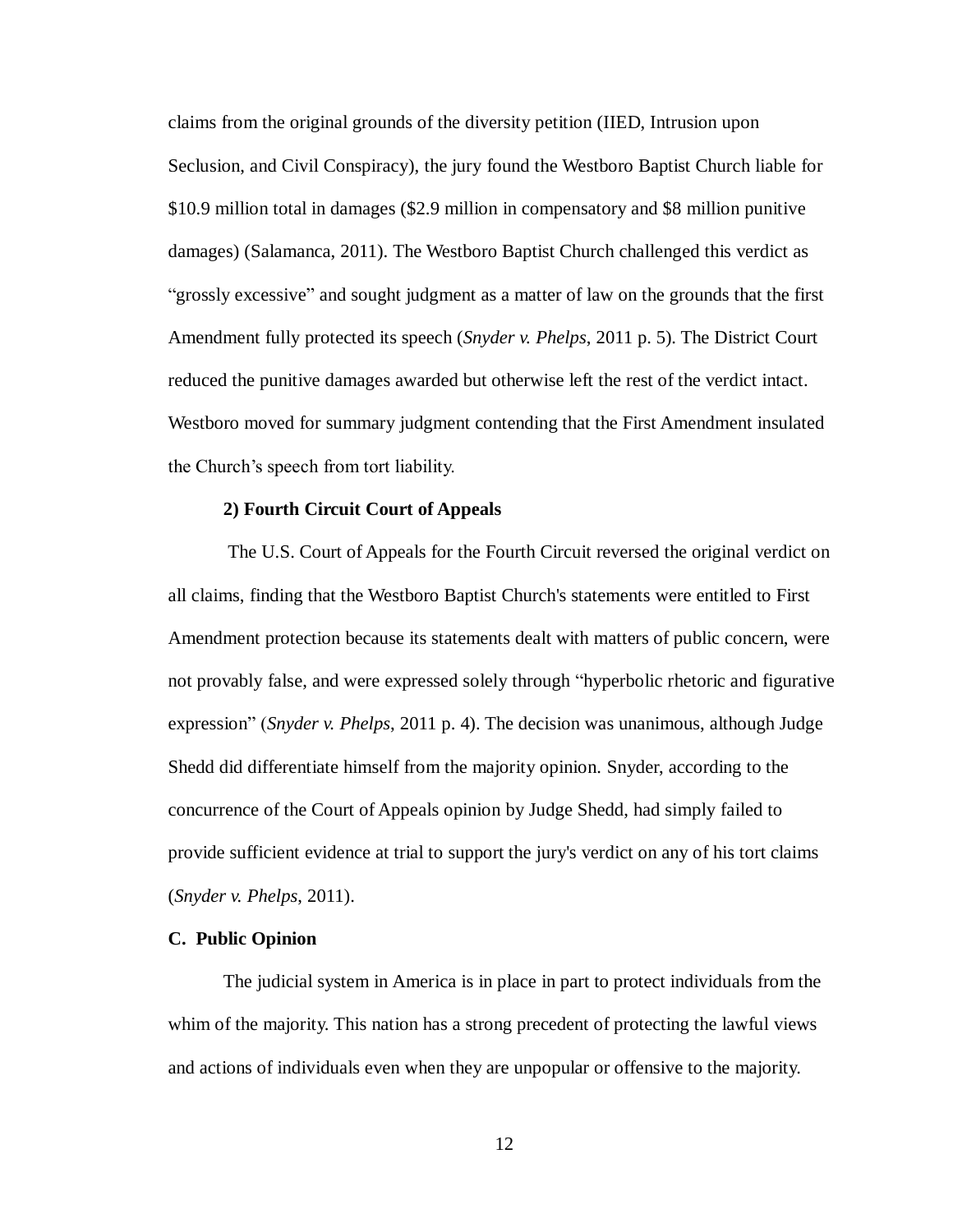However, there is certainly a real strain placed on judges when a case does fly in face of public opinion. Justice Oliver Wendell Holmes Jr. perhaps best stated the impact of cases that catch the public eye; "hard cases...are apt to introduce bad law." Great cases, like hard cases, also make bad law for "great cases are called great, not by reason of their real importance in shaping the law of the future, but because of some accident of immediate overwhelming interest which appeals to the feeling and distorts the judgment" (Salamanca, 2011). *Snyder v. Phelps* was a hard case but it did not make bad law in the sense Holmes speaks of; there is an obvious and immediate interest in the compelling humanitarian claim Albert Snyder, the grieving father, presented. The public had a strong interest in seeing the Albert Snyder and the memory of his son vindicated. To the benefit of free speech, the Court did not make an error based on distorted judgment. The Court deserves credit in this case for adhering to law rather than "constructing an artificial category to sustain an otherwise desirable result" (Salamanca, 2011). While the Court did err in their final analysis, their error was not one of punishing a group for offensive speech.

The basic circumstances of this case play on the emotions: a grieving father, a son that gave his life for the country, and a religious group that took advantage of that horrible situation in order to express their outrageous message (Salamanca, 2011). While specific restrictions will be explored later, it is important here to note that broad protection is given to certain types of speech to ensure that the courts do not become "inadvertent censors" (*Snyder v. Phelps*, 2011 p.6). Attorney Sean E. Summers, representing Petitioner Albert Snyder, summed up the emotional response to the law in oral argument with "I would hope that the First Amendment wasn't enacted to allow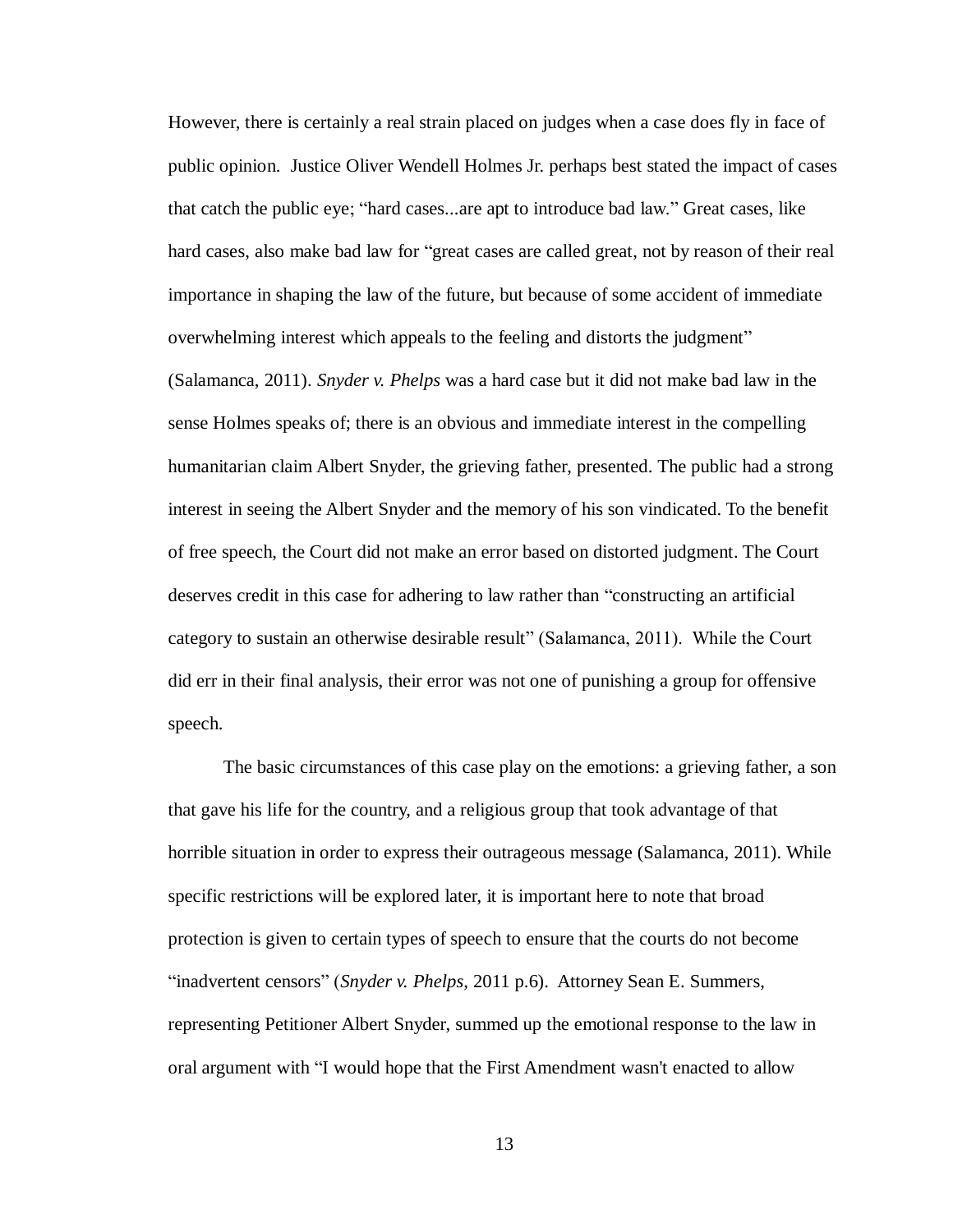people to disrupt and harass people at someone else's private funeral" (Oral Argument, 2010 p.23).

## **III. Supreme Court Proceedings**

## **A. Petition for Cert. and Brief in Opposition**

#### **1) Petition for a Writ of Certiorari**

Petitioner Snyder brought three main questions before the Court. The first was whether *Hustler Magazine Inc. v. Falwell* could apply to a private person versus another private person concerning a private matter (Petition for a Writ of Cert., 2010). This question will hold the greatest relevance to the Supreme Court's analysis but unfortunately will not receive a clear answer. The second was whether the First Amendment freedom of speech tenet can trump the First Amendment Freedom of religion and peaceful assembly (Petition for a Writ of Cert., 2010)? This question was not examined by the Court; in order to answer this question, the Court would need to establish some sort of hierarchy to protected First Amendment freedom. The third, was whether an individual attending a family member's funeral would constitute a captive audience (Petition for a Writ of Cert., 2010)?

Snyder's main error was specifying in his petition for certiorari that his "claims arose out of Phelps's intentional acts at Snyder's son's funeral" to the exclusion of the Internet "Epic" (*Snyder v. Phelps*, 2011 p. 3). As discussed earlier in this paper, Phelps and his followers did not actually disturb the Snyders during the funeral. Moreover, they did not picket in the area during the actual funeral proceedings. The most obviously targeted, defamatory, and emotional injurious speech on the Phelps' part occurred later in the form of an Internet "Epic" that Snyder had failed to mention within his petition for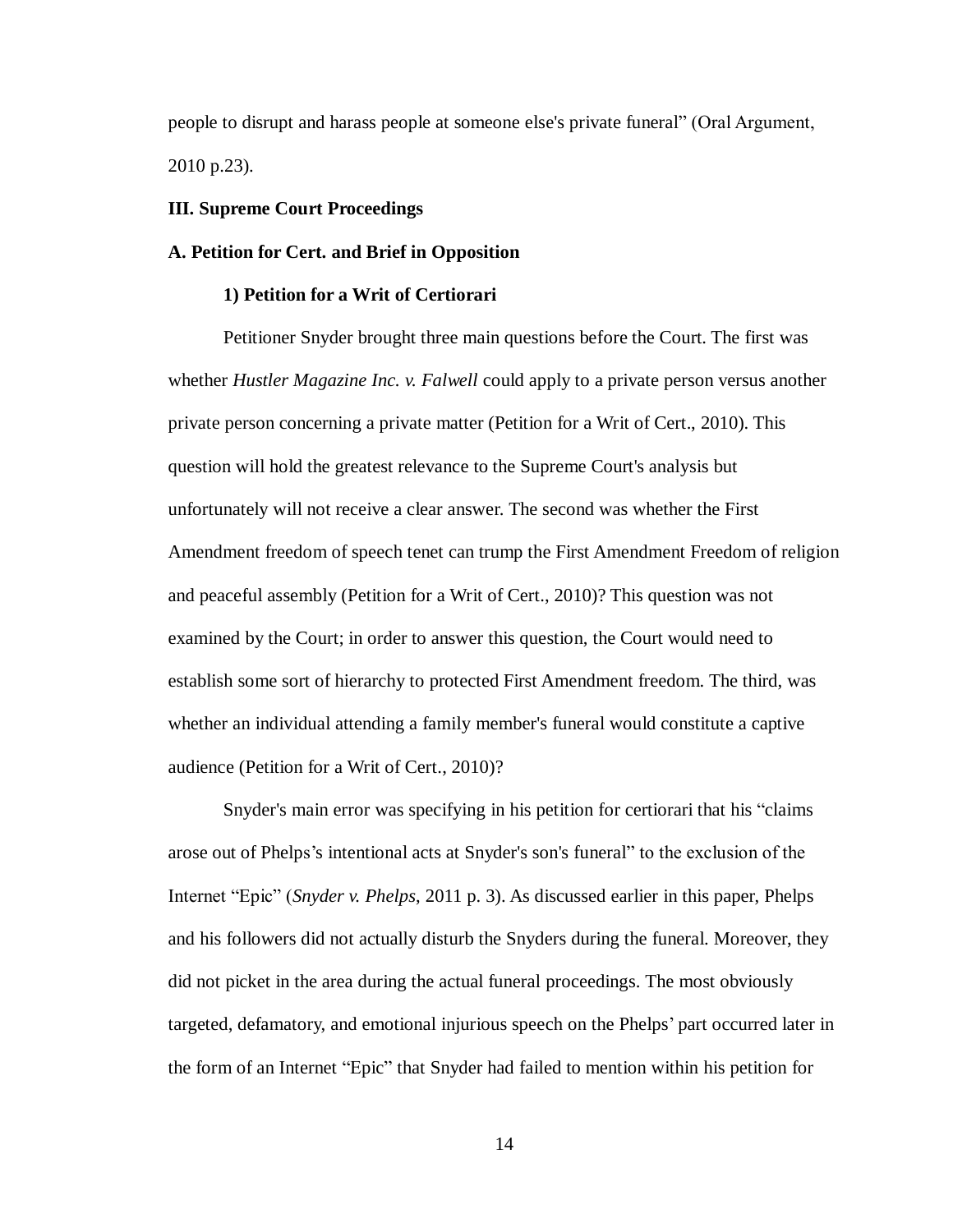certiorari (Sacks, 2011). Based on the claims brought up in this petition for certiorari, the Court ruled that it did not have the "Epic" before it (*Snyder v. Phelps*, 2011). Thus the Court decided this case on the basis of Westboro's picketing alone, which consisted primarily of their less targeted speech.

## **2) Respondent Brief in Opposition**

The Phelps' brief in opposition to the petition for certiorari mainly deals with the large claim that the Petitioner fails to present an issue worthy of the Court's consideration. Because the case deals with public rather than private matters which the Court has already established are protected, the case is not worthy of consideration (Brief in Opposition, 2010). It also does not, as Petitioners claim, deal with the question of a Captive Audience due to the distance of the picketers from the funeral and the lack of disruption caused (Brief in Opposition, 2010). Moreover, there is no split in the circuits relevant to the case at hand because the case does not directly deal with the Constitutionality of laws restricting funeral picketing (Brief in Opposition, 2010). The only law restricting funeral picketing relevant to this case was put in place in response to the picketing.

#### **B. Supreme Court Majority Opinion**

An eight-member majority ruled that the First Amendment precludes tort liability in this instance because the comments of the Westboro Baptist Church were on matters of public concern, not provably false, and expressed only through hyperbolic rhetoric (*Snyder v. Phelps*, 2011). Moreover, the Church's speech was not motivated by any private grudge against the Snyders and the protest occurred on public land rather than private property (Snyder v. Phelps, 2011). While the Court looked at several elements of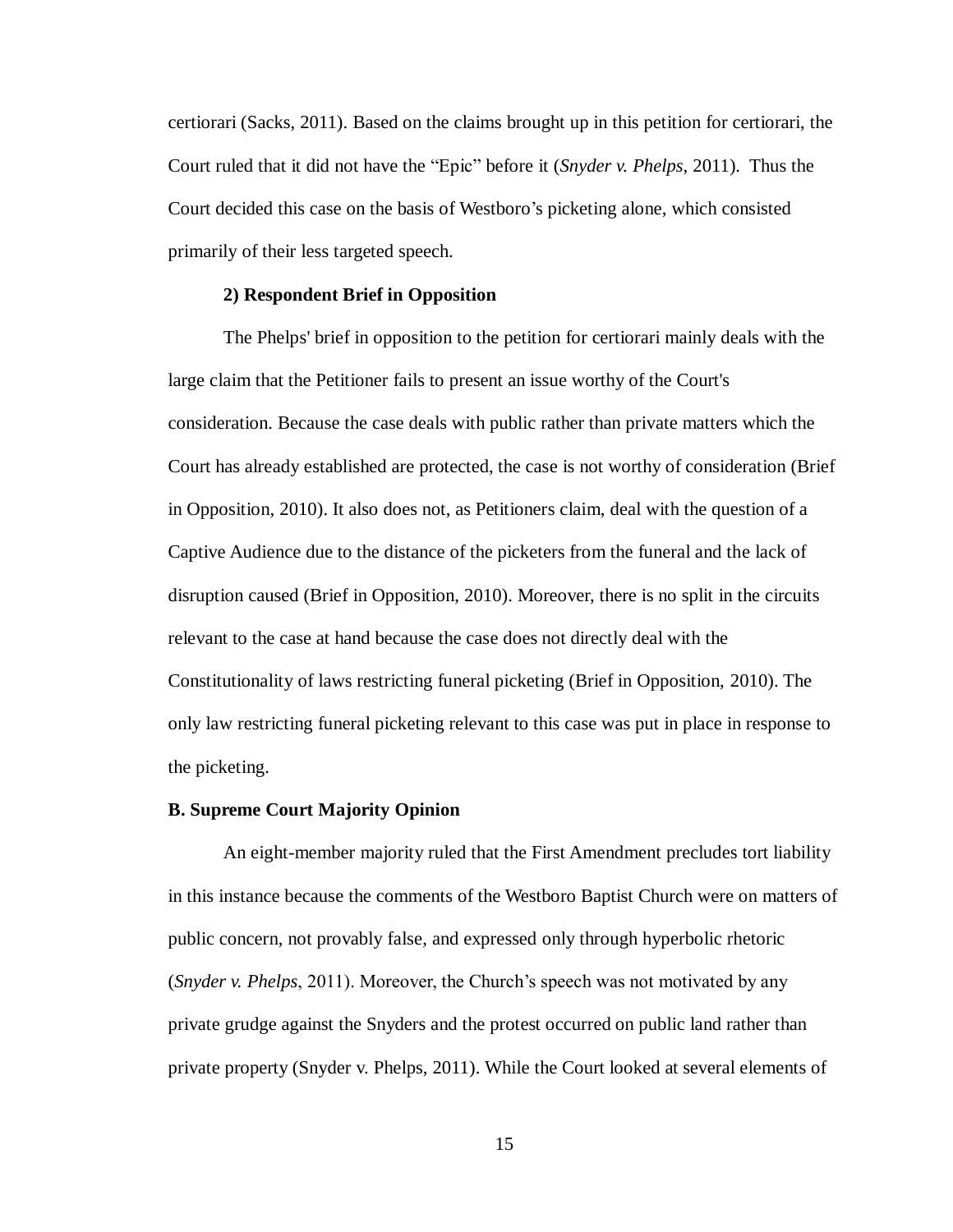this case, this paper will focus on their analysis relevant to the IIED Claim.

The opening sentence written by Justice Roberts for the majority is really quite misleading. He states that a jury had held the Westboro Baptist Church liable for picketing near a soldier's funeral; in reality, the jury had held the Westboro Baptist Church liable for their inflammatory speech and the contents of the Internet "Epic"<sup>2</sup>. Although the Court looked at only a narrow view of the facts, the question before them was quite broad. Does the First Amendment shield members of the Church from tort liability for IIED? The answer to this question, according to the majority turned largely on the content of the speech, namely, whether the speech at issue was of public or private concern (*Snyder v. Phelps*, 2011).

## **1) Public or Private Concern**

The Court attributed the signs displayed during the protest to the category of speech on issues of public concern. Speech on public concern is "the essence of selfgovernment" and as such carries broad protection (Salamanca, 2011). While the boundaries of what is and is not a matter of public concern are not well defined and there is not a clear test, it is equivalent to the most protected form of speech within this nation. Speech deals with matters of public concern when it can be fairly considered as relating to any matter of political, social, or other concern in the community or when it is a subject of legitimate news interest (Salamanca, 2011). In order to determine when something is public or private speech, one needs to look at the "content, form, and context" as "revealed by the whole record" (*Dun & Bradstreet, Inc. v. Greenmoss Builders, Inc.*, 1985).

 $\overline{c}$ While this may seem like a miniscule distinction, the lower courts dealt not with the act of picketing, but with the speech utilized during the picketing in connection with the speech employed within the "Epic".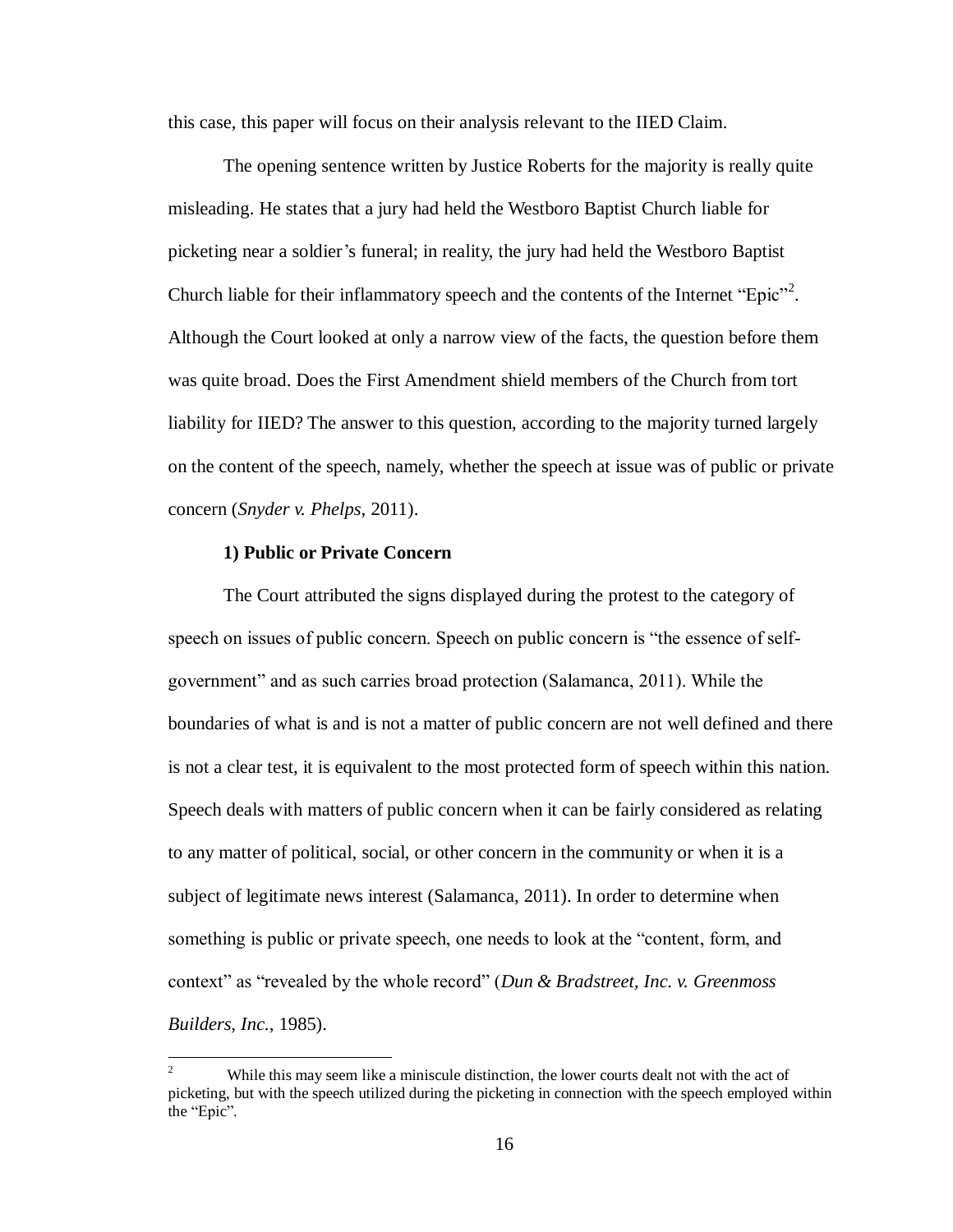#### **a.** *Connick v. Myers*

Myers, an assistant District Attorney for New Orleans, was informed by her boss District Attorney Connick that she might be transferred. Myers put a questionnaire into circulation regarding her possible transfer; the District Attorney terminated her employment upon learning of the questionnaire (*Connick v. Myers*, 1983). The issue at hand was whether the termination of Ms. Myers, the cause of action, was in violation of her First Amendment rights. The answer to this question rested on whether or not the questionnaire was a matter of public concern. Although one of Myers' questions was directly related to matters of public concern, the overall relation of her protest to public concern was extremely limited (*Connick v. Myers*, 1983). Thus, the Court ruled in favor of Connick calling the termination of Myers constitutional.

Whether or not the First Amendment prohibits holding the WBC liable in this case is, according to the Court, largely dependent on whether that speech is of public or private concern. Not all speech is of equal importance; when speech is of private significance only, there are far less rigorous First Amendment protections of it. The Court looked to *Connick v. Meyers* when balancing the importance of free speech against the need to protect individuals from unwarranted emotional injury; "speech on public issues occupies the highest rung of the hierarchy of First Amendment values" and as such is entitled to special protection (*Connick v. Myers*, 1983. p. 145). While the particulars of the Westboro Baptist Church's speech may have been extreme and offensive, much of their speech deals with matters of public concern.

*Connick v. Myers* is also relevant to Snyder v. Phelps because it puts a limit, a small one, on how far protections of matters of public concern should extend. Myers lost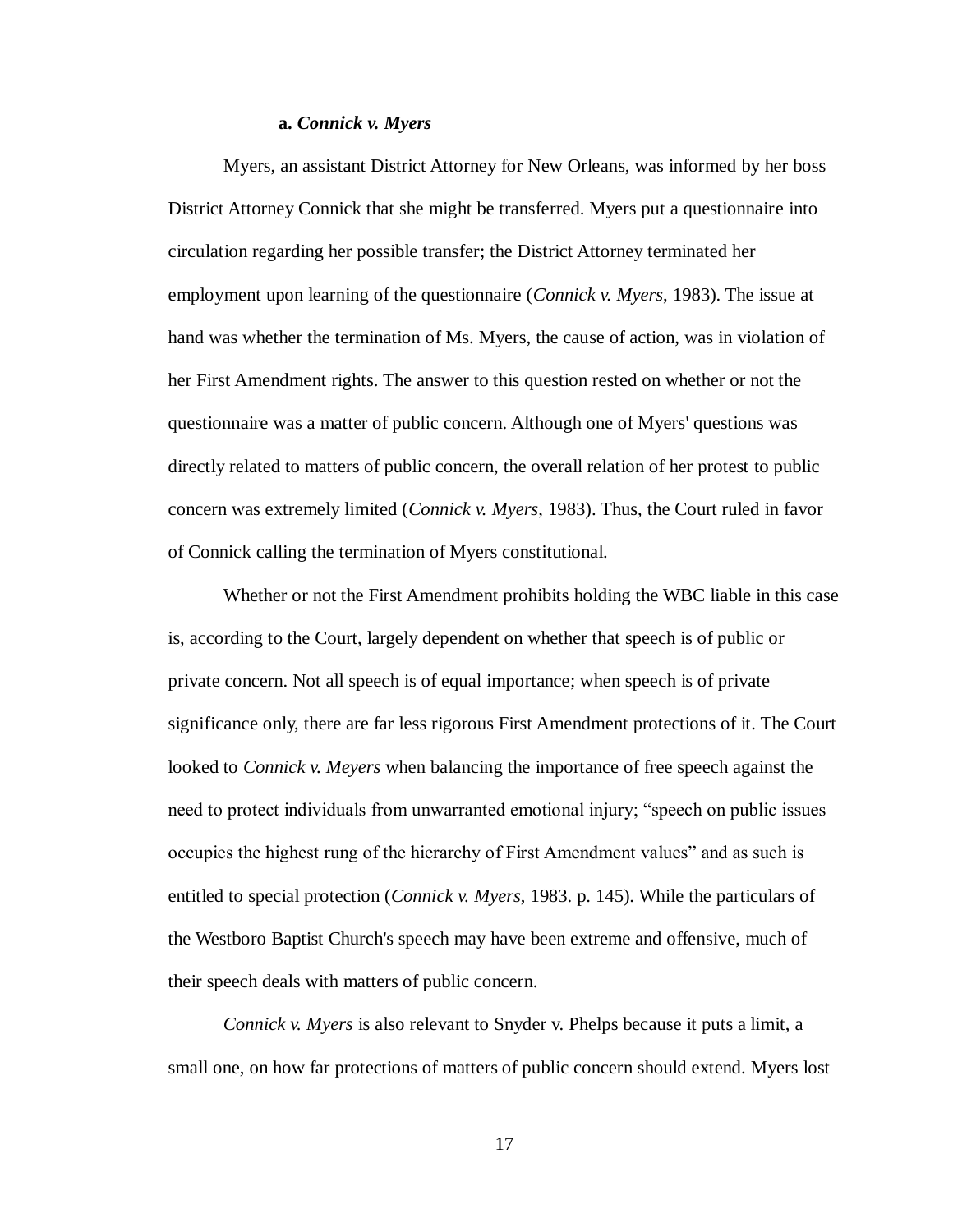her suit because the dominant thrust of her speech dealt with issues of private concern rather than public (*Connick v. Myers*, 1983). While the Westboro Baptist Church may have made comments dealing only with private concern (specific signs seeming to denounce Matt Snyder in particular), the overall thrust of their message did deal with matters of public concern.

## **b.** *Hustler Magazine Inc. v. Falwell*

*Hustler Magazine Inc. v. Falwell* was a 1988 Supreme Court case. Petitioners Hustler Magazine and Flynt Publications had run a parody of an advertisement that portrayed the fundamentalist Protestant minister Jerry Falwell and his mother as immoral drunks and asserted that Falwell was a hypocrite who only preached when intoxicated although this caricature of Falwell was not the point of the ad (*Hustler Magazine, Inc. v. Falwell*, 1988). Falwell brought suit against Hustler Magazine seeking to recover damages for libel, invasion of privacy, and IIED. The question before the Supreme Court was whether public figures and officials can recover for the tort of IIED as delivered through publications. The Supreme Court held that public figures and public officials couldn't recover for damages from IIED by publication without also proving that the publication in addition included a false statement of fact made with "actual malice" (*Hustler Magazine, Inc. v. Falwell*, 1988)<sup>3</sup>.

Although the state does have an interest in protecting public figures from IIED, this interest is not great enough to override the First Amendment protections for free speech. In order for public debate to be free, citizens must have some freedom in the method of their discourse on public figures and officials (*Hustler Magazine, Inc. v.* 

 $\overline{a}$ 

<sup>3</sup> "Actual malice" as defined in *New York Times v. Sullivan*. A statement made with "actual malice" must be made with knowledge that the statement was false or with a reckless disregard as to whether it was true or false.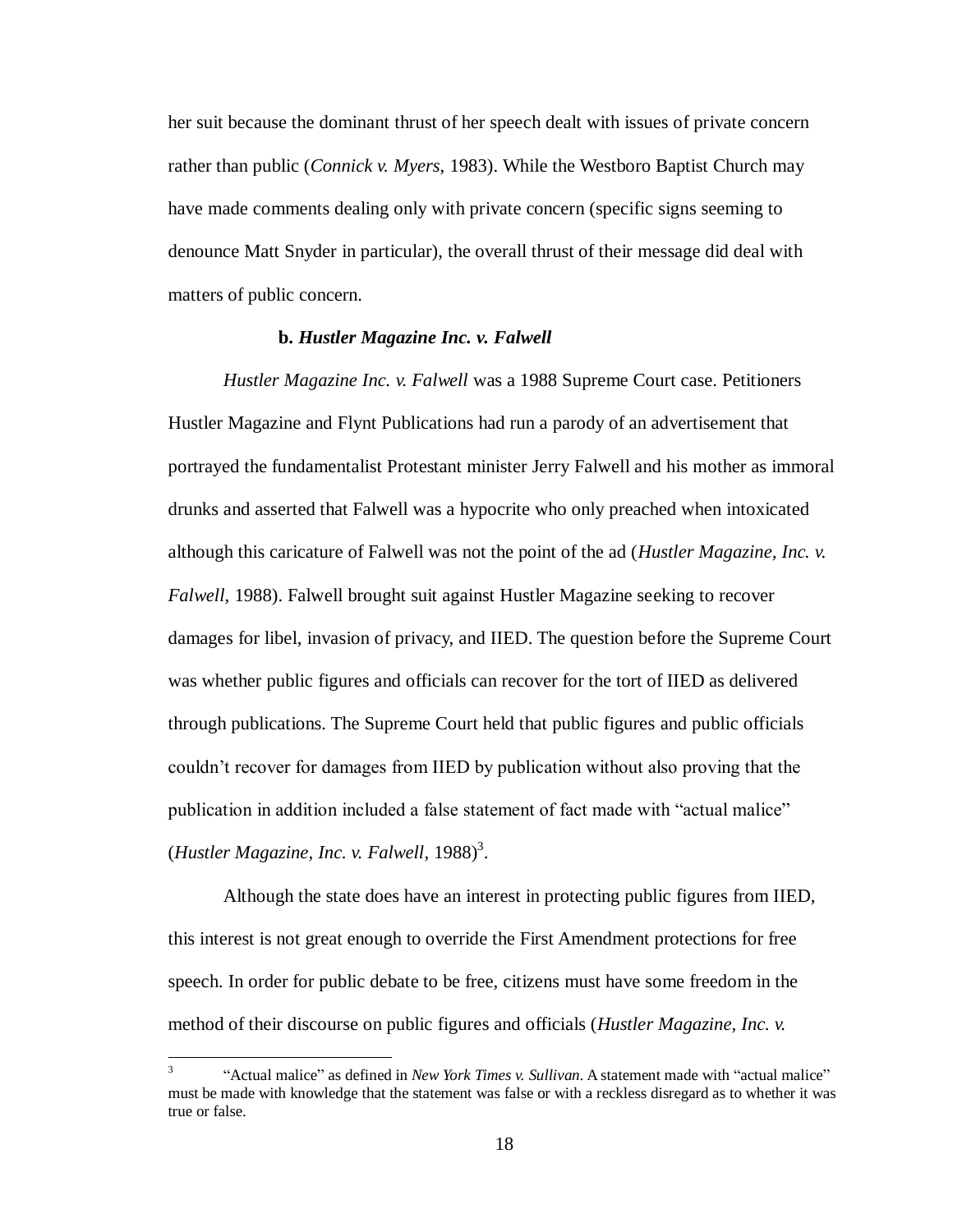*Falwell*, 1988). While the ad run was certainly "outrageous" it was, as pointed out by the appellate court, reasonably believable and thus the original jury decision in favor of the Snyders was overly influenced by the outrageous content of the political speech (*Hustler Magazine, Inc. v. Falwell,* 1988). The case was decided unanimously<sup>4</sup>. Hustler was pivotal in placing a limit on when individuals can bring claims against speakers on the basis of their harmful speech. The limit appeared to only apply to public figures. The verdict of the Court in *Snyder v. Phelps* went much farther.

The real problem facing the Snyders was that the only other case the plaintiffs had that dealt with IIED from the Supreme Court is *Hustler v. Falwell*. *Hustler v. Falwell* clearly dealt with a public figure rather than a private one; however, the states and the Federal Courts have since interpreted *Hustler v. Falwell* as not applying to private figures (Oral Argument, 2010). Hustler establishes the rule that when matters of speech concern only private figures, First Amendment protections for the speaker are less rigorous (*Snyder v. Phelps*, 2011). The Supreme Court had not directly held, in Hustler or any subsequent case, on what the law should mean in this same scenario if a private figure is the target of the speech. The Court did not directly address the issue here although the scenario at play in *Snyder v. Phelps* is markedly similar to that in *Hustler Magazine Inc. v. Falwell* with the noted exception that Snyder does not deal with a public official or figure.

## **c.** *San Diego v. Roe*

*San Diego v. Roe* tests the boundaries of public concern. A police officer, hereafter identified as John Roe, was terminated by his employer, the city of San Diego, for producing and selling videos of himself engaging in sexually explicit behavior (*San* 

 $\overline{4}$ 

This was an 8-0 decision as Justice Kennedy had recused himself from the case.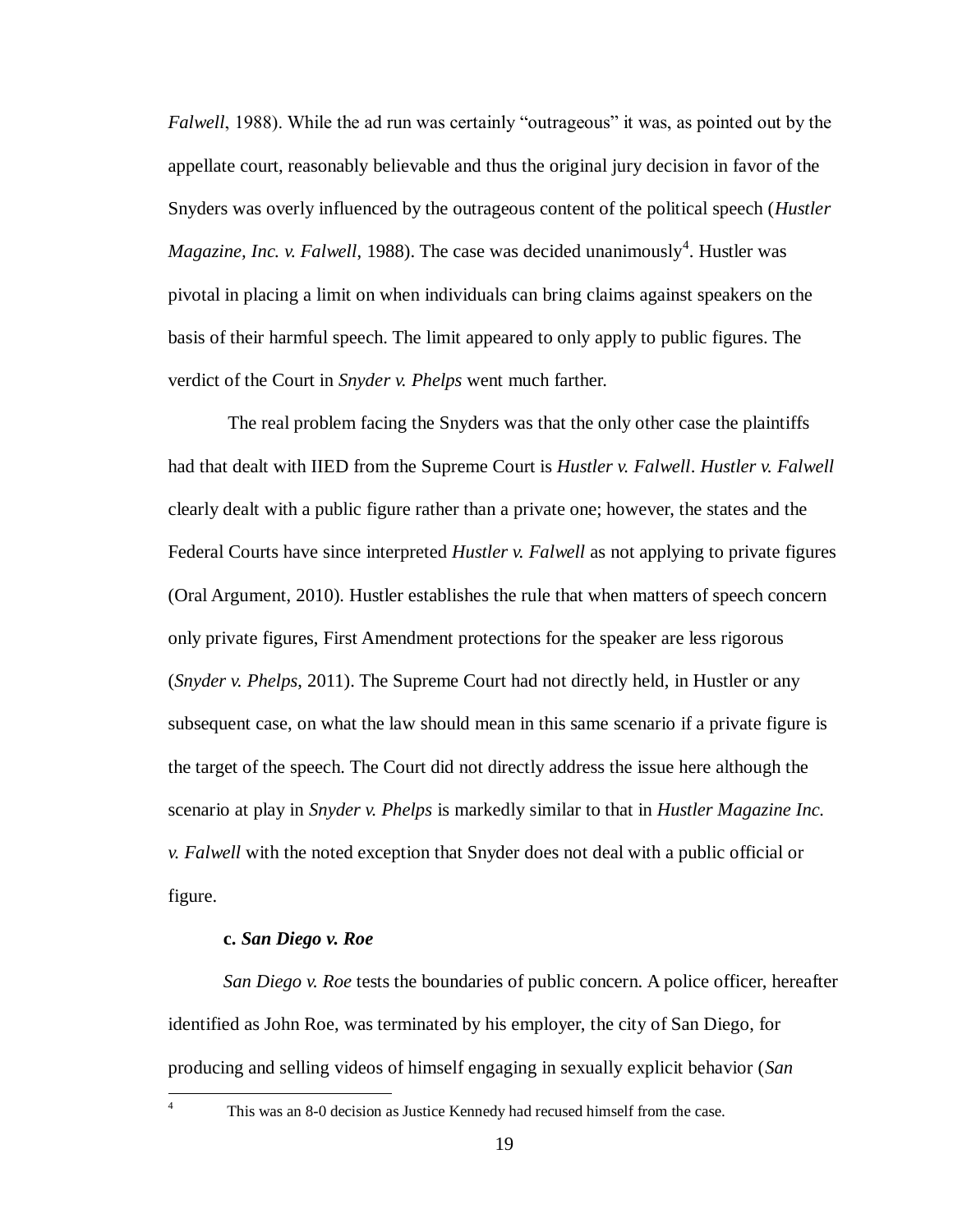*Diego v. Roe*, 2004). The question before the Court was whether the termination of Officer Roe violated his First Amendment Rights. The Court held that the termination was valid and that Roe's rights had not been infringed. His speech was "detrimental to the missions and functions of the employer" and it was of no concern to the community (*San*   $Diego v. Roe, 2004<sup>5</sup>$ . While most of the case dealt merely with internal workplace grievances, this strange case did help to clarify the boundaries of what constitute matters of public concern. An individual does not have absolute freedom of speech and cannot expect protection under the guise of a matter of public concern in instances where that speech does not actually add to the public debate.

The boundaries of what constitutes speech regarding matters of public concern are poorly defined. The Court has previously said that speech is of public concern when it can be "fairly considered as relating to any matter of political, social, or other concerns of the community" (*Hustler Magazine, Inc. v. Falwell*, 1988). It must be "a subject of general interest and of value and concern to the public" (*San Diego v. Roe*, 2004). This is of course, still a fairly broad categorization. *San Diego v. Roe* only proves that one cannot later claim that protecting the speech was of interest to the general public when the speech itself was not clearly related to public issues<sup>6</sup>. In Snyder, the content of the protest clearly relates to public concern about society's tacit acceptance of homosexuality within the military, the political and moral conduct of America, and the subsequent fate the Westboro Baptist Church believes America will face.

 $\mathfrak{S}$ <sup>5</sup> Officer Roe's uniform was displayed in several of his explicit videos and he was selling his old police uniforms under the same online alias (*San Diego v. Roe*, 2004).

<sup>6</sup> The Court of Appeals, whose decision the Supreme Court reversed in *San Diego v. Roe,* had concluded that Officer Roe's speech was on matters of public concern (despite his lack of political or social commentary) and made no attempt to explain the perceived matter of public concern in this particular instance (*San Diego v. Roe*, 2004).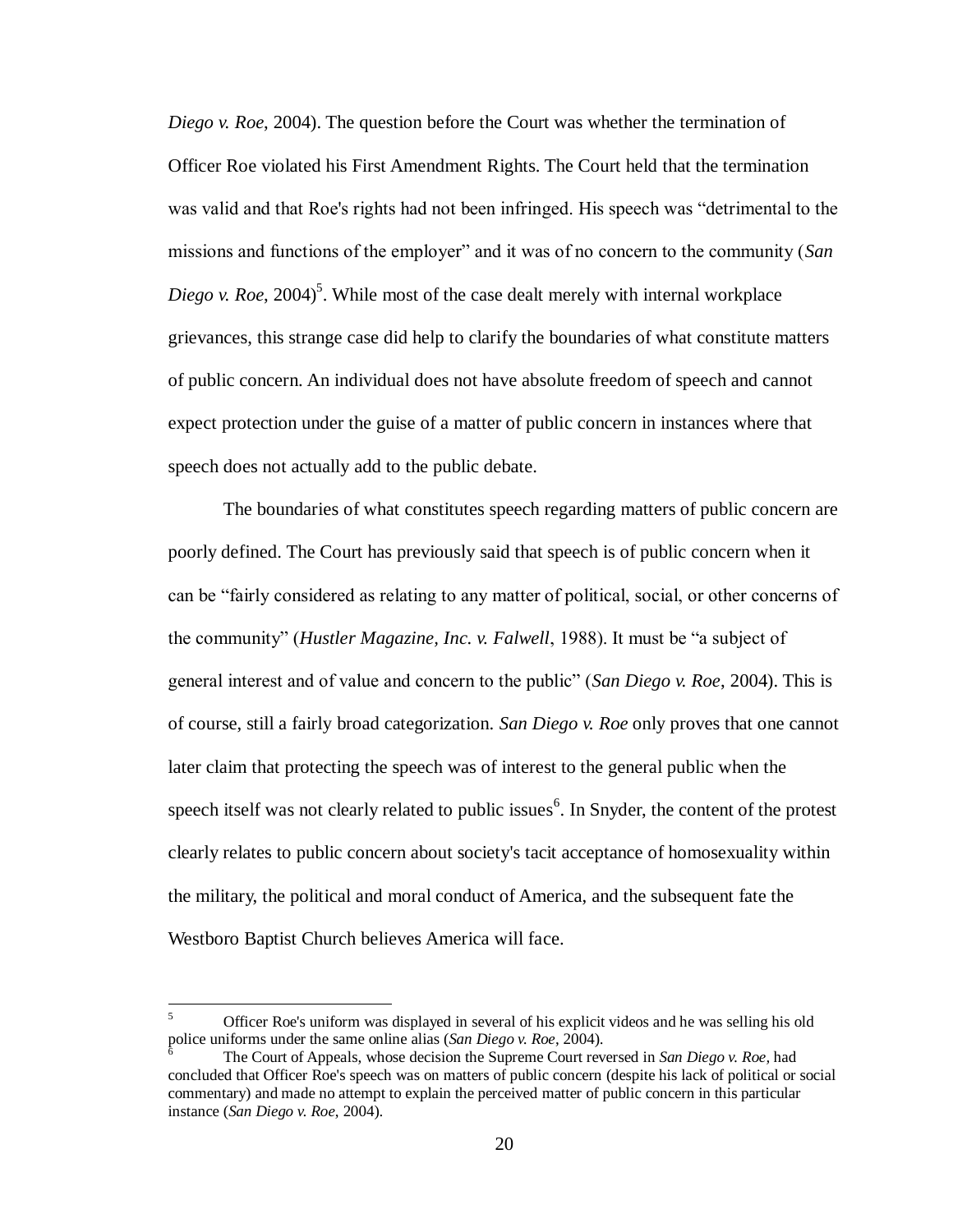#### **d. Further Questions Raised**

An interesting question does arise in relation to speech on public concern. While there are very broad ideas as to what constitutes a matter of public concern, there is less established regulation as to how speech becomes public. *Snyder v. Phelps* brings up the question of whether or not making any aspect of life known to the public is enough to enable that aspect to become the subject of public debate (Oral Argument, 2010). In this instance Albert Snyder was vocal about his sorrow over his son's death and his displeasure with current American foreign affairs. The Westboro Baptist Church claimed that this alone was enough to justify their protests. This then raises a further issue in that, under the Westboro Baptist Church's definition, every bereaved family member who provides information to a local newspaper for an obituary runs the risk of their deceased loved one being treated as a vehicle for public speech (Oral Argument, 2010). The WBC objects to this claim although, on its face, it appears to fit the logic the church employs. The Church claims that, in order to avoid tort liability, the speech in question must not be out of the blue, it must not be "up close" or confrontational, and the family member of the deceased must have a high level of involvement in the public eye (Oral Argument, 2010 p.37).

#### **2) Content, Form, and Context**

#### **a.** *Dun & Bradstreet, Inc. v. Greenmoss Builders*

*Dun & Bradstreet, Inc. v. Greenmoss Builders*, a 1985 case, was a case that covered much ground. Dun & Bradstreet, Inc., a credit-reporting agency, erroneously reported to five of its subscribers that contractor Greenmoss Builders had filed for bankruptcy. Dun & Bradstreet would not release information about the subscribers to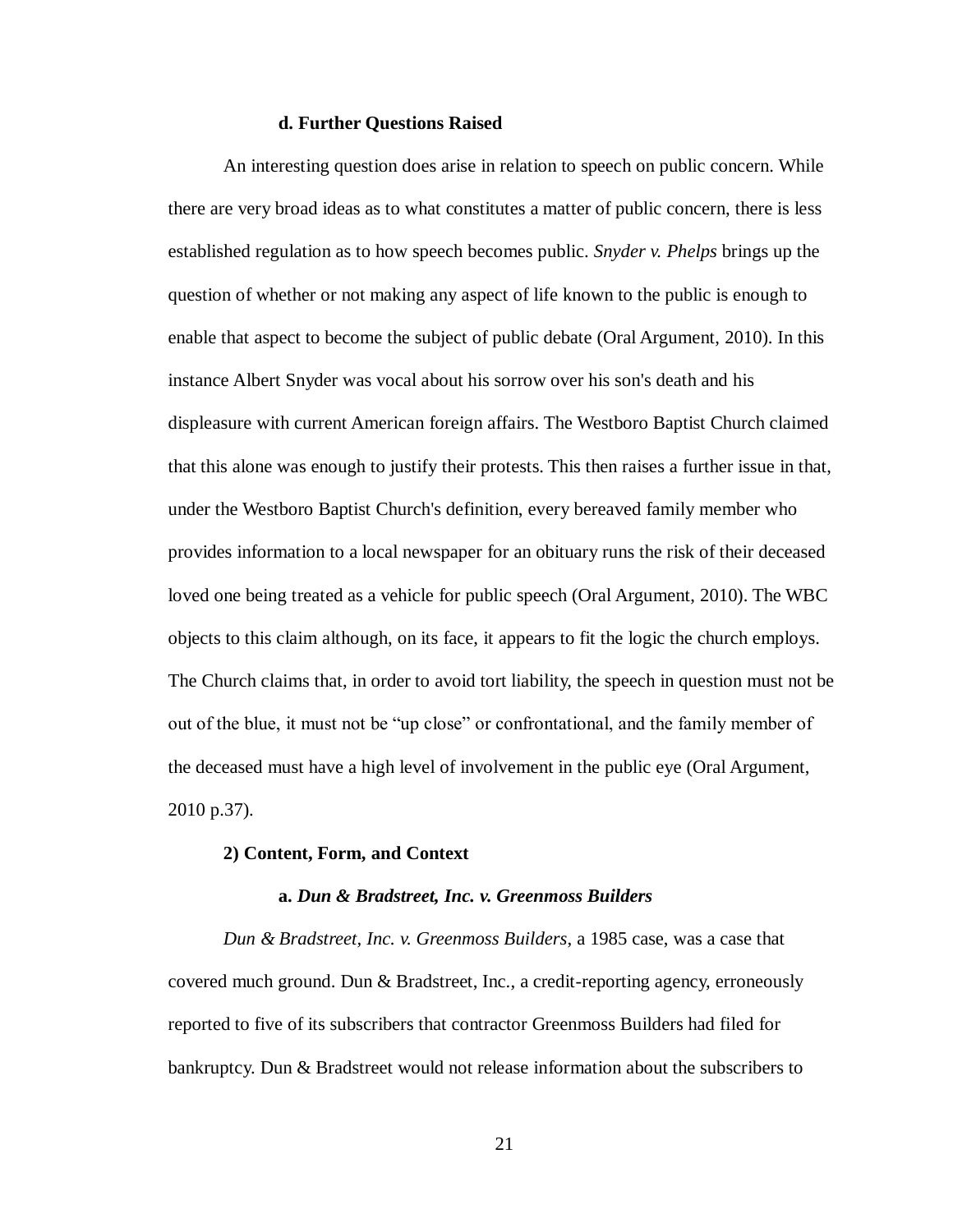Greenmoss Builders, although it did issue a redaction of the bankruptcy claim (*Dun & Bradstreet, Inc. v. Greenmoss Builders*, Inc., 1974). Greenmoss Builders again requested information about the specific subscribers, in order to send their own mailing, and were again denied. Greenmoss Builders brought a defamation action against Dun & Bradstreet. The main question before the Supreme Court was whether or not the Gertz rule that the states could not impose punitive damages in defamation cases without a showing of actual malice, should still apply (*Dun & Bradstreet, Inc. v. Greenmoss Builders, Inc.*,  $1974$ <sup>7</sup>.

Five of the Justices agreed that the prior rule should not apply when the defamatory statements do not deal with matters of public concern. This distinction was agreed upon using the rationale that liability should be determined by looking at the whole record of each individual case. Dun established that the Court must examine independently the "content, form, and context" of free speech cases. To put it more simply, Dun requires the court to evaluate for each individual case all aspects of the speech especially what was said, how it was said, and where it was said. While this case deals directly with defamation, it brought about the idea that all parts of the record for a case dealing with free speech must be examined.

## **b. Context: Funeral**

 $\overline{a}$ 

As Mr. Summers had argued during oral argument, if context ever matters, it should regarding funerals (Oral Argument, 2010). Although this certainly appeals to the public's general concept of morality, it does not mesh with the laws of this nation. While

<sup>7</sup> *Gertz v. Robert Welch, Inc.* established the standard of First Amendment Protection against defamation suits. It allowed states to make their own rules to determine liability of defamatory statements made about private individuals. It also established that if the state standard is lower than actual malice, only actual damages may be awarded (*Gertz v. Robert Welch, Inc*, 1974).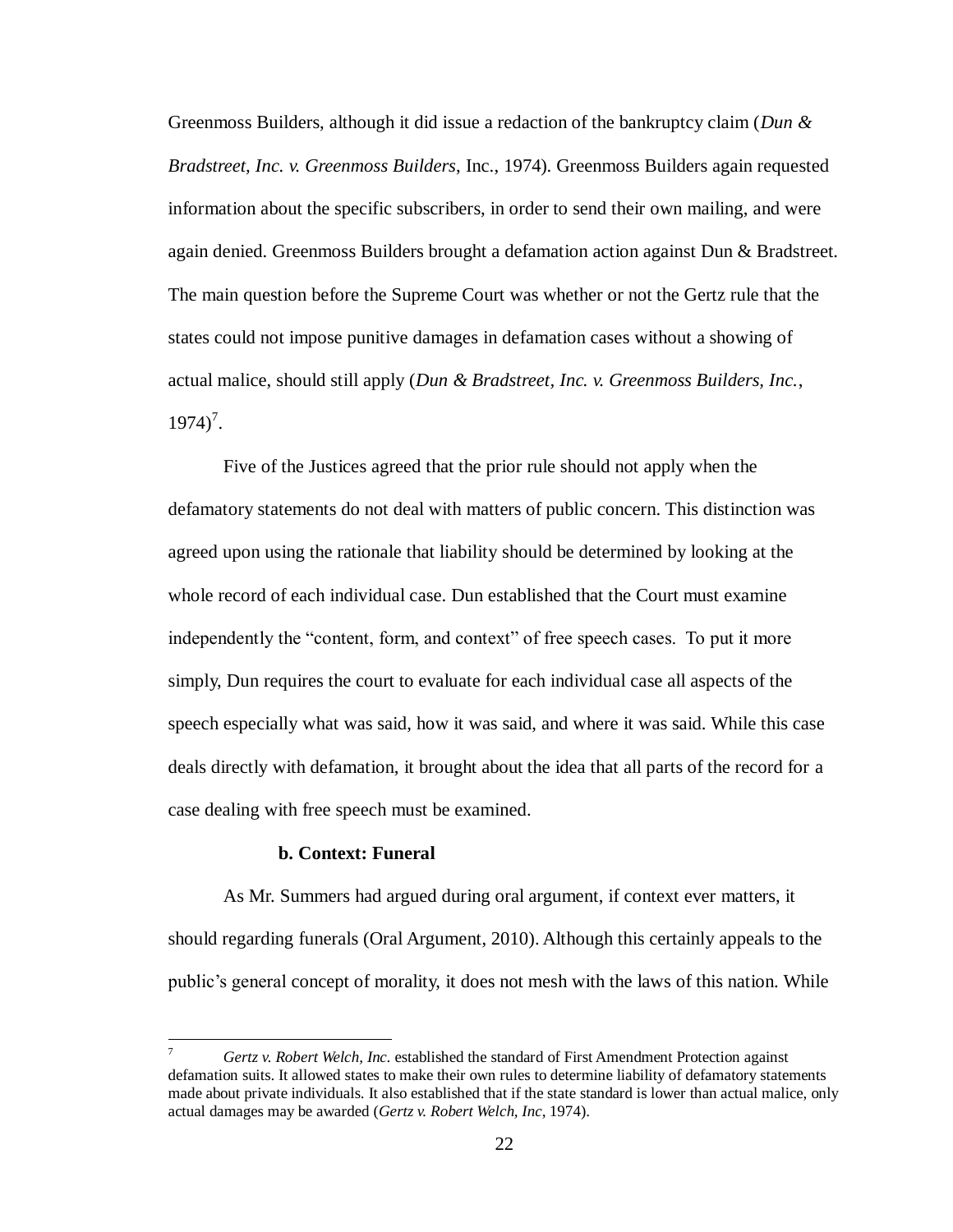it is certainly true that the Westboro Baptist Church could have chosen to stage their protest at countless other more relevant locations (the Pentagon or any of the more than 5,600 military recruiting stations around the country, for example), they are under no obligation to directly match the content of the protest to the location at which it is staged (*Snyder v. Phelps*, 2011). As Justice Scalia sought to establish in oral argument, a friendly protest within a certain distance of a funeral is not, at least not to the petitioners, the same as a protest within a certain distance of a funeral that defames a corpse (Oral Argument, 2010). It was the emotionally distressing nature of the protest that brought rise to the claim rather than the mere fact of the demonstration. Moreover, the claim for intrusion upon seclusion simply because this protest disrupted a funeral is itself a deceptive claim. Thus, the real complaint was not intrusion based on the location and time of the protest but instead a content-based objection on the personal attacks (Oral Argument, 2010). While context may matter, this case was concerned primarily with content.

#### **c.** *Frisby v. Schultz*

Sandra Schultz, an individual vehemently opposed to abortion, gathered a group of individuals together to picket in front of the home of a local doctor who performed abortions. The city of Brookfield, Wisconsin in response passed an ordinance that prohibited all picketing outside of residential homes (*Frisby v. Schultz*, 1988). The ordinance was put in place "for the protection and preservation of the home" (*Frisby v. Schultz*, 1988). The question that made its way to the Supreme Court was whether or not an ordinance prohibiting picketing in front of residential homes violates the First Amendment. The Court ruled with a vote of 6-3 that it does not. The area of the picketing, a public street, does constitute a traditional public forum, however that alone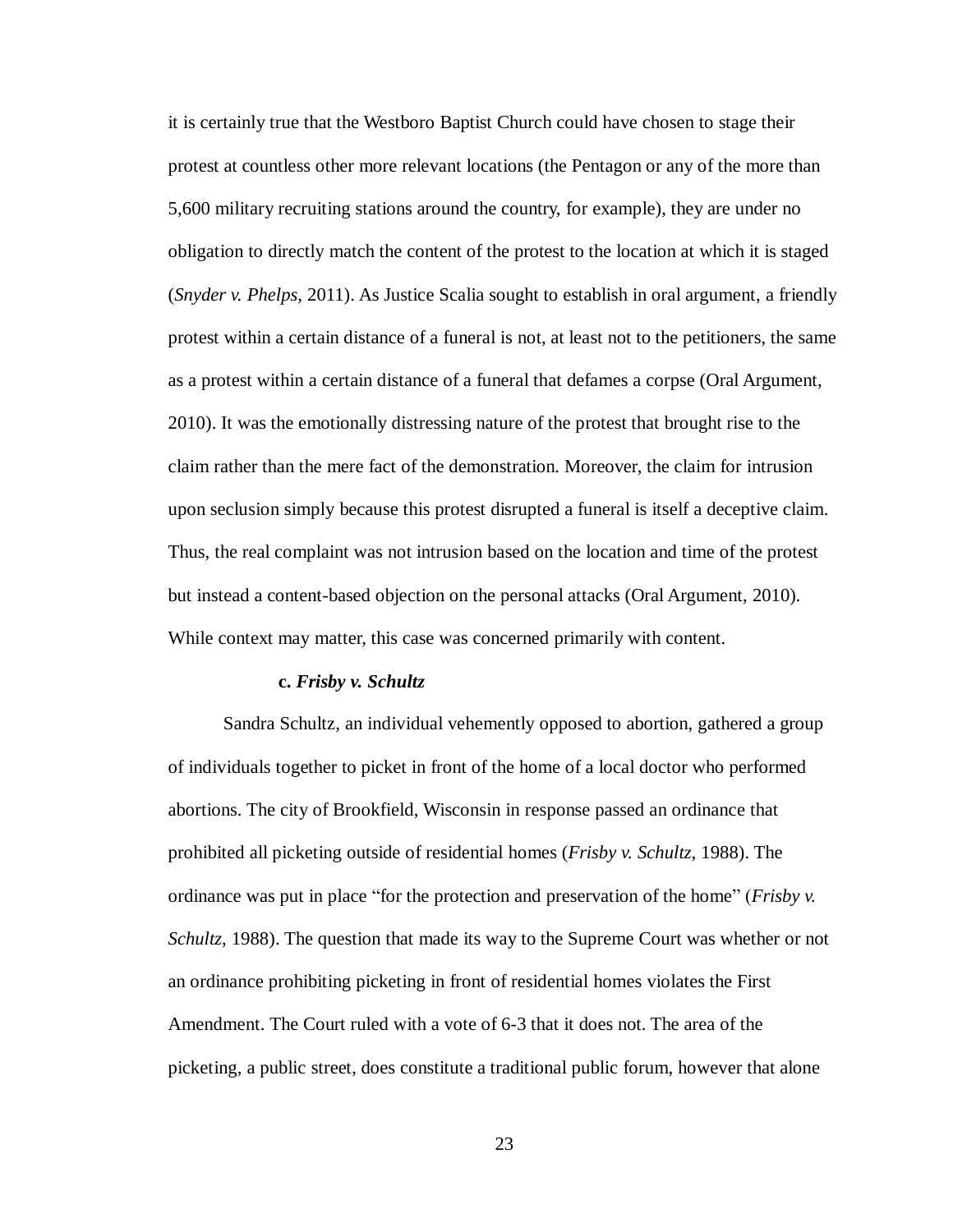does not guarantee protection. As long as a ban satisfies strict scrutiny, it can remain. In this case, the ban was content neutral, "leaves open alternative channels", and serves a legitimate government interest (*Frisby v. Schultz*, 1988).

The Court did point out that even protected speech is not equally permissible in all places at all times. Even protected speech can be subject to "reasonable time, place, or manner restrictions" (*Snyder v. Phelps*, 2011). The Westboro Baptist Church's choice of where and when to picket is subject to some regulation. In response to this case, Maryland has since enacted a law that restricts funeral picketing similar in essence to the law in question in *Frisby v. Schultz*. The Maryland law is not broad enough to have made a difference in this case had it been enacted pre- *Snyder v. Phelps*, but it does indicate a willingness on the part of the states to take action. These laws offer some protection for the individuals who find themselves the target of public displays. The majority in *Snyder v. Phelps* did not deny that the Phelps did harm to the Snyders; while the majority offers no recompense to the Snyders in this case, they do indicate that state laws could help to prevent against this sort of harm in the future.

#### **d. Final Content and Context Analysis**

The specific context of this speech gives rise to much of the public controversy in this case. While it is certainly inappropriate, the context of the Church's speech does not transform the speech. Phelps and his followers issued their venomous speech on public land next to a public street; they did not infringe on the private funeral or enter in any way the grounds of the church. The speech was not "contrived to insinuate a personal attack on Snyder"; the Westboro Baptist Church has been preaching on the same topic for years, and there is no real question as to whether the picketing accurately represented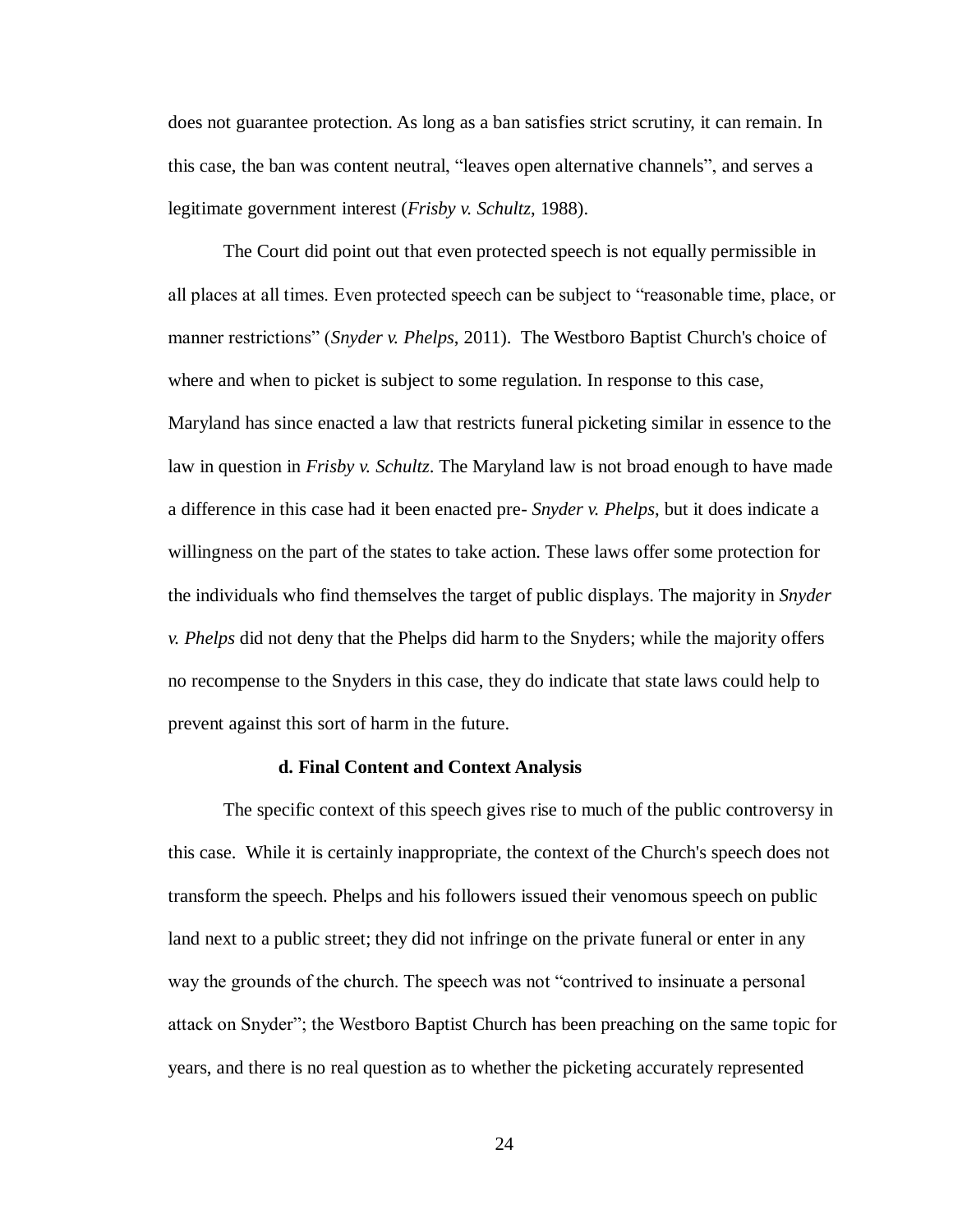their honestly held beliefs (*Snyder v. Phelps*, 2011). The specific content of this message reasserts its importance; while speech of mere private significance offers "no threat to public debate… [And] no interference with a meaningful dialogue of ideas" (*Dun & Bradstreet, Inc. v. Greenmoss Builders, Inc.*, 1985). Speech on public issues is pivotal to public debate. The importance of free speech on public issues has been reaffirmed on numerous occasions. *N.Y. Times v. Sullivan* spoke of the "national commitment to the principle that debate on public issues should be uninhibited, robust, and wide-open" (*New York Times Co. v. Sullivan,* 1964)<sup>8</sup>. *Garrison v. Louisiana* went even farther defining speech on public issues as the "essence of self-government" (*Garrison v. Louisiana*, 1964)<sup>9</sup>. The signs that the church displayed spoke to numerous issues of public concern including homosexuality in the military, the political conduct of the United States, and the moral conduct of the United States and its citizens (*Snyder v. Phelps*, 2011). While several of the signs can be viewed as relating to a particular individual, the majority of the Courtbelieves that this does not change the fact that the dominant themes of the protest were public in nature.

#### **3) Outrageous Speech**

In order to discuss the outrageous nature of the WBC's speech, the Court looked to *Rankin v. McPherson*. Rankin, a data-entry employee in a constable's office, remarked in passing to another employee after hearing of a death threat against the president that

<sup>8</sup> <sup>8</sup> *N.Y. Times v. Sullivan* dealt with an ad which had accused Alabama police of arresting Martin Luther King Jr. merely in an effort to limit his influence. Under Alabama law, city commissioner Sullivan could collect for libel as he claimed to be personally defamed. This case established that all statements said about public officials are permissible unless they are made with the knowledge that they are false (*New York Times Co. v. Sullivan*, 1964).

<sup>9</sup> *Garrison v. Louisiana* explored how far the *N.Y. Times v. Sullivan* ruling could be extended. Garrison, a Lousiania D.A. Criticized the work and work ethic of local judges. He was sued under Louisiana law which required no proof of ill will in concurrence with factually inaccurate speech about public officials. Garrison won the case and it was decided that the ruling from *N.Y. Times v. Sullivan* limits police power to issue criminal sanctions (*Garrison v. Louisiana*, 1964).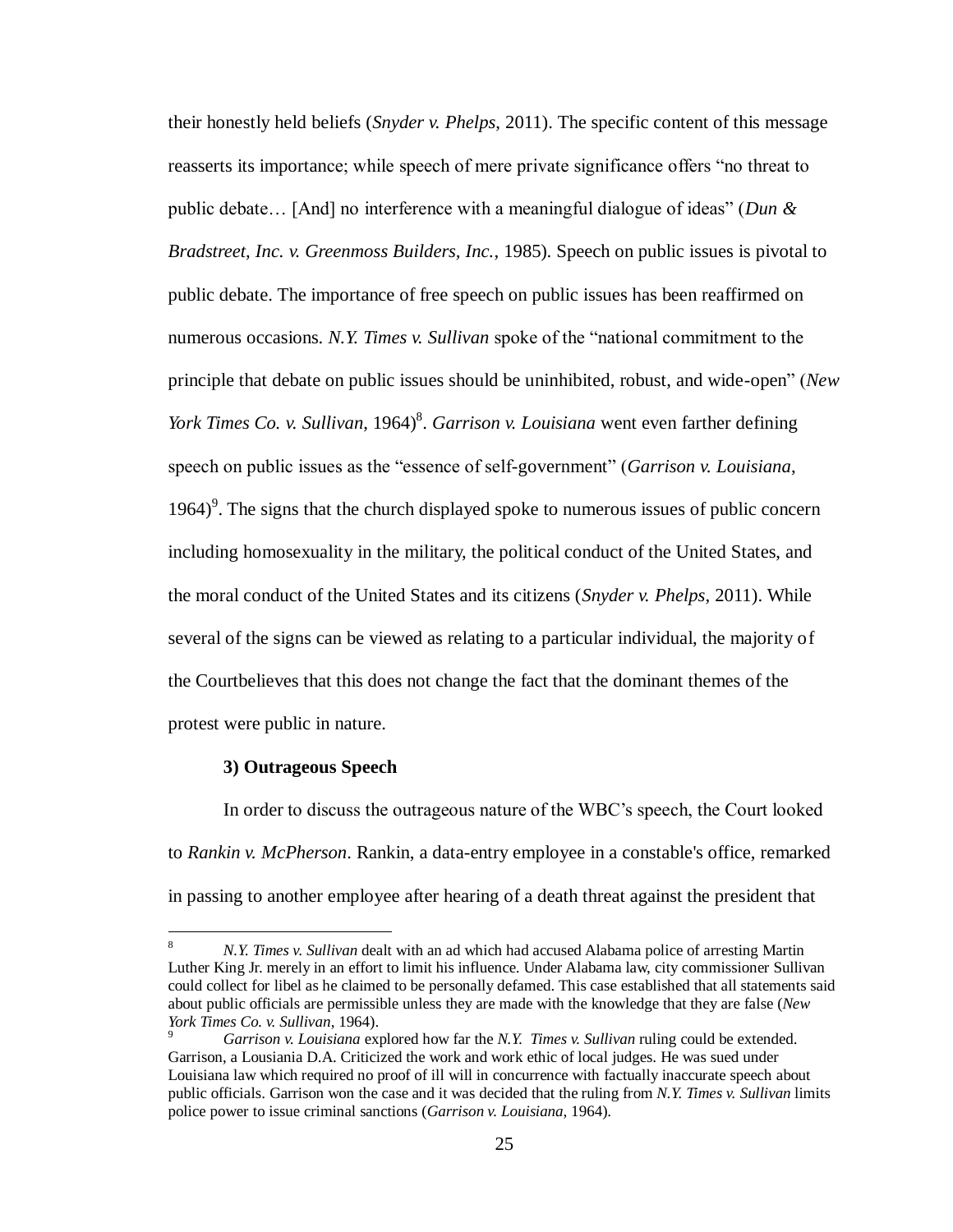she hoped the individual did "get him" (*Rankin v. McPherson*, 1987)<sup>10</sup>. Her statement was made as part of a private conversation within a room not available to the public. She was fired by the Constable because of this statement. Rankin alleged that her termination was in violation of her First Amendment rights. The Supreme Court agreed as her statement was part of a larger conversation dealing with the President's policy, a clear matter of public concern (*Rankin v. McPherson*, 1987). Moreover, her statement was not tantamount to a threat on the President's life, speech that could be criminalized, but merely her opinion of an extremist action. More importantly, the extreme nature of this statement does not, according to the McPherson court, change the nature of the speech away from matters of public concern (*Rankin v. McPherson*, 1987).

Much of the controversy surrounding Snyder lies not in the actual legality, but instead in the offense taken by the public to the Church's message. The Westboro Baptist Church is inescapably controversial and emphasizes the controversial nature of their beliefs so as to garner more attention. Although it is not surprising that the public finds this offensive, legally it should be irrelevant. In *Rankin v. McPherson*, the Court had stated that the "inappropriate or controversial character" of a statement is "irrelevant to the question of whether it deals with a matter of public concern" (*Rankin v. McPherson*, 1987). Although this case is certainly controversial, dealing with a message of religious hate, this controversial character and the setting it was held in are not enough to contradict the nature of the speech itself. As established, this speech clearly relates to

 $10\,$ Rankin was not a peace officer and her opinions cannot fairly be attributed to the Constable's office in the same way that a statement made by an officer within his or her official capacity might. Rankin's job title heavily affectss this decision in that it renders complaints about possible harm done to the office by her comments moot (*Rankin v. McPherson*, 1987).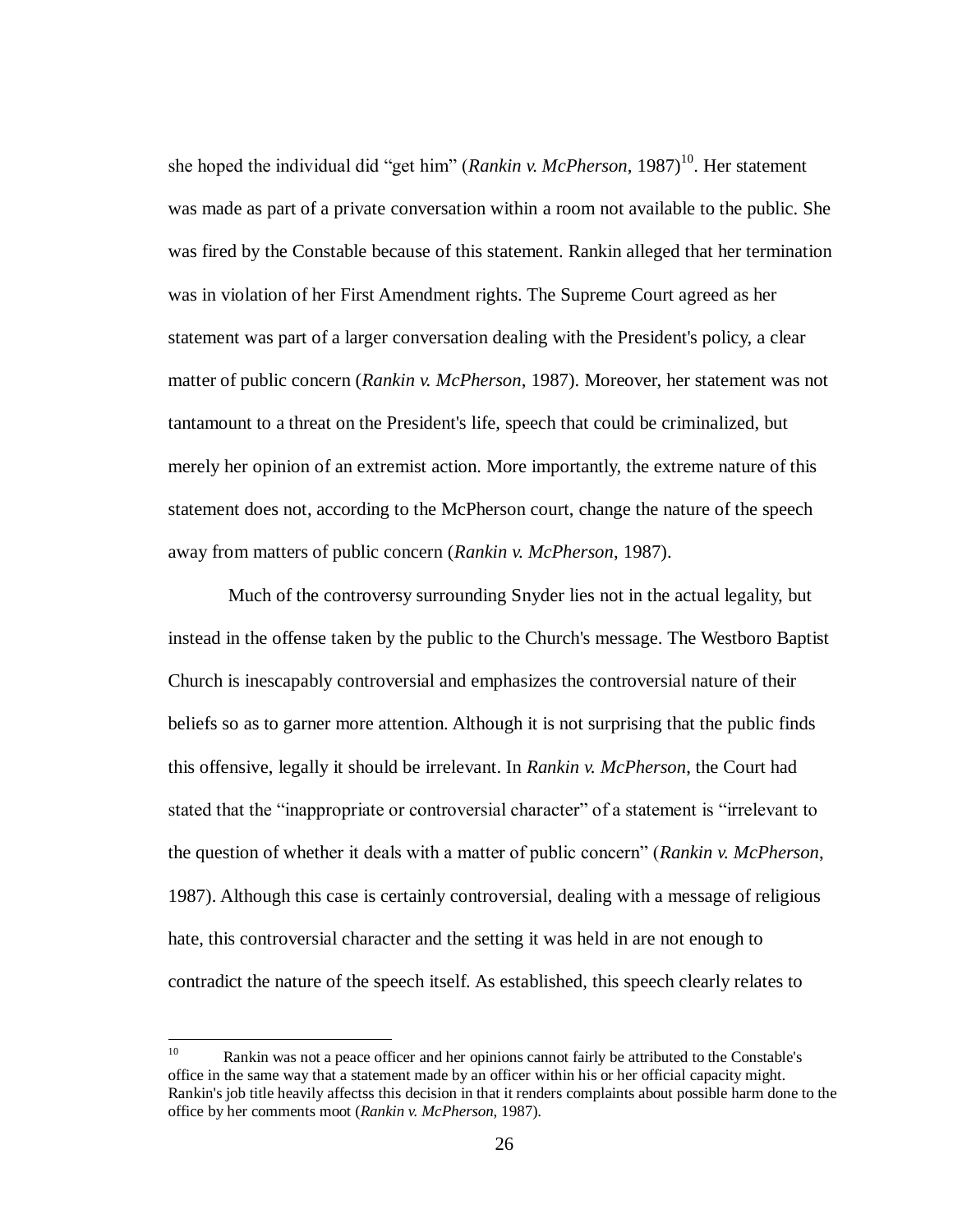public concern on several dimensions.

## **4) IIED Dismissal**

The jury verdict imposing tort liability on the Westboro Baptist Church for IIED must be set aside; while the speech was certainly offensive, it did not, according to the Court, unfairly target the Snyders and it dealt predominantly with matters of public concern. As it stands, it appears that the jury is merely punishing the Church for its views on matters of public concern when those views themselves should not be subject to regulation (*Snyder v. Phelps*, 2011). To stifle the voice of the WBC here would, according to the majority's analysis, be harmful to public debate. The Court also dismissed the Intrusion Upon Seclusion claim and the Civil Conspiracy claim.

## **C. Concurrence**

Justice Breyer joins in the opinion of the majority although he does have a different interpretation of the case. Justice Breyer distinguishes his concurring opinion from that of the majority through his method of analyzing how picketing on matters of public concern should be judged. While the majority appeared to stop their analysis with the question of whether or not the actionable speech was on matters of public concern, Justice Breyer insists that there should be more to the debate than merely that one question. It has been established in *Frisby v. Schultz* that a State can regulate picketing on matters of public concern. It has also been recognized that there is no First Amendment protection for unlawful conduct even if the conduct was committed in order to further a message relating to issues of public concern (*Snyder v. Phelps*, 2011).

Justice Breyer appears to call for a balancing act between the majority opinion and Justice Alito's dissent. While the question of whether or not the speech is of public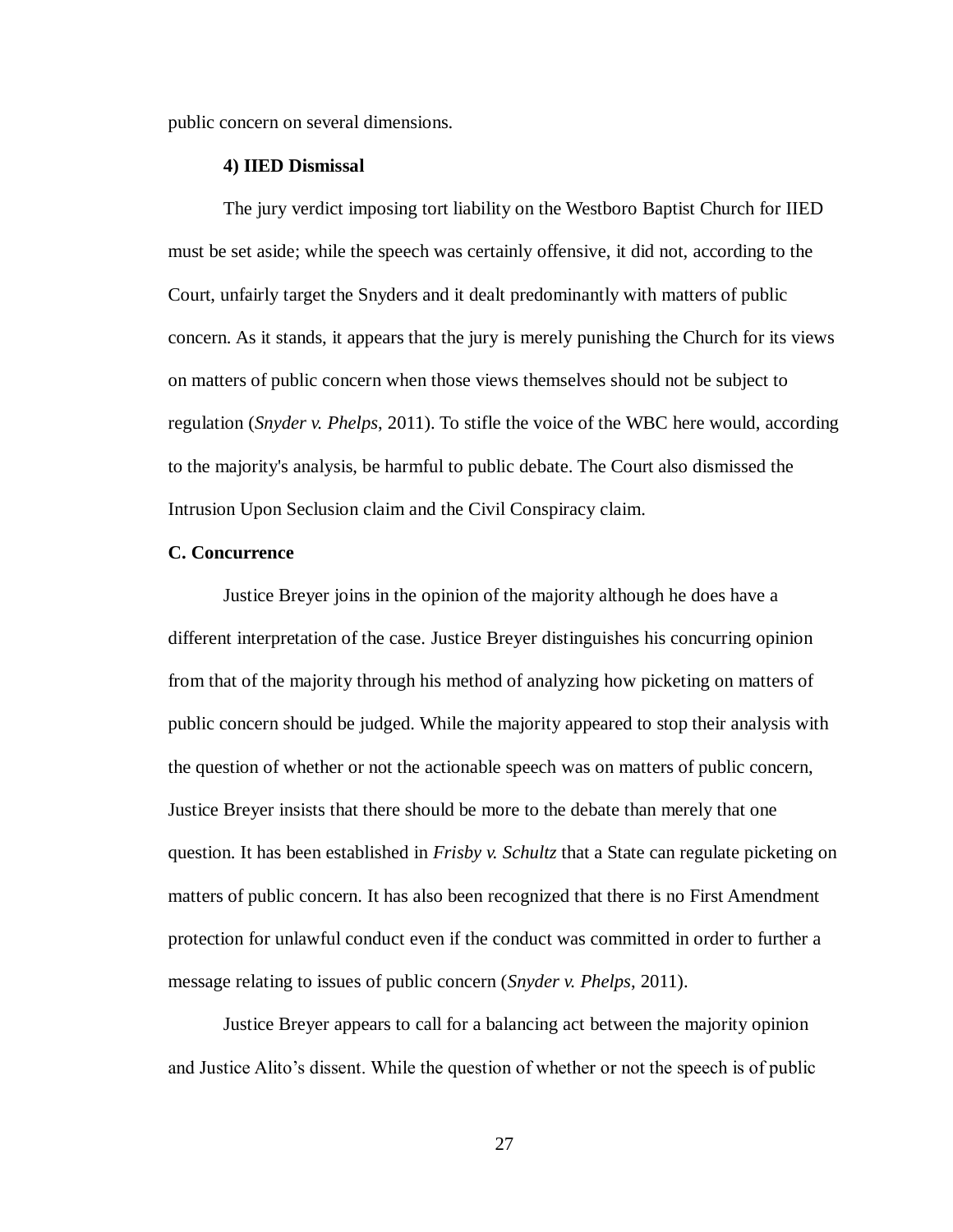concern is important, it should be tempered by an interest in protecting the right of the States' to protect their citizens from extreme emotional harm. Justice Breyer points out that because the funeral itself was not disrupted and the emotional harm was rendered after the fact, it is not extreme enough to warrant further investigation (*Snyder v. Phelps*, 2011). Perhaps the most important difference to note between the majority opinion and Justice Breyer's concurrence is that Justice Breyer took pains to point out that while the Court's decision renders First Amendment protection for Westboro in this instance, this decision "holds no more" (*Snyder v. Phelps*, 2011). This statement seems to imply that, IIED claims might still hold water in cases involving matters of public concern if the facts of the case were different. If, for example, the facts of the case were the same with the sole exception of the WBC having disrupted the funeral proceedings (perhaps with signs clearly visible throughout the duration of the funeral), Justice Breyer may have been writing another dissenting opinion rather than a concurrence.

Justice Breyer also pointed out that this decision says nothing about how Internet postings should be dealt with and does not examine the effect of television broadcasts (*Snyder v. Phelps*, 2011). While this hardly packs the same punch as footnote 1 in the majority opinion, it does have a very important implication. By stressing that this decision should not hold sway over television broadcasts and Internet postings, Justice Breyer appears to imply that this type of speech may need to be judged differently.

## **D. Dissent**

Justice Alito stood alone in dissent of the majority opinion. Alito favors a more restricted concept of free speech; the national commitment to free speech, according to Justice Alito, "is not a license for the vicious verbal assault that occurred in this case"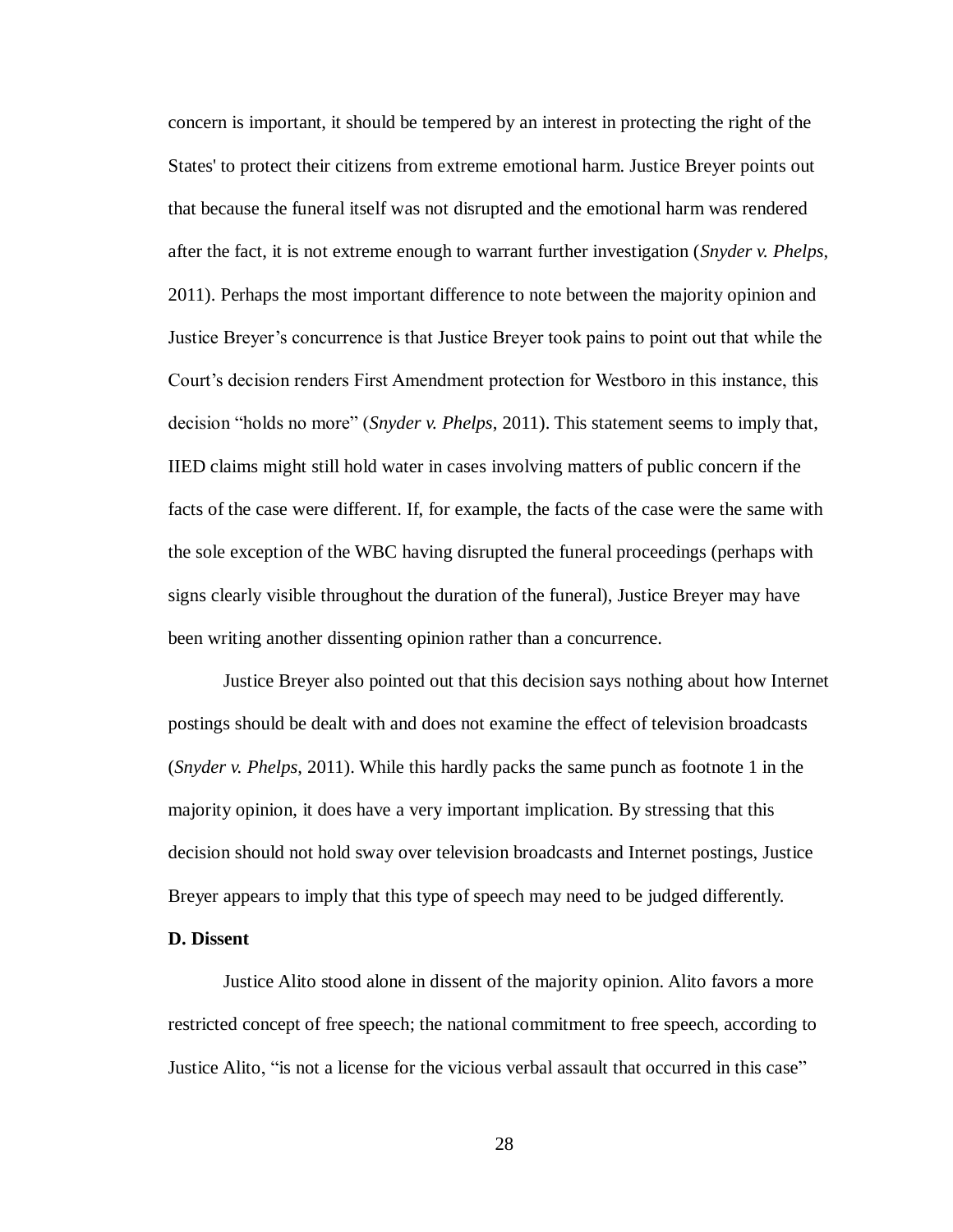(*Snyder v. Phelps*, 2011 p. 1). Justice Alito stresses that the Church, like anyone wishing to air an opinion, has "almost limitless opportunities to express their views" from writing books, to circulating petitions, to peaceably protesting in numerous settings (*Snyder v. Phelps*, 2011 p.  $2$ <sup>11</sup>. However, these protections for free speech do not apply when the very narrow tort of IIED is brought forth in an instance where the speech in question makes no real contribution to public debate. A society in which "public issues can be openly and vigorously debated" does not require allowances to be made for "the brutalization of innocent victims" (*Snyder v. Phelps*, 2011 p.14).

Alito openly criticized what he perceived to be the three main reasons the majority had found the Westboro Baptist Church's speech to be protected under the First Amendment. The first reason, that the speech was dominantly on public issues, he simply labeled as an inaccurate portrayal. According to Justice Alito the First Amendment does and should allow recovery for "defamatory statements that are interspersed with nondefamatory statements on matters of public concern" (*Snyder v. Phelps*, 2011 p.10). Regarding the lack of a private grudge against the Snyders on the part of the Westboro Baptist Church, whether or not the Church hates the Snyders or merely America as a whole does nothing to "soften the sting of their attack" (*Snyder v. Phelps*, 2011 p.10). Regarding the location of the protest on public property, the location, although it would certainly weaken a claim of IIED, does not preclude IIED liability (*Snyder v. Phelps*, 2011).

Alito took offense to the way that the majority divided the Church's message. The majority dismissed the "Epic" because it was not properly brought before them within the

 $11$ The existence of alternative opportunities for speech is a question normally asked only for contentneutral expressions, according to Frisbee. This case deals with content-based expressions. Justice Alito appears to be applying the Frisbee analysis somewhat indiscriminately.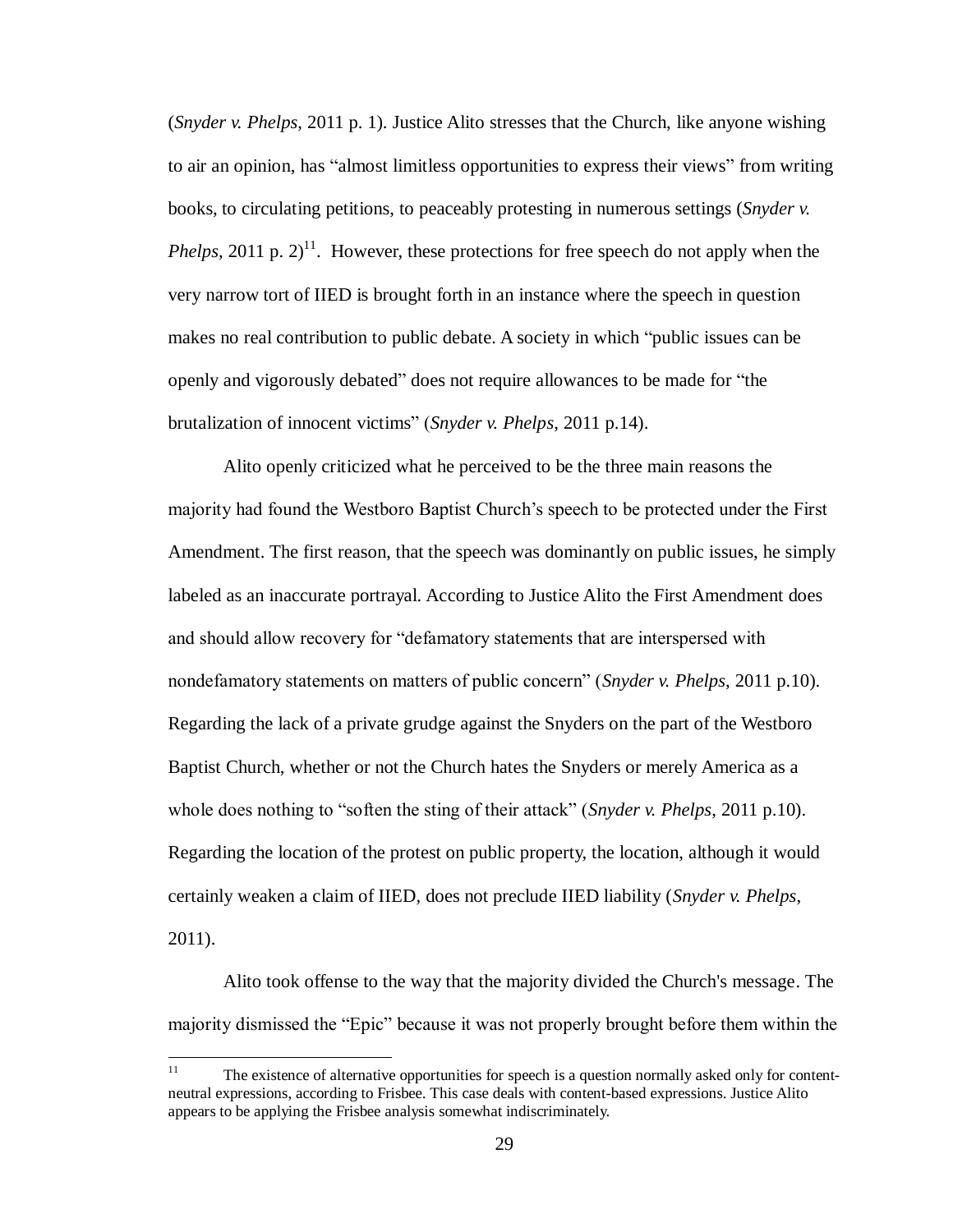cert petition. Alito believes that the "Epic" should not have been dismissed because it was merely a relevant piece of evidence within the record. The Court, according to Alito, does not require that every factual piece of information be included within the Petition for cert. Under this interpretation, the "Epic" would be squarely before the Court. While the "Epic"

was posted later and was as such not a direct component of the initial protesting, it still stood on the record as part of the Church's message. It also made far more direct references to the Snyders which, for Alito, took this speech out of the realm of public concern (Shulman, 2011). Is it really logical to immunize actionable speech simply because it is interspersed with protected speech?

## **E. Possible Legislative Solutions in light of Supreme Court Decision**

#### **1) Current State Laws**

In response to the WBC's picketing of Matthew Snyder's funeral, the state of Maryland enacted a law that prohibits picketing of all kinds within 500 feet of a funeral (Rutledge,  $2008$ )<sup>12</sup>. This law was not in place at the time of the Church's protest and, interestingly, would not have actually prevented the Church from picketing. Over forty states have enacted content neutral time, place, and manner restrictions limiting picketing or demonstrations within some "specified distance from funeral services, processions, or cemeteries" (Brownstein & Amar, 2011). The laws differ only in the process they require in order to picket and the distance that picketers must stay away (Rutledge, 2008). The Constitutionality of these laws has not yet been dealt with. While dealing with this question would have been difficult if not inappropriate within *Snyder v. Phelps*, perhaps

 $12$ The distance was originally 100 feet but, on April  $11<sup>th</sup>$  was unanimously voted to be raised to the new 500 ft. limit (Rutledge, 2008).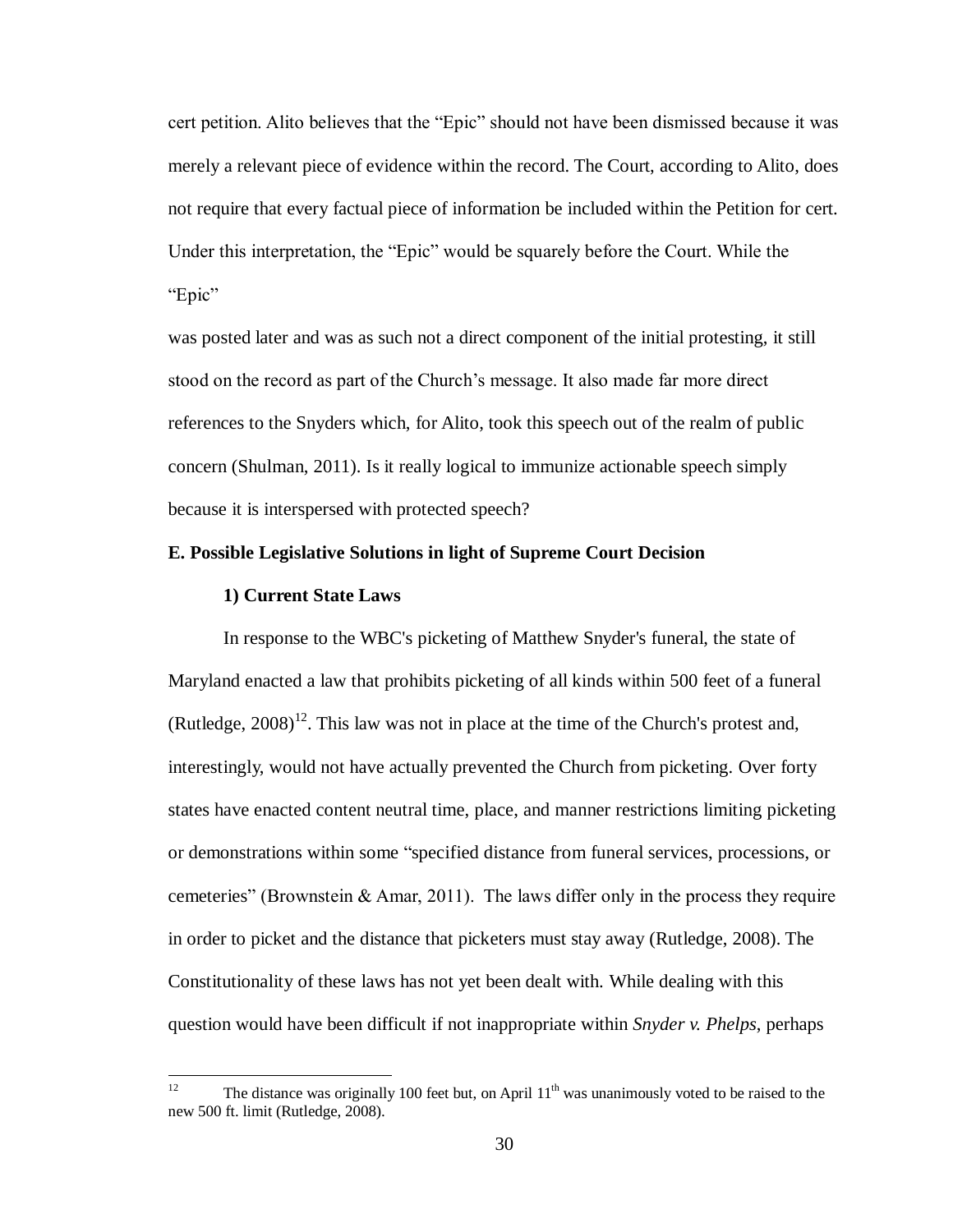the Court should have chosen to hear a case dealing with the Constitutionality of laws restricting picketing near funerals as *Snyder v. Phelps* would have fallen under the umbrella of that topic (Brownstein & Amar, 2011).

## **2) Is more needed?**

As Justice Ginsburg mentioned in Oral Argument, nothing out of place with the Maryland statute occurred in *Snyder v. Phelps* (Oral Argument, 2010). Justice Alito had asked if Mr. Summers believed that the Maryland legislature had intended to occupy the field of regulations of events that occur at funerals. Considering that they had not outright restricted protests or demonstrations occurring at funerals, it seems unlikely. Even the strictest restrictions do not go so far as to completely ban this sort of protest. The issue at hand regardless as to what level of government is imposing this sort of regulation is that the restriction be reasonable. Is it reasonable to try and enact a ban on funeral picketing entirely? One can interpret the right to mourn as a legitimate interest in need of protection, but the protection cannot be so extreme as to thwart the higher interest in protecting speech. While these small restrictions on funeral picketing (i.e. a 500 ft. minimum distance away) may prove to be constitutionally viable  $13$ , would a larger restriction also pass the test of Constitutionality? At what point is it unreasonable to restrict picketing? While 300 feet may not protect funeral goers who must drive by the picketers, 1000 feet may be an excessive restriction. Some similar discussions have already been had in Courts; for example, the courts have already decided that a 300 foot restriction regarding picketing of an abortion clinic is too far. Although this may provide some blueprint for courts in the future, it is important to note that these emotionally

<sup>13</sup> <sup>13</sup> The ongoing *Phelps-Roper v. Nixon* case questions the Constitutionality of a Missouri law which restricts picketing "on or about a funeral" and criminalizes picketing within 300 ft. of a funeral (Rutledge, 2008).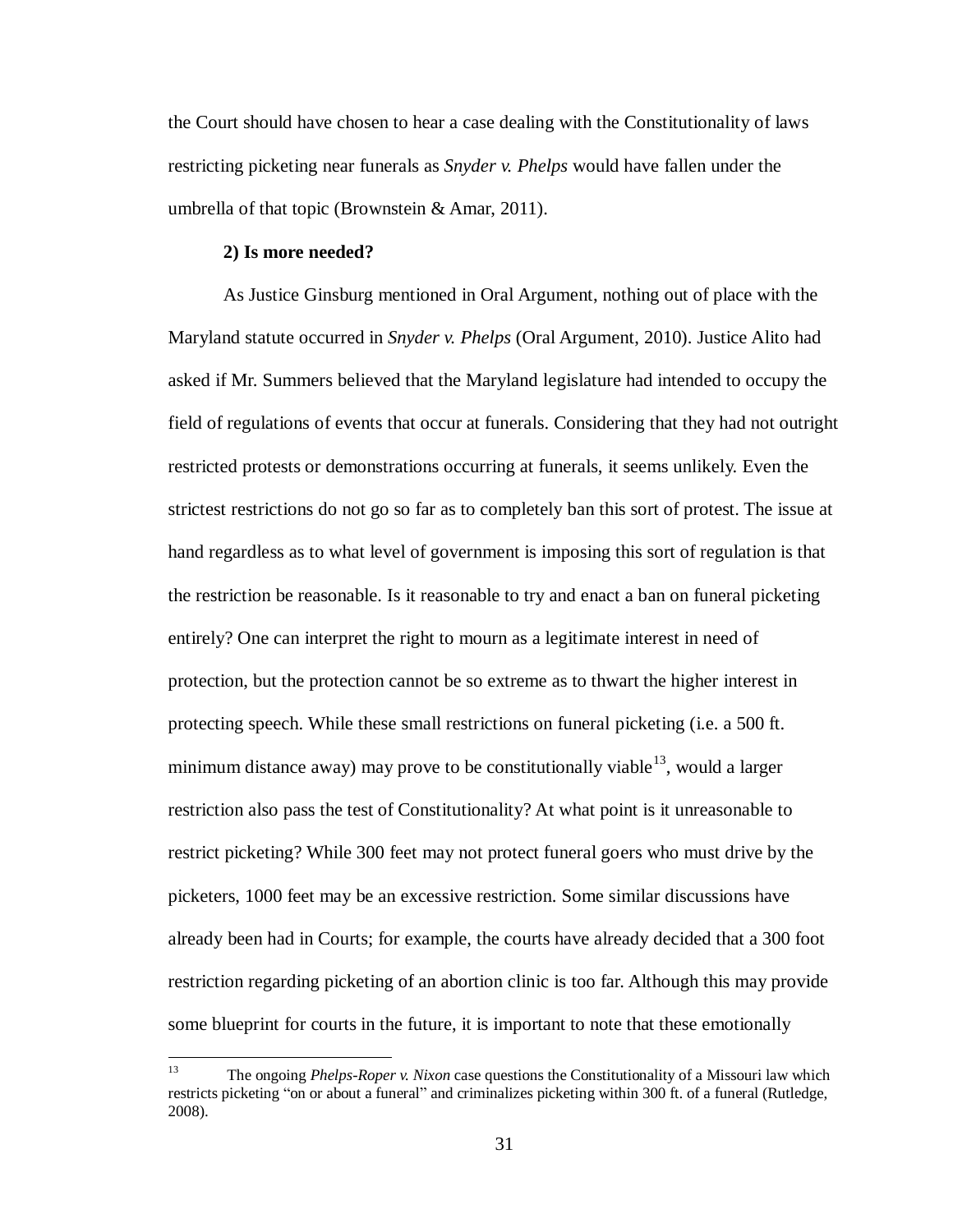charged places may require special and distinct considerations even in comparison to one another.

Restrictions on speech must be content neutral. The question here is would a ban on funeral protests be content neutral in practice? As Ms. Phelps-Roper pointed out, there was another group demonstrating outside the gates of the church; the other demonstrating group was holding up American flags and voicing a message of God's love for America (Oral Argument, 2010). As Ms. Phelps-Roper accurately stated the real reason for this desire for a ban on demonstrations at or around funerals is not itself a content-neutral desire. The Snyders did not claim that those supporting America outside the church were intruding because they quite simply were not in an unwelcome way. Within oral argument, Justice Ginsburg questioned why specifically the First Amendment should "tolerate exploiting this bereaved family when you have so many other forums for getting across your message?" (Oral Argument, 2010, p. 30). Ms. Phelps-Roper responded by stating that the "principles of law...are without regard to viewpoint" in respect to its limitations (Oral Argument, 2010 p.30). While there are certainly content-neutral restrictions on when and where one can protest, there is no restriction based upon the clearly content based idea of "exploiting the bereavement"— even though that exploitation could easily cause emotional distress— nor is there even a principle of law that falls under that title.

#### **IV. What does this decision really mean?**

At face value, this case could be seen as little more than the application of settled doctrine to difficult facts. The Court has repeatedly recognized that the Constitution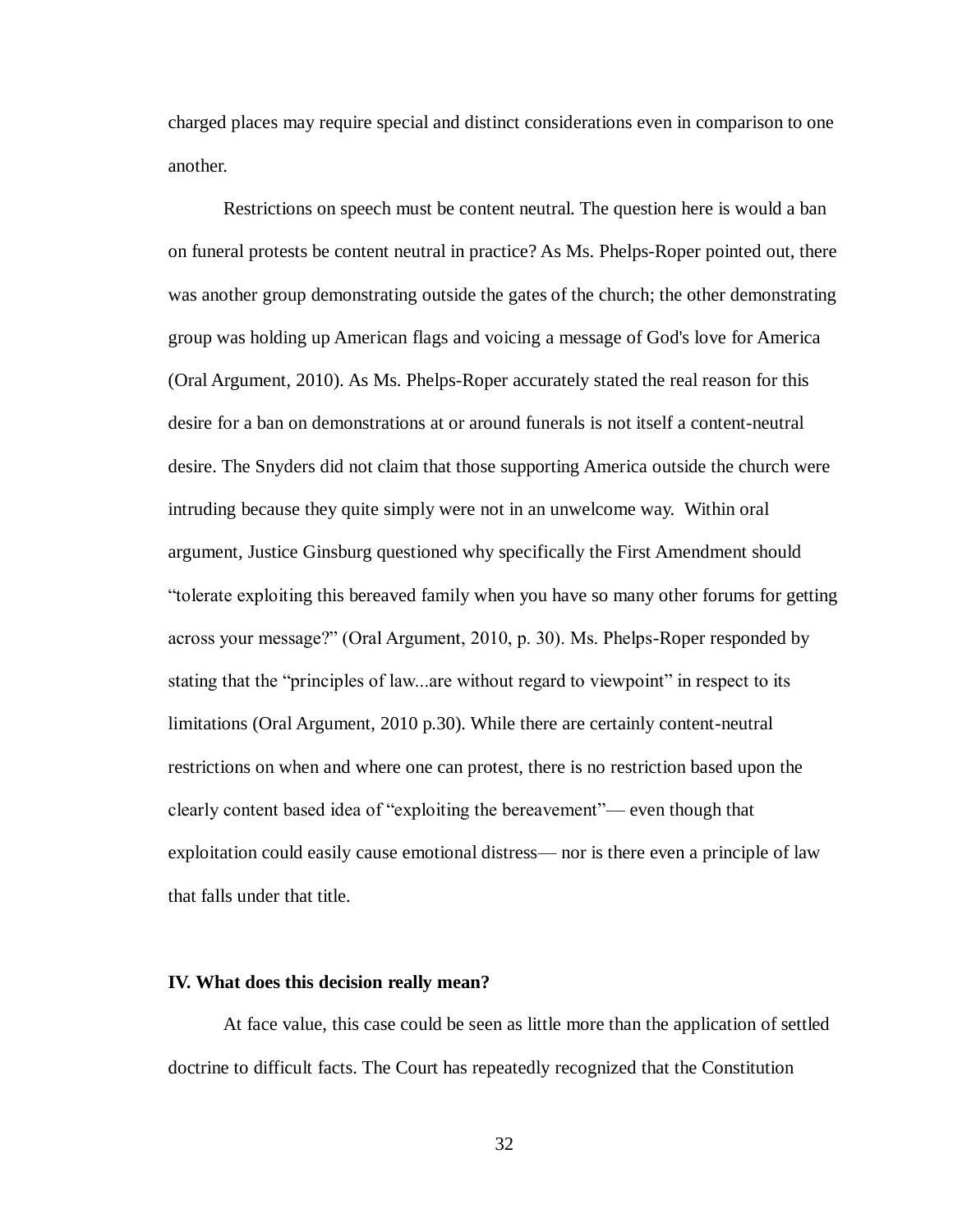protects discourse on matters of public concern even when the speech is "disagreeable", "outrageous", "misguided", or "stirs people to anger" (Salamanca, 2011). There is little argument within the courts over the need to protect speech even when that speech flies in the face of public opinion. However, the method by which the Court read the facts of the case and the questions they asked in order to determine whether or not the Westboro Baptist Church's speech should be protected were unexpected to say the least.

#### **A) How narrow was this decision?**

The Court directly states within the majority opinion that the holding in this case is a narrow one (*Snyder v. Phelps*, 2011). They cite the maxim put down in *Florida Star. v. B.J.F.* "the sensitivity and significance of the interests presented in clashes between First Amendment and [state law] rights counsel relying on limited principles that sweep no more broadly than the appropriate context of the instant case" (*Snyder v. Phelps*, 2011 p.14). While a narrow holding in accordance with the judicial restraint advocated in *Florida Star v B.J.F* may have been what the Court intended, in practice the verdict of *Snyder v. Phelps* appears to play a very different role. While the decision was tailored to the narrow facts of the case, it was created by invoking a vast change to the order of questions that must be asked to determine if speech receives First Amendment protection. This vast change is displayed below in figures 1.1 and 1.2.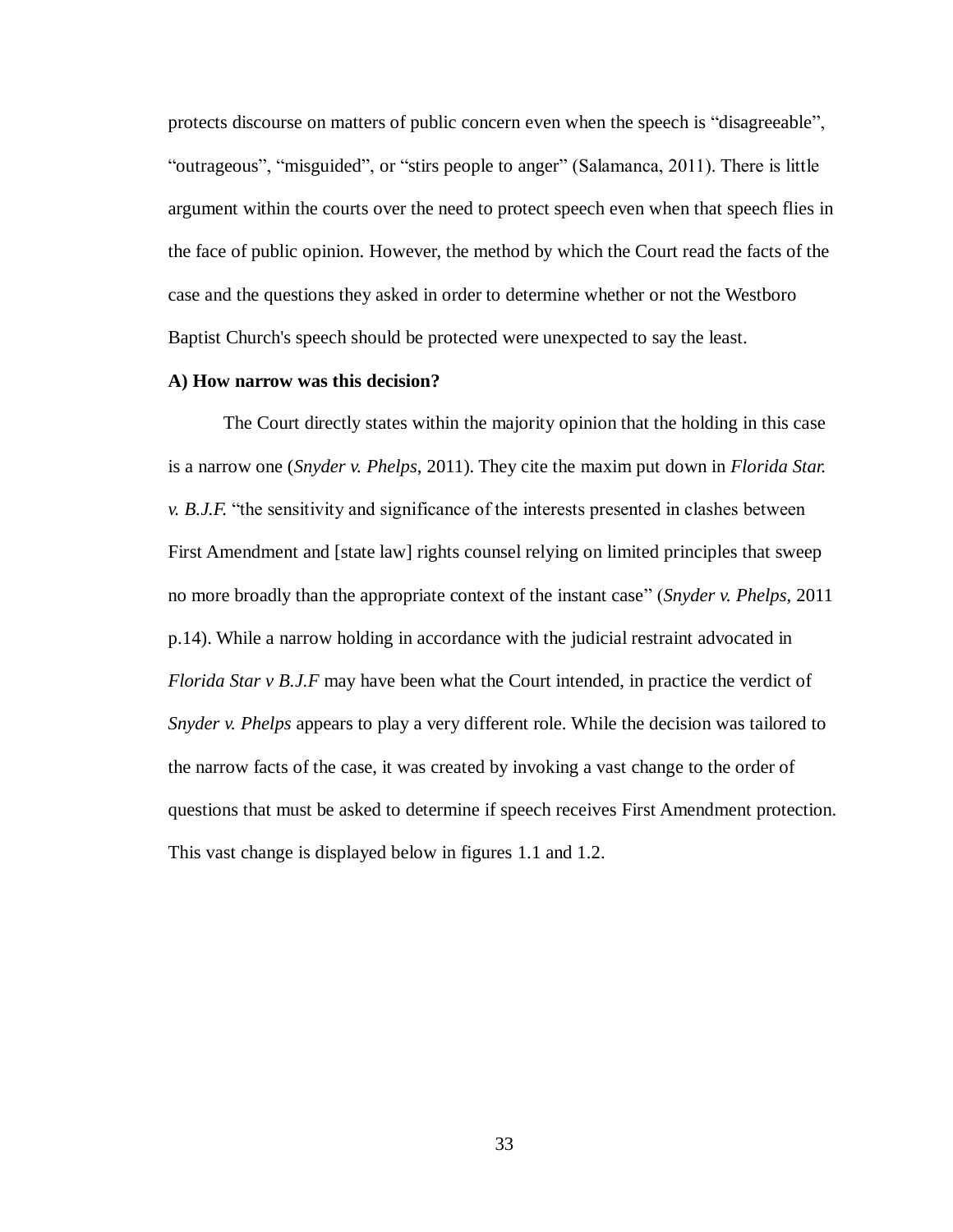*Figure 1.1 (Post Hustler v. Falwell)*

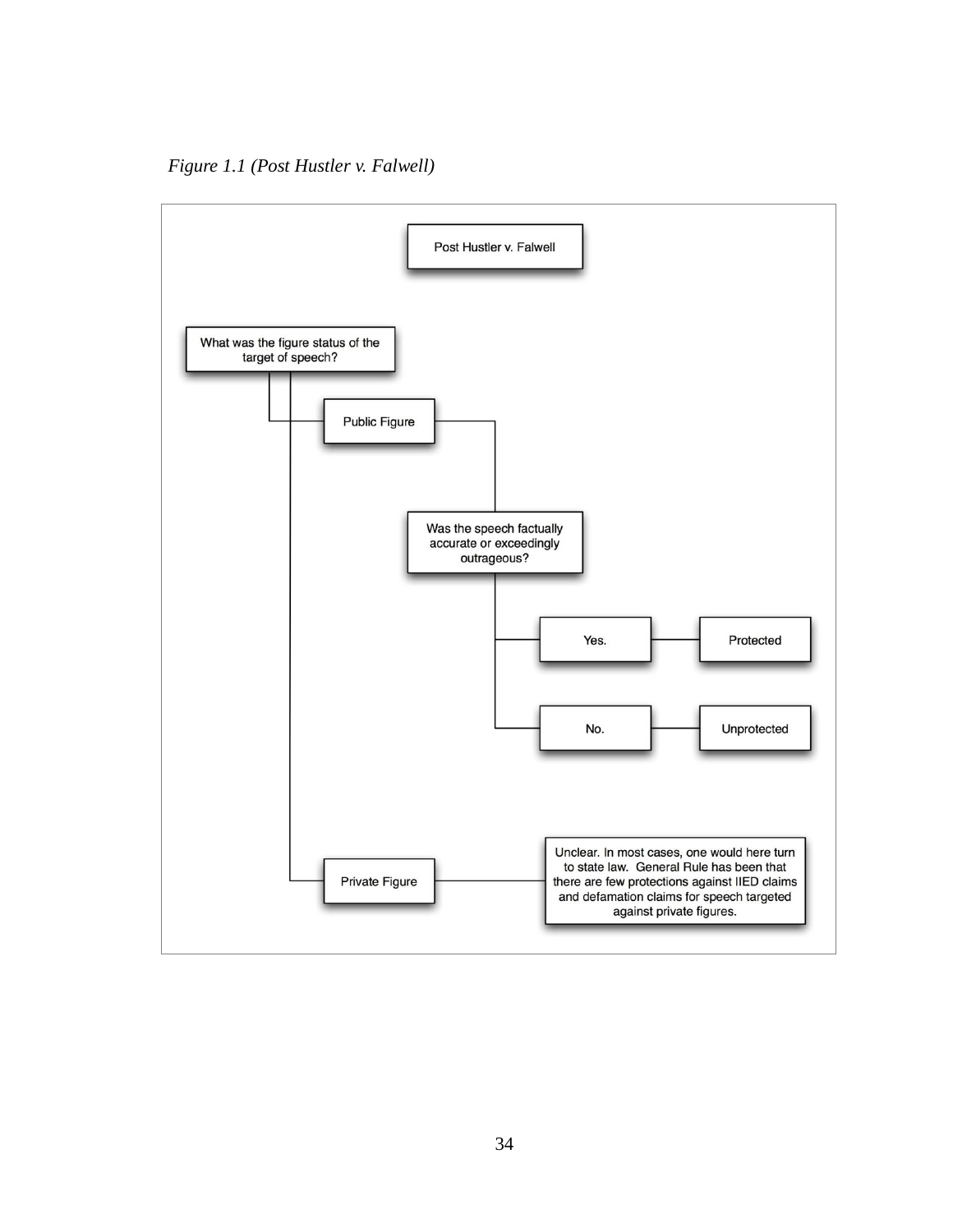*Figure 1.2 (Post Snyder v. Phelps)*



While these two cases deal with slightly different issues in that *Snyder v. Phelps* deals primarily with matters of public concern while Hustler deals with how speech on a public figure should be treated, these two cases are closely related. The Hustler case has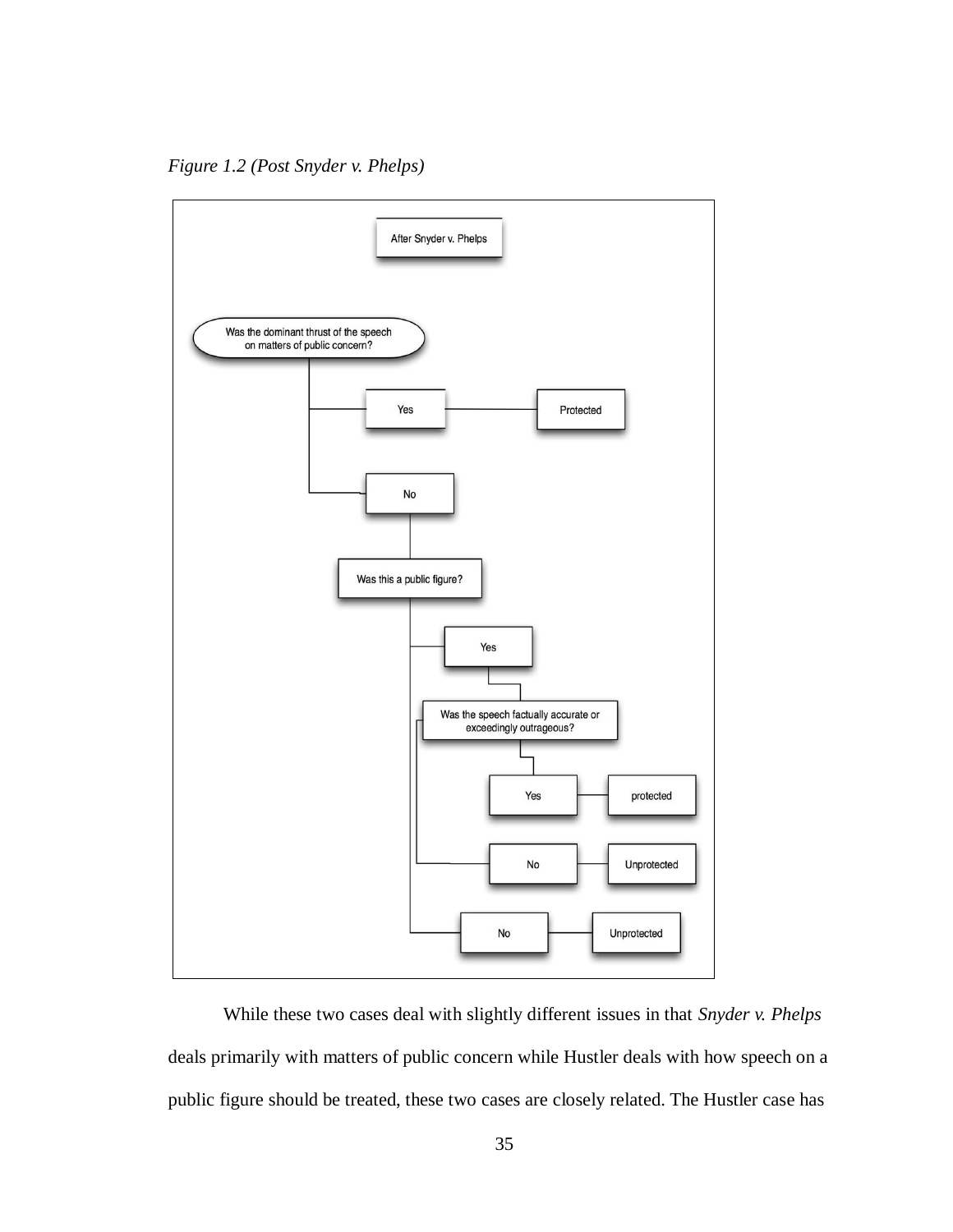been treated since its beginnings as a sort of blueprint for First Amendment free speech protection in the context of the IIED tort. Hustler directly established that speech that targets public figures and officials should be protected as long as it is not factually inaccurate or excessively outrageous (*Connick v. Myers*, 1983). While it is not stated within the case, the courts interpreted the case to mean that private figures should be treated differently. While speech about public figures requires little to be protected, speech about private figures was interpreted to require a much more difficult hoop to jump through.

*Snyder v. Phelps* seems to differ from *Hustler Magazine, Inc. v. Falwell* in that it shifts the focus to the status of the speech at issue rather than the figure status. Although the Court referenced Hustler numerous times, the ruling in Snyder seems to have no bearing on it. If one was to apply the seemingly important public versus private figure status differentiation present in *Hustler Magazine Inc. v. Falwell* to the facts of *Snyder v. Phelps*, it might have supported a holding against the church as Matt Snyder was, to a common sense analysis, a private citizen rather than a public figure although the Court's decision seems to indicate otherwise (Salamanca, 2011). No member of the majority argued that the Snyders were public figures, yet they found this speech against them permissible. Either the different treatment awarded on the basis of status in Hustler has been greatly weakened by the Court or America has been operating for years on a misreading of the Courts intentions in Hustler.

# **B) Similarities to the 4th Circuit Ruling**

Justice Kagan brought up an interesting point in oral argument concerning *Hustler v. Falwell*. Hustler puts forth the idea that "'outrageousness' in the area of political and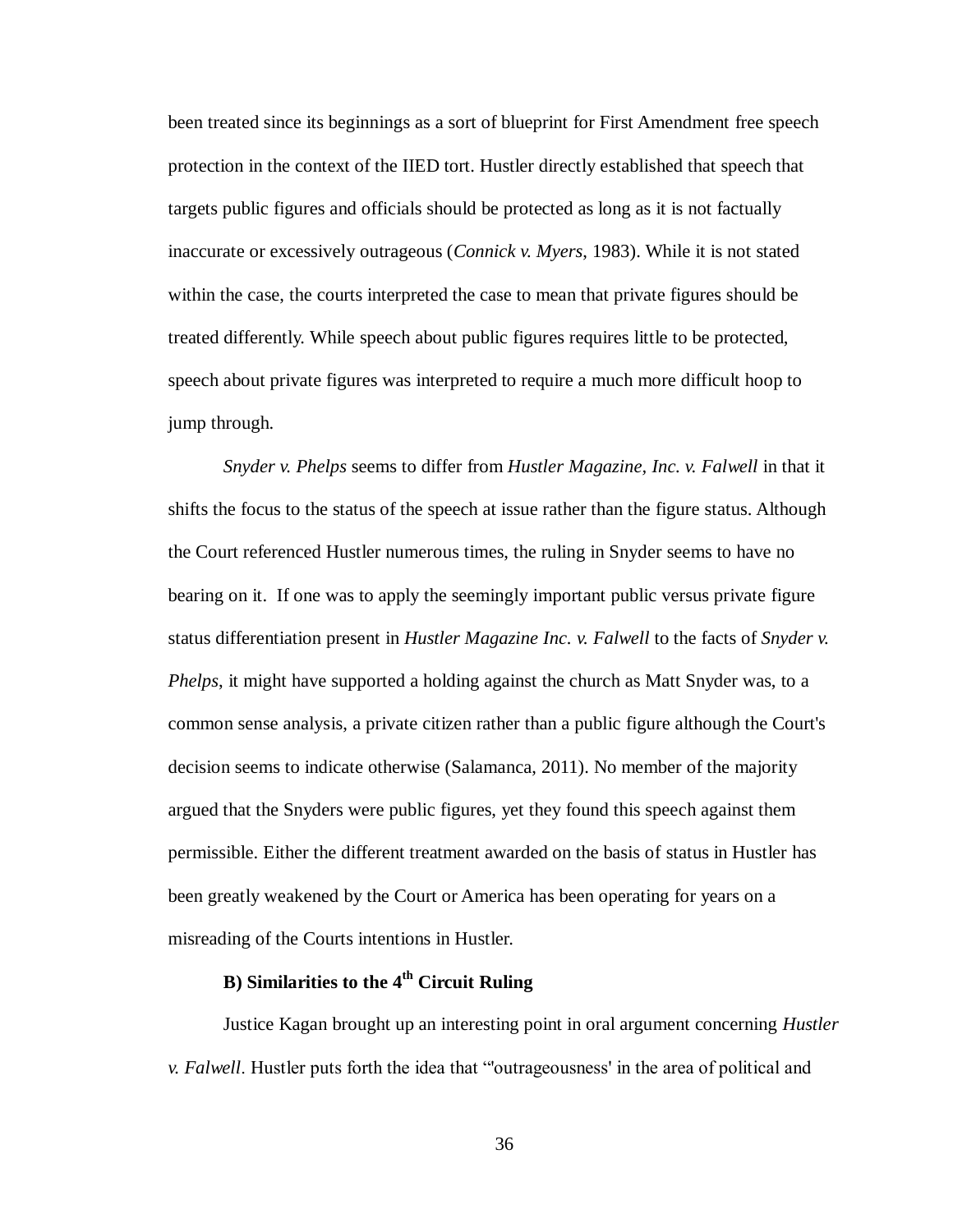social discourse has an inherent subjectiveness about it which would allow a jury to impose liability on the basis of the juror's tastes or views, or perhaps on the basis of their dislike of a particular expression" (Oral Argument, 2010, p. 22). That problem of subjectivity still stands if the logic is applied to private figures instead of public. The  $4<sup>th</sup>$ Circuit seemed to be exploring this same idea to worrisome ends. While the majority did not display similar analysis, they also did not dismiss the analysis of the  $4<sup>th</sup>$  Circuit. Thus, the  $4<sup>th</sup>$  Circuit's analysis, though troublesome, may remain a viable method for ruling on these cases.

The 4<sup>th</sup> Circuit observed that some of the signs displayed during the protest could be construed as referring personally to Matthew Snyder. Despite this observation, the 4<sup>th</sup> Circuit labeled the protest as protected speech. While in theory this speech would have been actionable, the 4<sup>th</sup> Circuit claimed, "no reasonable reader would interpret the signs as anything but hyperbolic rhetoric" (Shulman,  $2011$ )<sup>14</sup>. This interpretation seems patently flawed. If this is accepted, then a victim of personally abusive speech has no legal remedy. The 4<sup>th</sup> Circuit thus directly applied the logic utilized in *Hustler Magazine Inc. v. Falwell* (in relation to public figures) to private individuals. While this is a logical, albeit unfortunate for the public figure, necessity in Hustler to bolster public debate, it serves no such purpose here. Under this strange logic, a speech-based claim of emotional injury would only be acceptable if the defendant had been objectively reporting facts.

One might argue that the  $4<sup>th</sup>$  Circuit attempted to extend free speech protections too far in this case; by making incredibly offensive speech dependent upon reader

 $\overline{a}$ 

While hyperbole and outrageousness are normally very distinct ideas in that outrageousness refers to the necessary element of an IIED claim while hyperbole is merely a claim that speech is not believable, the 4<sup>th</sup> circuit in this instance attributed all the speech that the Snyders and the lowers court cited as elements of outrageousness as hyperbolic.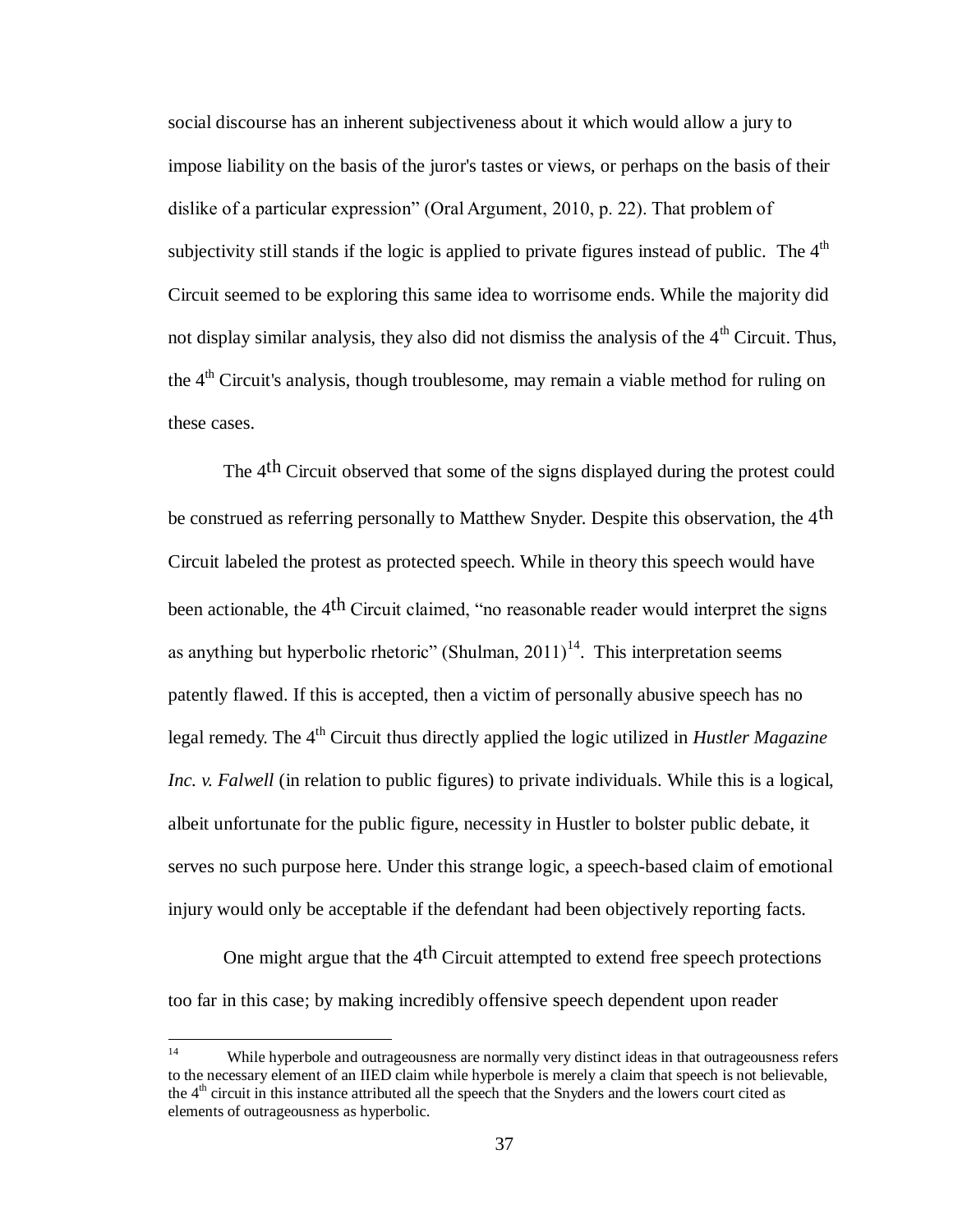interpretation, they created a roundabout protection for the type of speech that the Westboro Baptist Church participates in. If one makes overtly offensive and hyperbolic claims under the 4th Circuit's ruling, they have guaranteed their own First Amendment protection despite the emotional injury it may have caused the target. Justice Roberts noted the same issue; some of the signs could be viewed as containing messages that referenced the Snyders. However, rather than falling down the 4<sup>th</sup> Circuit's rabbit-hole, he dismissed the specific signs in favor of the overall broad public issues theme (Shulman, 2011). Roberts does not appear to dismiss the idea of targeting entirely, merely to negate its relevance in the context of this case because of the small percentage of targeted language in comparison to the large percentage that dealt with matters of public concern.

# **C) Was the case mischaracterized?**

The Court was clear in their dismissal of targeting as an aspect of the picketing. While they concede that several of the signs may be reasonably construed to refer to Matt Snyder, the signs are not direct enough to bring rise to a claim of targeting and, more importantly for this analysis, the dominant thrust of the speech would still have been on public issues. While the Justices agree that certain signs may be reasonably construed to refer to Matt Snyder, they dismissed the overall claim. I would argue that this dismissal amounted to a mischaracterization of the case. While I agree that the signs alone retain enough generality to escape the charge of targeting, the signs cannot be looked at in isolation. While, as Justice Alito pointed out, the "Epic" is certainly a targeted document, the press release put forth by the Westboro Baptist Church is just as damning. Within the press release that announced when, where, and why the Church would be picketing, the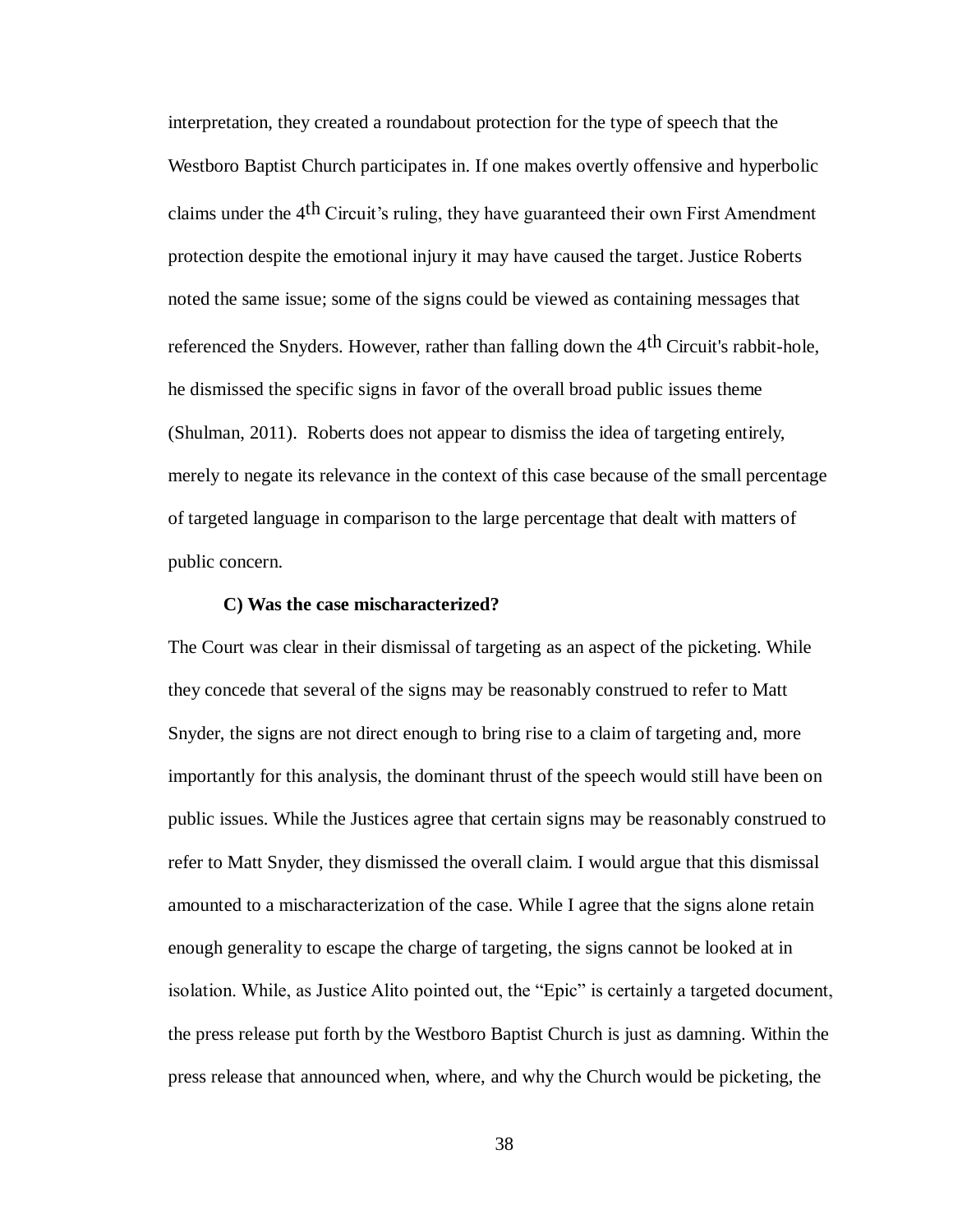Westboro Baptist Church claimed that "God Almighty killed Lance Cpl. Mathew Snyder. He died in shame, not honor—for a fag nation cursed by God...Now in Hell—sine die" (*Snyder v. Phelps*, 2011 p.6). The majority made no references to the press release at all.

It is also worth noting that had this case been characterized as one of targeting by the trial court, the claims of defamation may also have held water. Once we allow that the protest and, subsequently the signs displayed, did target Matthew Snyder, the signs that make more overt claims are worth exploring. Numerous signs were displayed which referenced homosexuality such as "Semper Fi Fags", "Fag Troops", and one depicting homosexual acts. A reasonable person would conclude from these signs that the church was suggesting that Matthew Snyder was gay, a false claim (*Snyder v. Phelps*, 2011). While this certainly is not the most inflammatory claim, given his history in the military, an argument could be made that this sort of accusation would be harmful enough to the reputation of the deceased to qualify as a defamatory claim. Although the case as the Court examined it was not incredibly defamatory, dismissing claims of defamation was an excessive gesture.

#### **1) Is this case even about targeting?**

As it was decided, this case is not about targeting. The question of targeting is barely discussed and the ruling is delivered without a clear assessment of what targeting means. However, an argument can be made that this lack of clarity on the role of targeting is directly related to the lack of clarity associated with the decision itself. If the Court had ruled that the case was about targeting, the nature of the speech might have changed. The Court has previously determined that the First Amendment does not shield speech that amounts to "no essential part of any exposition of ideas, and are of such slight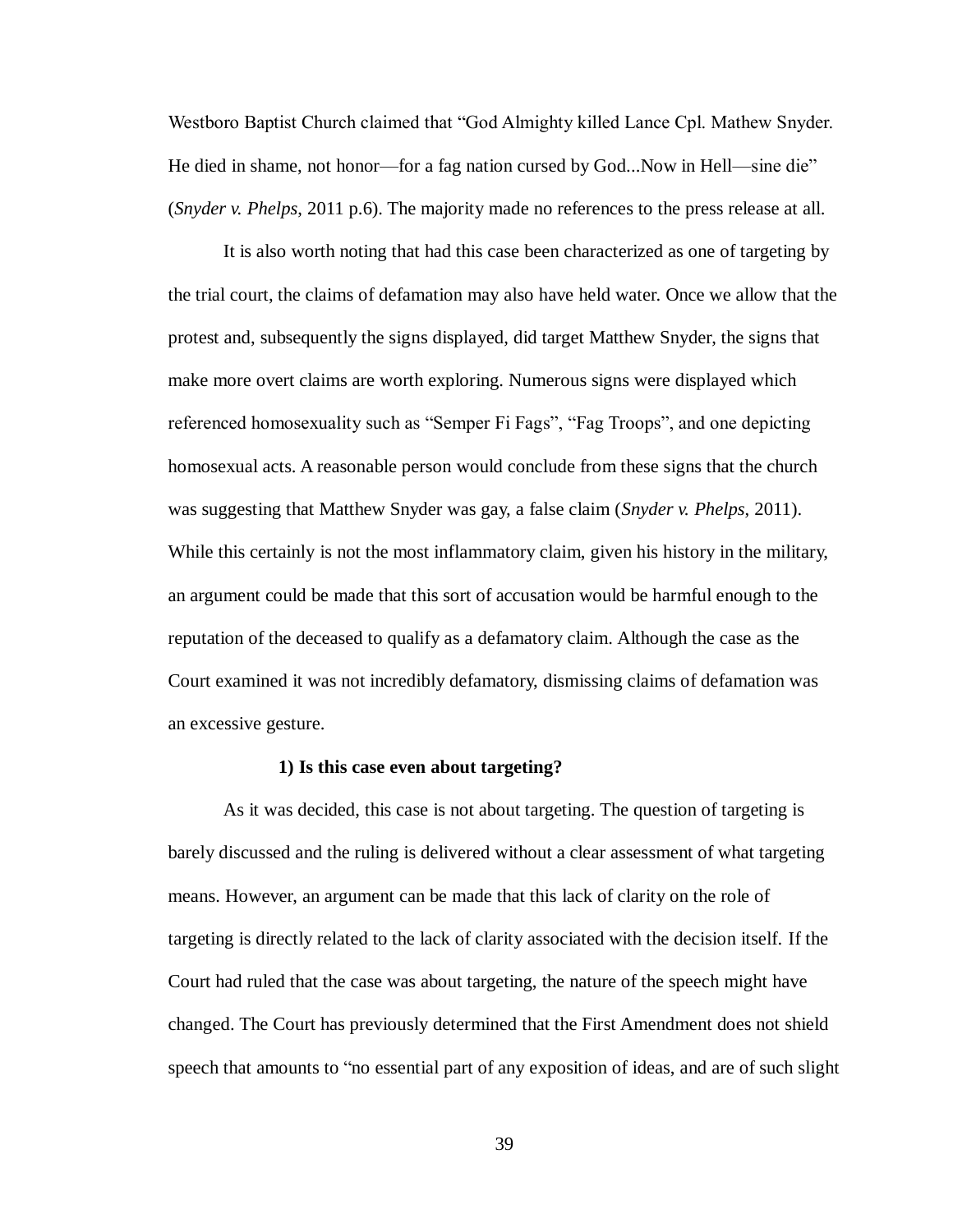social value as a step to truth that any benefit that may be derived from them is clearly outweighed by the social interest in order and morality" (*Snyder v. Phelps*, 2011 p.4)<sup>15</sup>. While the context and content of the Church's speech is afforded First Amendment protection because it deals primarily with matters of public concern, that assessment of exactly how much of the speech is public in nature rather than private was made without accounting for targeting. If this speech is a targeted direct attack on a private individual, it seems likely that its relevance to issues of public concern decreases. Attacking the nation for its supposed tolerance of homosexuality is not the same as attacking individuals for their own (assumed) sexual preferences and the latter was not, before *Snyder v. Phelps*, afforded the same protection. Were these comments characterized as targeted, the question would be whether or not they constitute personal abuse (*Snyder v. Phelps*, 2011). While this may not have changed the Court's holding, it would affect the balance of the speech; one of the big questions leaving *Snyder v. Phelps* is what exactly constitutes a "dominant theme"? How much of one's speech can be of only private significance and still be awarded protection?

## **2) Does the individual the speech is directed at/about matter?**

A very important question was brought up in oral argument that affectss the nature of this decision. Chief Justice Roberts questioned if it makes a difference "that Mr. Snyder was selected not because of who he was, but because it was a way to get maximum publicity for your client's particular message" (Oral Argument, 2010 p.38)? There is little question that the Snyders were chosen with the intent of maximizing the publicity of the Westboro Baptist Church's message; while this may sound like a harsh assessment, it is unfortunately a simple fact that neither party and none of the Justices

<sup>15</sup> This determination arose in *Chaplinsky v. New Hampshire*.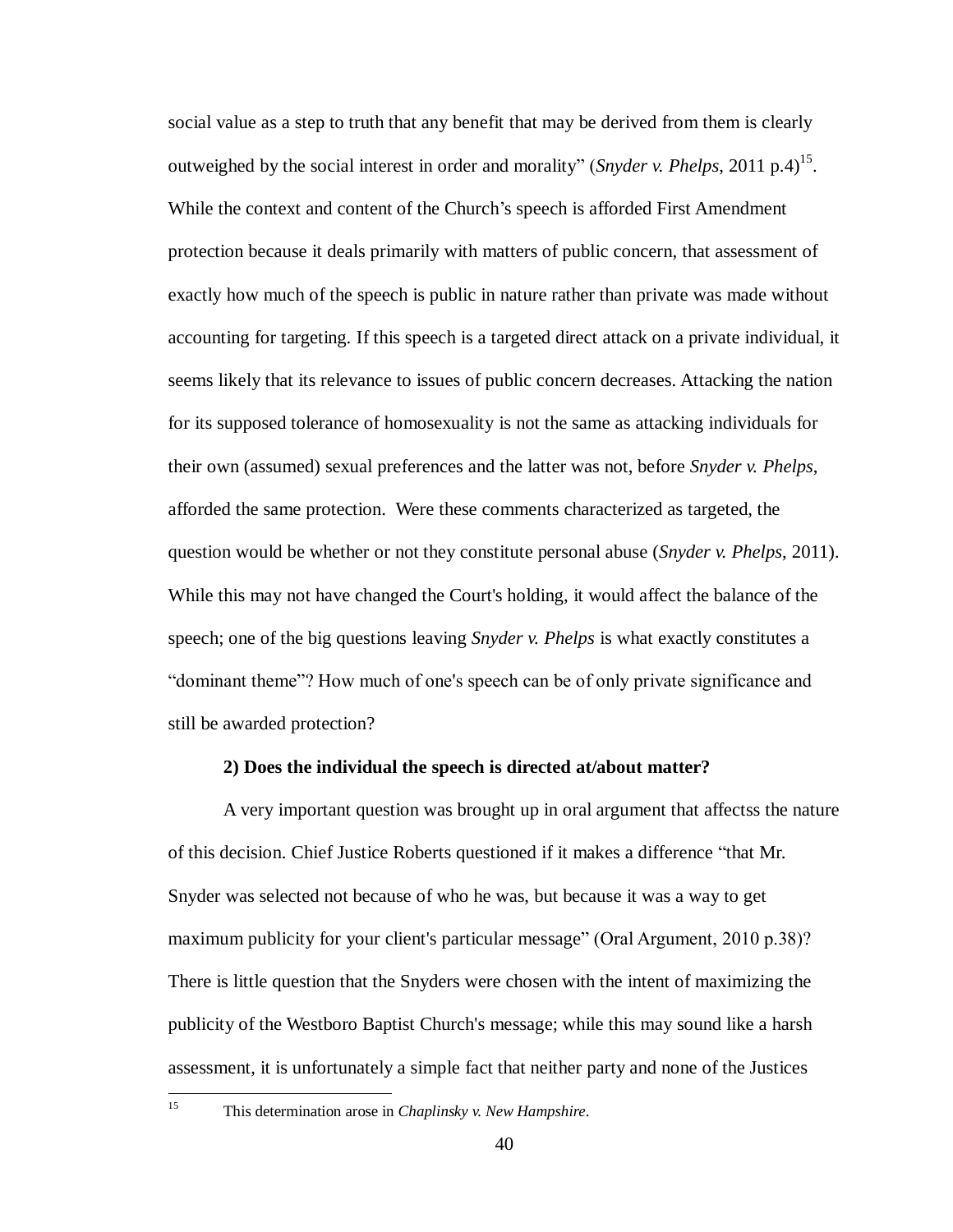deny. This important question should be distinguished from the question of the status of a figure. While it is related tangentially in that *Hustler Magazine Inc. v. Falwell* indicated that it was acceptable to use a celebrity as a platform for one's speech, this question seems to go beyond that mere distinction. The Hustler case only went so far as to render speech immunizable when the topic of discourse was a public figure.

What should happen, regardless of status, when the target of the speech is selected simply in order to gain more publicity for whatever the topic of discourse may be? The Westboro Baptist Church itself has stated that military funerals are where the "eyes, ears, hearts, and minds of the nation are focused; that is the audience" (Brief in Opposition, 2010 p.5). As Justice Alito states in his dissenting opinion, staging a protest at Mathew Snyder's funeral was merely another step in the Church's "well-practiced strategy for attracting public attention" (*Snyder v. Phelps*, 2011 p.4). Ms. Phelps-Roper insists that this motive for "maximum exposure, which every speaker pines for...does not change the legal principle at play" (Oral Argument, 2010 p. 38).

It is true that currently there is nothing in the law that forbids or even restricts choosing a target of one's speech merely for exposure. However, from a moral standpoint, it seems as if there should be. One can argue that a moral debate has little place in a document of this nature; that assessment, I believe, overlooks the purpose of law. If the target of the speech has done nothing to warrant the speech, particularly in the case of harmful speech, there should be greater protection offered them. Why should the Court protect the use of an individual as a pretense under which to air their speech when that speech could just as easily be voiced without having included the innocent party? The WBC frequently protest outside of government buildings without targeting private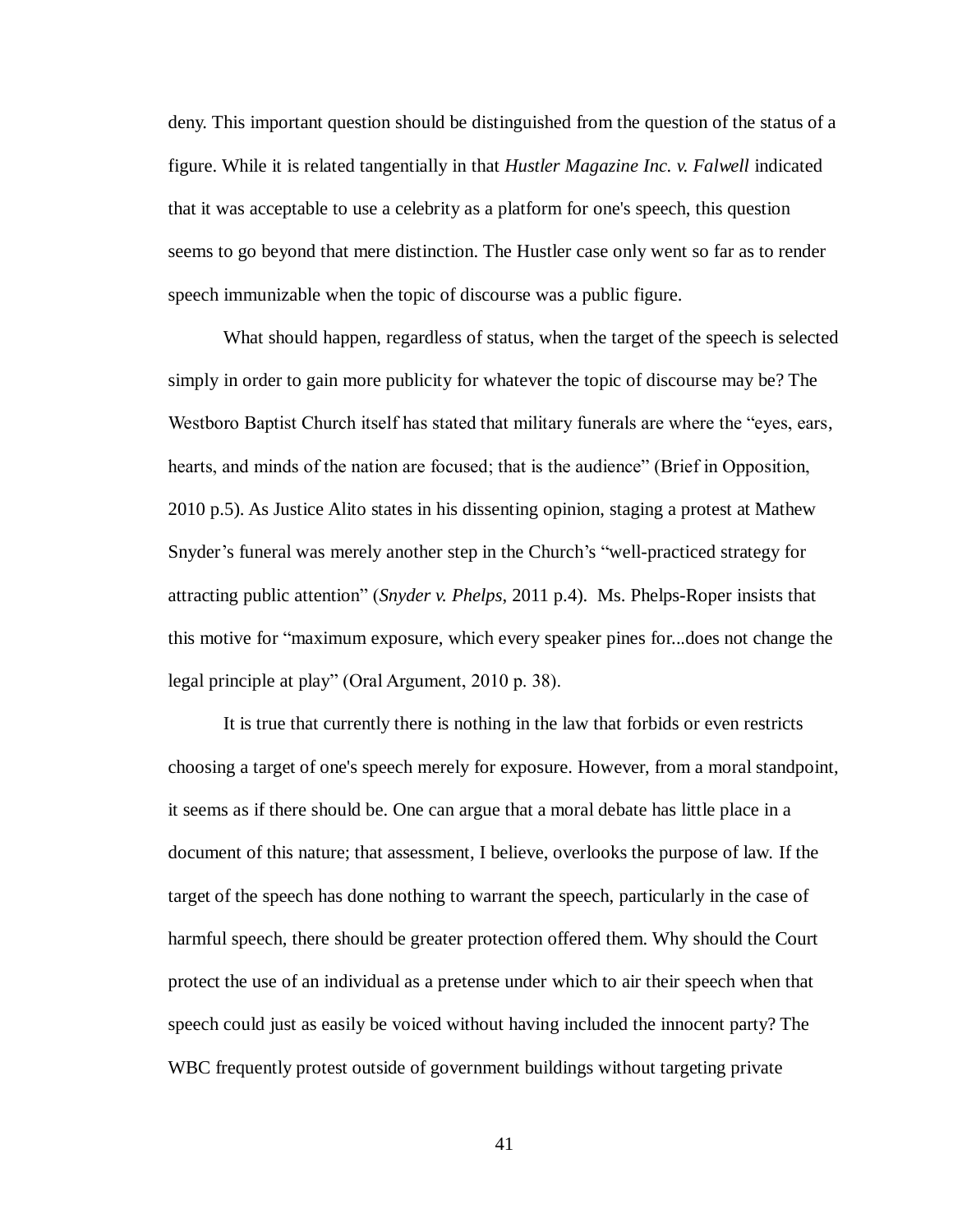figures; these protest receive significant publicity and, due to their location, serve as an appropriate and effective venue for airing grievances. The majority stated that in this case, the "applicable legal term—emotional distress—fails to capture fully the anguish Westboro's choice added to Mr. Snyder's already incalculable grief" (*Snyder v. Phelps*, 2011 p.10). By what logic should random chance (there were many funerals that Phelps could have chosen to picket that would have served the same purpose) allow this type of emotional injury to be sustained with no legal recourse for the victim?

Even in the case of speech that is not offensive, it seems strange to claim that there is a right to use a third party as the vehicle for your protest. For example, with the abortion debate at full force in the nation, would there be a protection for airing a pro-life or pro-choice protest with a nurse as the platform for the speech? The Court took pains to explain that the Westboro Baptist Church's speech was acceptable because they were not disguising a personal attack on Matthew Snyder or his family under the guise of a public concern debate. The Court did not describe any instance in which using an individual as a platform for public speech might exceed the protections afforded public speech.

Ms. Phelps-Roper and the Westboro Baptist Church claim that it is only the content of the speech itself that matters. As long as the speech is on matters of public concern, it should be protected. The majority opinion seems to affirm this stance. However, one must question how far this can really go. With matters of public concern as the sole hurdle to jump through in order to obtain First Amendment Free Speech protection, this seems to open the door for a speaker to berate an individual for any aspect of their person (Oral Argument,  $2010$ <sup>16</sup>. While Justice Alito used race as an example,

 $16$ <sup>16</sup> The speech would still have to be otherwise lawful in regards to police compliance and compliance with state law although neither of those restrictions are very arduous.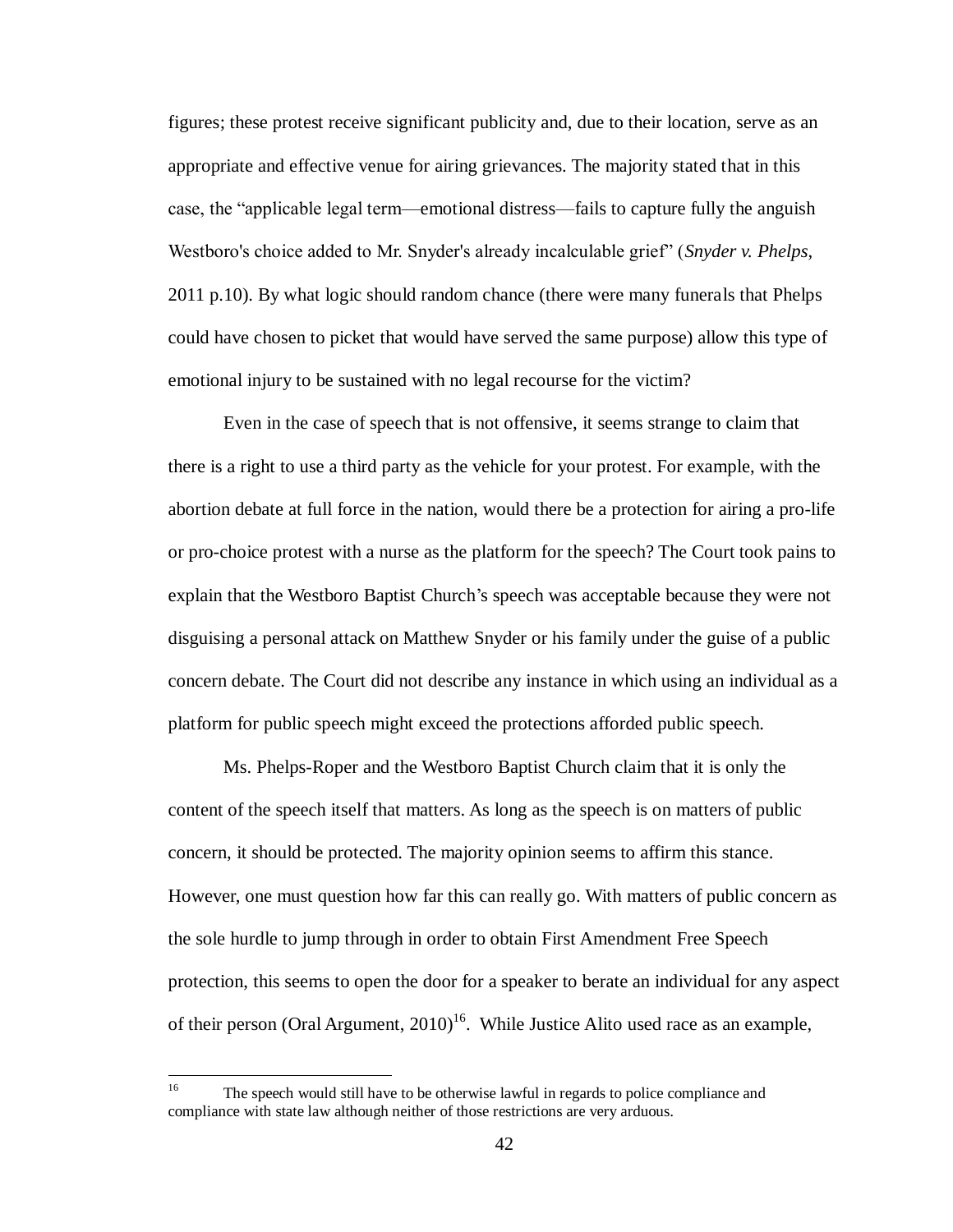weight is perhaps a more appropriate example considering there is no legislation in place protecting individuals from derogatory speech based on weight. Should there be a protection for an instance in which a speaker chooses to use an obese individual as a platform for their speech about the looming obesity crisis in America? There is certainly a relation between the topic and the individual; however, the individual has done nothing to interject himself or herself into public debate. As Justice Alito pointed out, with a standard like this in place, there would be an incentive in the form of greater publicity garnered for using the most innocent and removed person from the issue (Oral Argument, 2010).

# **D) Why did the Court not address public figure status?**

Justice Sotomayor asked an important question during oral argument: "does it make a difference if I am directing public comments to a public or private figure" (Oral Argument, 2010 p. 16). The Court utterly abandoned the usual approach of looking at the plaintiff's status as a public/private figure in addition to looking at the nature of speech. Throughout the majority of the oral argument and the entirety of the majority opinion, the Court looked only to the nature of the speech. To answer Justice Sotomayor's question, Mr. Summers attempted to relate the topic to similar logic applied to defamation cases. He specifically referenced the Rosenbloom and Gertz decisions. The Supreme Court dismissed these cases because they deal directly and only with defamation. Mr. Summers claims that public speech, if directed to a private person, should be treated differently under the law; however, as Justice Sotomayor pointed out, there is no direct theory of the First Amendment under which to do that (Oral Argument, 2010). Moreover, the Court demanded an existing Supreme Court case that would stand for this proposition.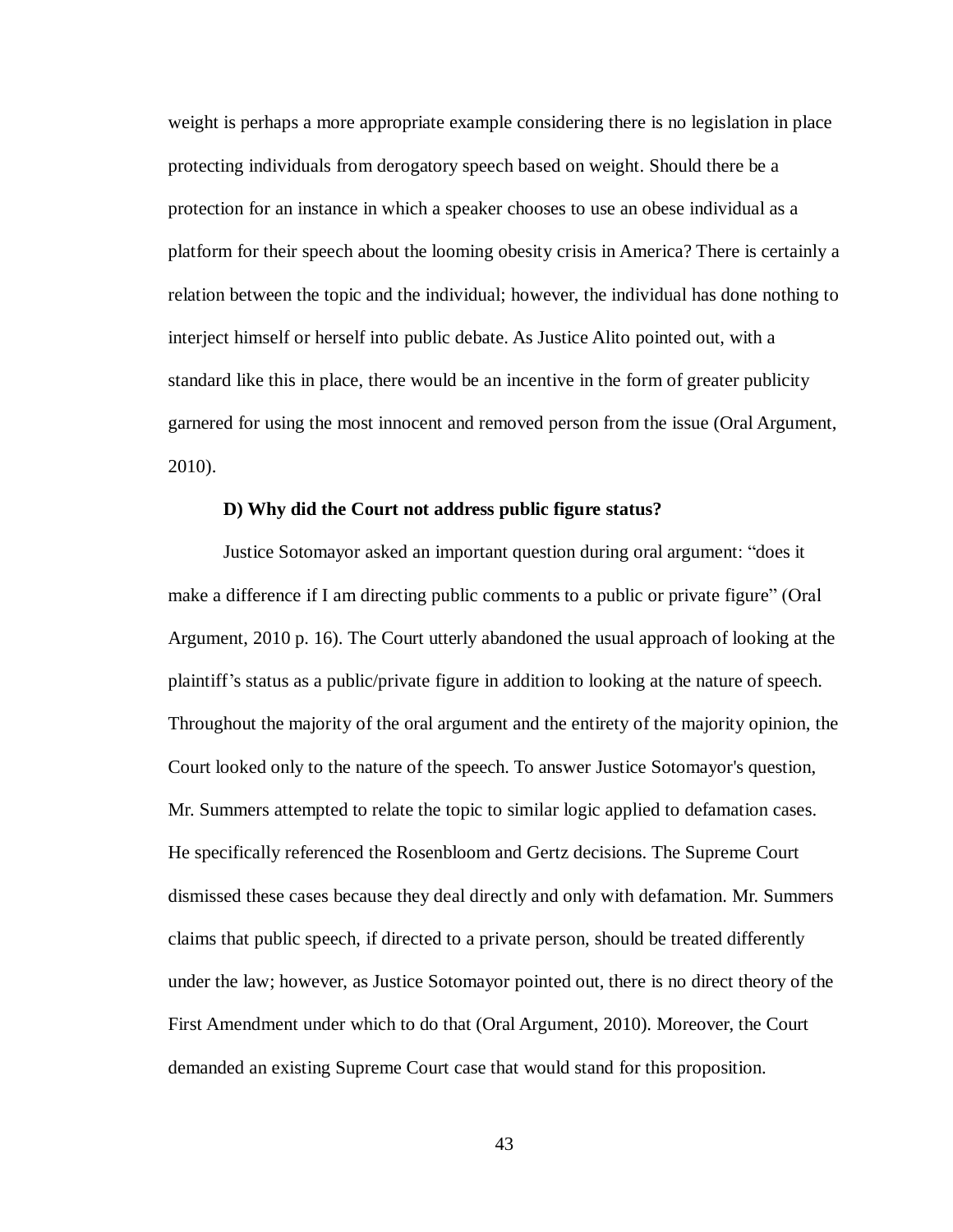Unfortunately for Mr. Summers and the Snyders, there are none.

With the dominant theme of the case focusing on public issues, logically *N.Y. Times v. Sullivan* should have played a large role. *N.Y. Times v. Sullivan* questioned whether Alabama's libel law infringed upon First Amendment rights by not requiring petitioners to provide proof of harm and by dismissing statements made about a public official due to factual errors (*New York Times Co. v. Sullivan*, 1964). The Court held that First Amendment protects all statements, including false statements, made about a public figure as long as no actual malice is involved<sup>17</sup>. The verdict in *Snyder v. Phelps* is consistent with *N.Y. Times v. Sullivan* regarding the breathing space allowed the speaker. It was established in N.Y. Times that it is necessary to protect some false statements of fact in order to allow for free discourse and public debate (Sacks, 2011). *Snyder v. Phelps* appears to stand by this reasoning and strays from Sullivan only in that Snyder applies the same logic to a private figure rather than a public one.

#### **E) Are there limits to speech on issues of public concern?**

*N.Y. Times v. Sullivan* was heavily utilized regarding the statement that the First Amendment reflects "a profound national commitment to the principle that debate on public issues should be uninhibited, robust, and wide open" (*New York Times Co. v. Sullivan*, 1964). The majority seemed to take the idea of uninhibited debate on public issues quite literally. There is a question that the Court failed to address concerning speech on issues of public concern; when issues of public concern are entangled with matters of private concern, should their partial standing in the realm of public concern

 $17\,$ Actual malice is making a statement with "knowledge of falsity or reckless disregard as to truth or falsity" (*New York Times Co. v. Sullivan*, 1964). This bears litte relation to the common English term 'malice' referring to evil intent and the desire to inflict harm or suffering on others based on one's hostile impulses.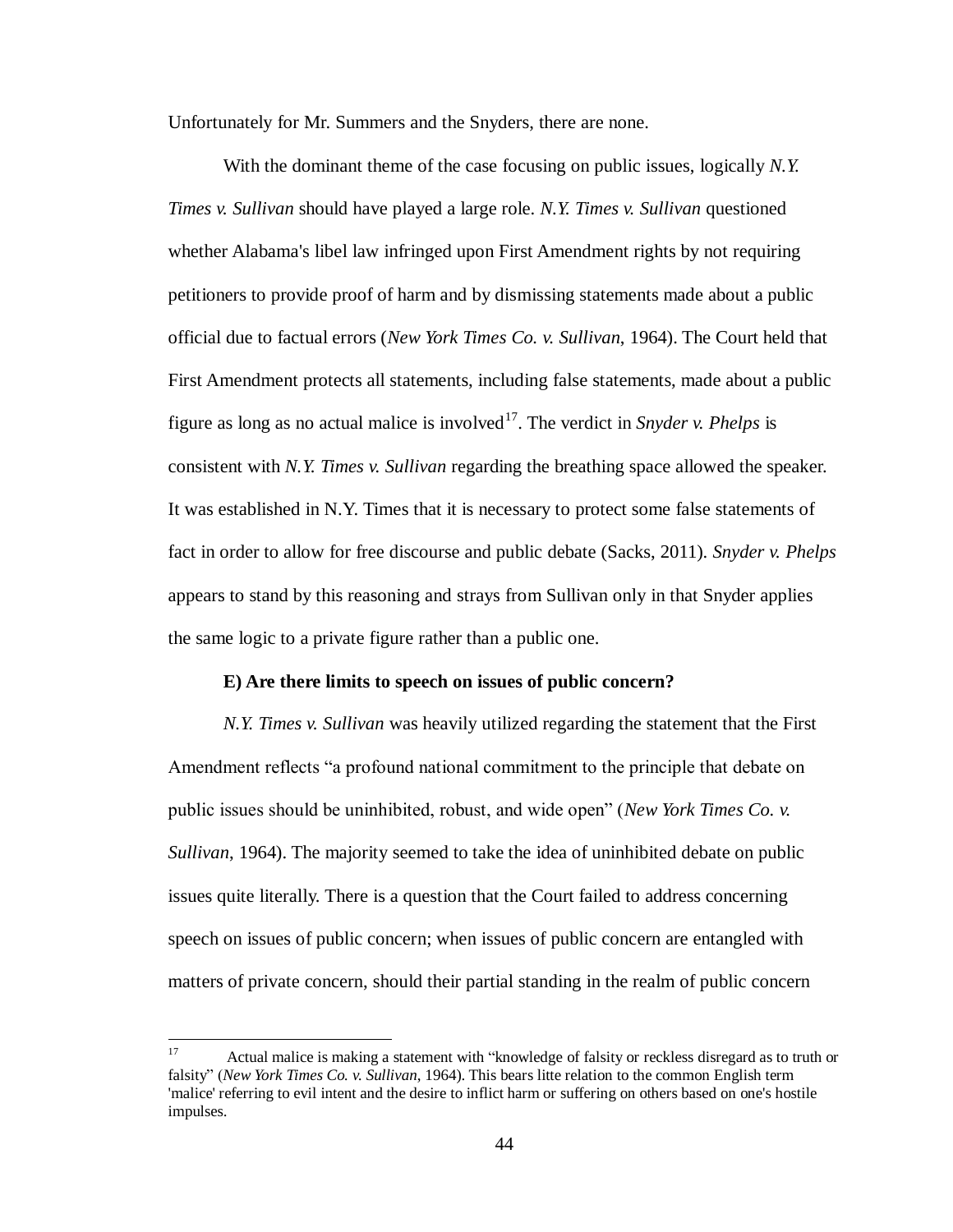protect them fully? The Court seems to indicate that partial standing should fully protect speech when discussing the "dominant thrust" of the speech being public. However, it is worth questioning the logic of this judgment. If a restriction was placed merely on bringing up the private matters of private individuals in the context of matters of public concern, would that truly violate the protections *N.Y. Times v. Sullivan* provides for speech? It is not speech on matters of public concern that would be restricted, but speech on matters of private concern being entered into a debate on public concern. It would stand as a mere preventative measure for conflating the two.

Albert Snyder had argued that the church members had launched a personal attack on him and his family and merely attempted to "immunize their conduct by claiming that they were actually protesting the United States' tolerance of homosexuality" (*Snyder v. Phelps*, 2011 p.9). The Court did not share Snyder's concern on the topic for several reasons, one of which raises interesting implications. The Court noted as partial explanation for their lack of concern that "there was no pre-existing relationship or conflict between Westboro and Snyder that might suggest Westboro's speech on public matters was intended to mask an attack on Snyder over a private matter" (*Snyder v. Phelps*, 2011 p.9). Although this is certainly an accurate observation for, as Albert Snyder testified, he knew little about the church before the events transpired, it seems like a strange observation to include in this discussion. A lack of pre-existing conflict would only serve as evidence against speech on issues of solely private concern if a pre-existing conflict were somehow necessary for a private individual to verbally attack another.

With this in mind it seems that the Court built into their ruling in *Snyder v. Phelps* a small test of the veracity of a claim for immunization on the basis of speech on matters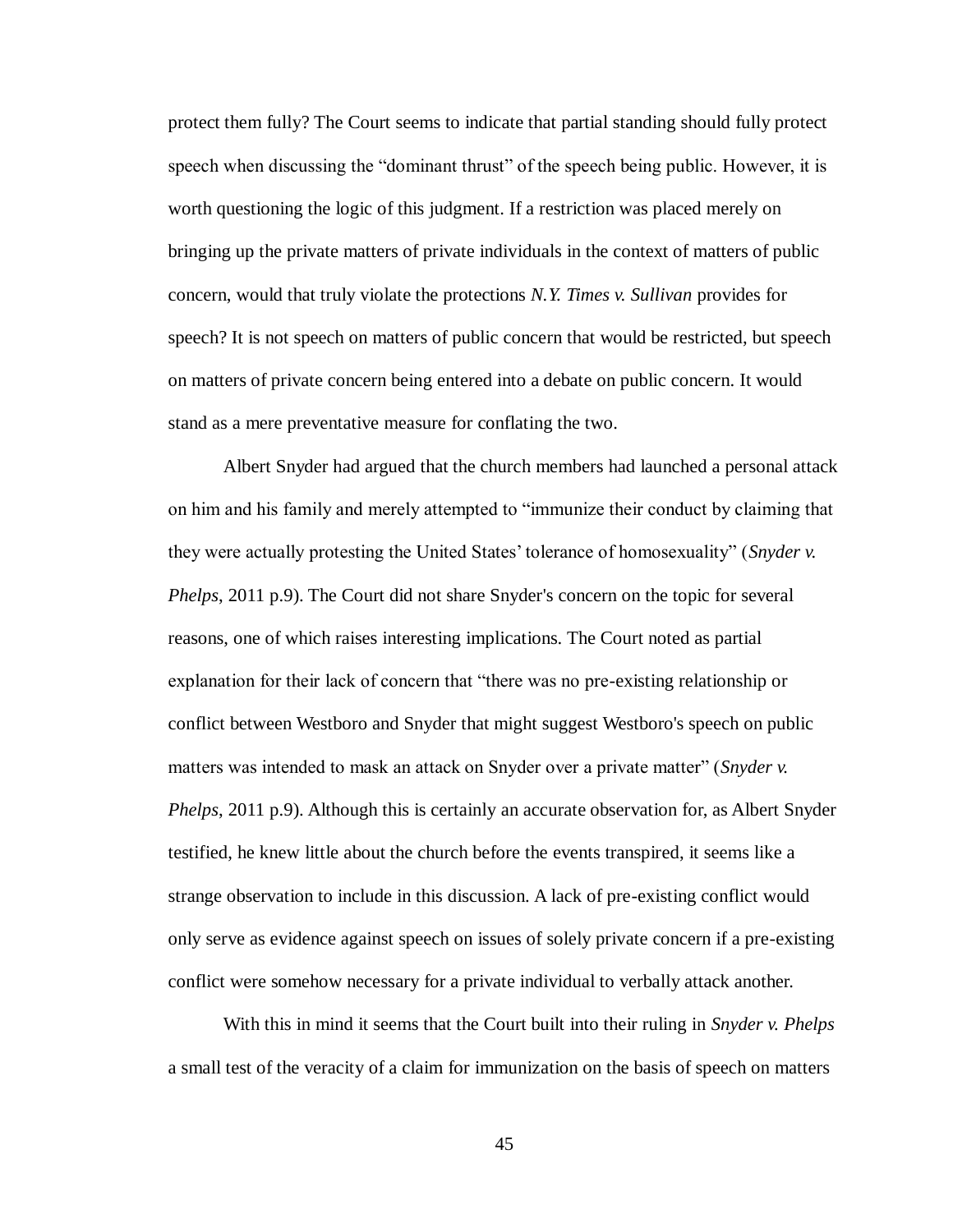of public concern. While the Court here created a very broad protection for speech on matters of public concern, they do make it clear in this section that this should not be used as a pretext for settling a grudge or spreading hate-speech. While, as noted, preexisting conflict does not automatically exclude immunization for speech on matters of public concern, it should be cause for further analysis of the specific facts of each case. While this is a license for speech that may often be harmful, it is a not a free pass for all types of speech.

## **V. Where could this case have gone?**

This case has been referred to offhandedly as "half an opinion"; this title is very apt considering what the Court chose not to look at (Sacks, 2011). As referenced earlier, Plaintiff Snyder learned of the Church's actual message and reason for protesting through the internet 'Epic' that was hosted on the Church's official website. This colloquially titled 'Epic' made specific references to Matt Snyder, Albert Snyder, and Mrs. Snyder; these references were incredibly offensive and provably false (Shulman, 2011).

## **A) The "Epic"**

#### **1) Why wasn't it included?**

The "Epic" was not included in the majority's analysis because it was not properly brought before the Court. The "Epic" was submitted to the jury and discussed in the lower courts but it was neither mentioned in Mr. Snyder's petition for certiorari nor in his response to the Phelps' statement in opposition to certiorari (*Snyder v. Phelps*, 2011). The only reference Snyder made to the "Epic" was a single paragraph in his opening merits brief. While this rationale for excluding the "Epic" is acceptable, there may have been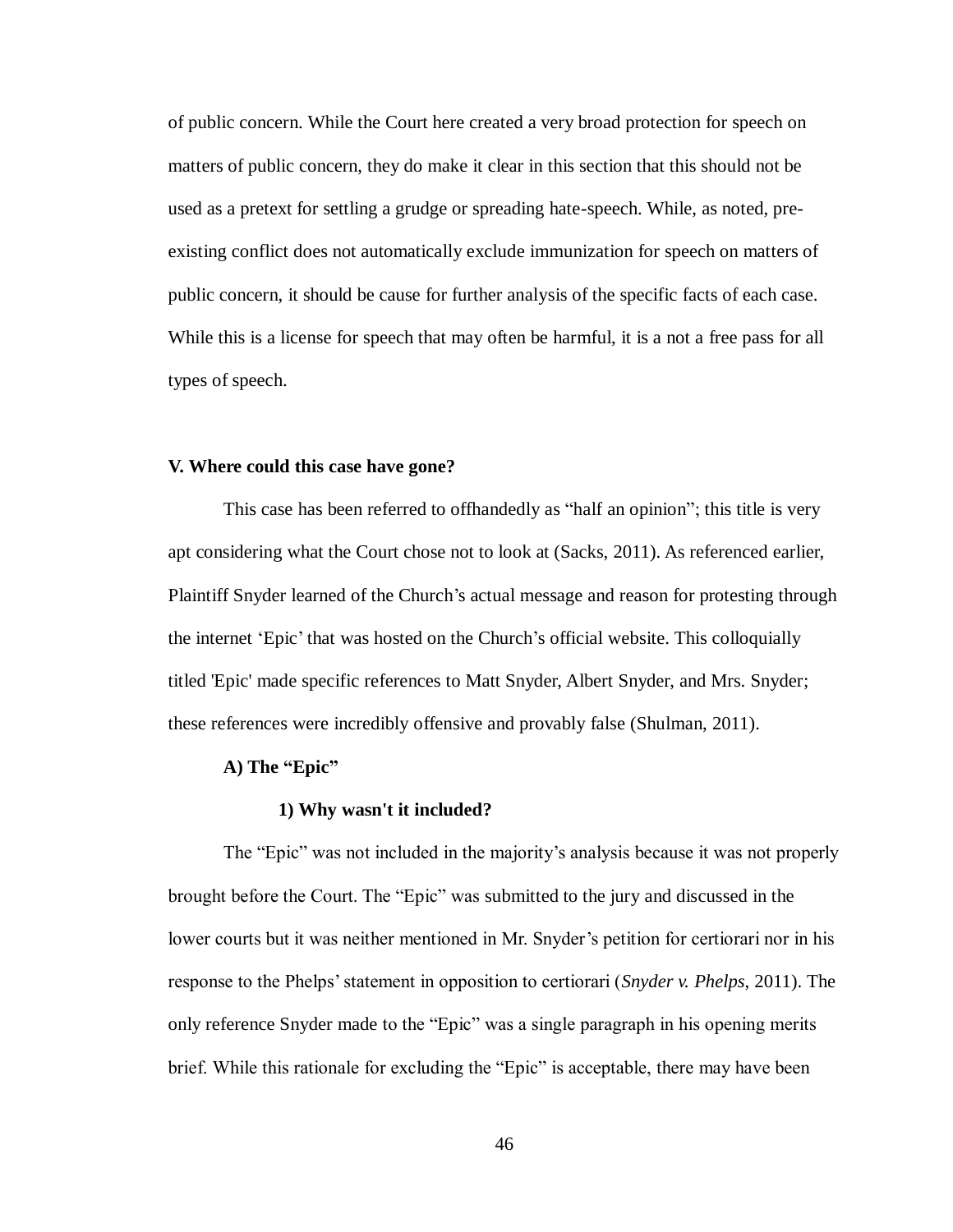other interests at work in the Court's decision not to take the "Epic" into account. The Court arguably chose not to factor the "Epic" into their analysis because, to quote Chief Justice Roberts directly, "an Internet posting may raise distinct issues in this context" (*Snyder v. Phelps*, 2011 p.3).

## **2) How should the Courts deal with Internet Postings?**

Although the "Epic" was swiftly dismissed by the Court within the majority opinion, it was referenced numerous times within the oral argument. These references and the discussion they sparked, give clues to where the justices stand and help to map out a rough guideline of where these issues might go in the future. Justice Scalia was the first to reference the "Epic" when questioning if the "Epic" alone would have been enough to support the cause of action of intrusion upon seclusion that the Snyders asserted. Mr. Summers claimed that it would; however, if that's true, there remains an issue of choice. As Justice Scalia pointed out, "it's his choice to watch them, but if he chooses to watch them he has a cause of action because it causes him distress" (Oral Argument, 2010, p. 5). Can something possibly be an intrusion upon seclusion if one must first actively seek it out and, once found, choose to further view it? Faulty logic must be at work if something can be sought and then stand as an intrusion.

While the "Epic" would have done little to support a claim of intrusion upon seclusion, it may have had a different affect on a claim of IIED. The "Epic" involved numerous distressing statements that were arguably willfully malicious. There are no rules for IIED claims concerning how the distressing material need be brought to the subject's attention. Albert Snyder effectively proved that the emotional distress he experienced as a direct result of the actions of the defendant was extreme and has caused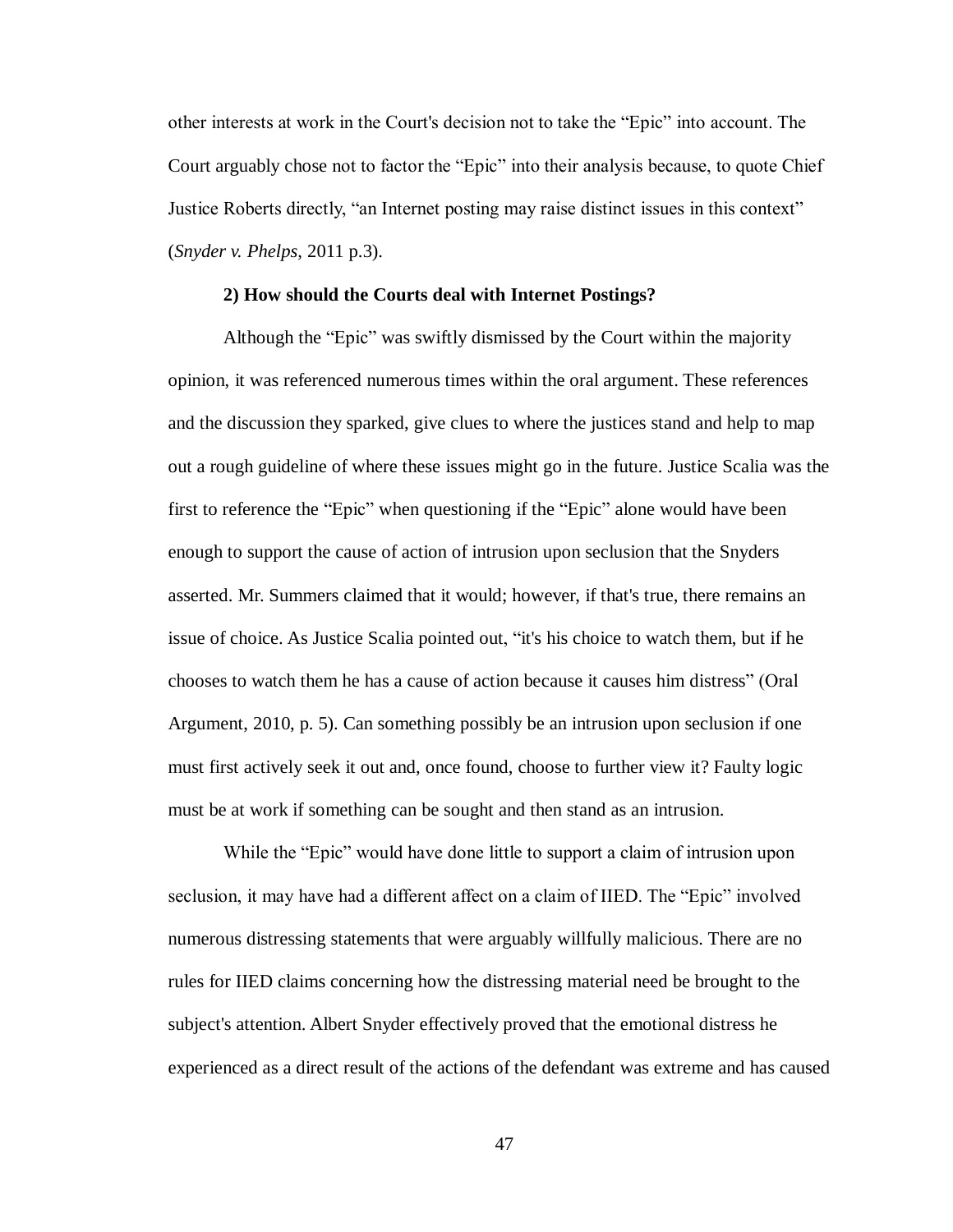lasting physical and psychological harm. Few contest that the conduct of the WBC is outrageous and that it went beyond the boundaries of decency. The question of intent or recklessness is harder to satisfy regarding the "Epic"; once again, there are no clear rules established for how to deal with speech posted on the internet. If internet postings can be treated the same way as material publicized through other media, then the "Epic" does display intent on the part of the defendants; the "Epic" contained statements directed at the Snyders and, throughout the most offensive sections, was written as if it was meant for that specific audience.

Justice Breyer was very insistent in oral argument on the need for some clarity as to how similar issues should be dealt with when they are communicated over nontraditional mediums. In a hypothetical instance where the defendant has said on television or on the Internet "something outrageous...and you show that it was intended to and did inflict serious emotional suffering. You show that any reasonable person would have known that likelihood" and the defendant says that they did say these intentionally outrageous things but "in a cause". At that point, is it really in line with a just interpretation of First Amendment free speech rights for this type of speech to be protected? Instances of that nature, according to Breyer, are those which require a rule which tells us "how the First Amendment...will enter and force a balancing act" (Oral Argument, 2010 p. 21). Interestingly, this hypothetical that Breyer established does not sound too different from the case at hand, at least not with the "Epic" in mind.

# **3) Should the "Epic" have been included?**

The question of whether or not the "Epic" should have been included in the Court's final analysis of the case depends on whether or not one considers the "Epic" to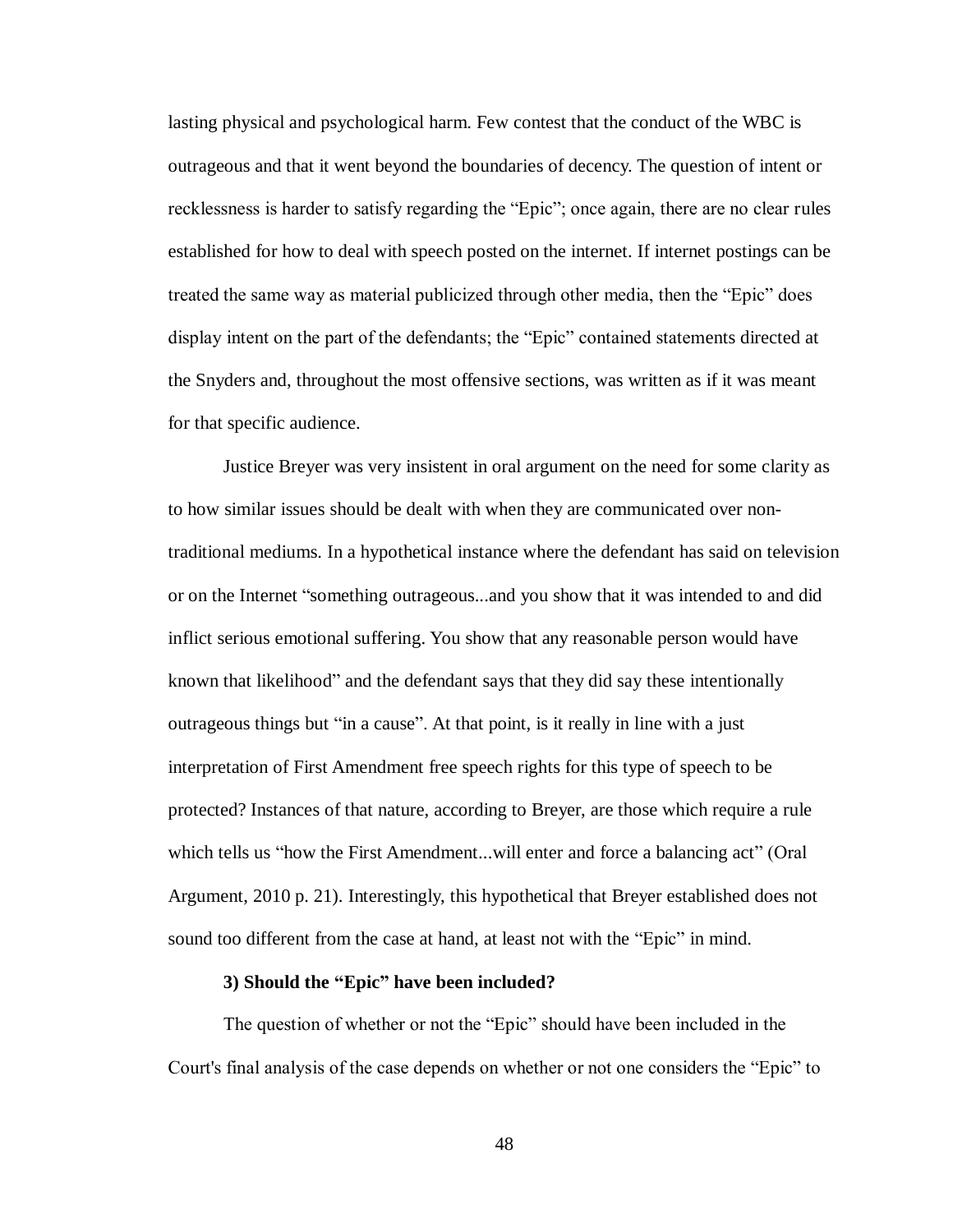be a distinct claim. If the "Epic" is distinct from the claims that Snyder properly raised, then the "Epic" was rightfully cast aside. However, the "Epic", rather than bringing up different topics is merely a continuation of the conduct that the Westboro Baptist Church was engaged in. Its main purpose in the case would be only to clarify the position the Westboro Baptist Church held rather than to change the nature of their protest. While the Court certainly has the right to ignore parts of the record that are not properly placed before them, they have discretion over such decisions. Moreover, the Court did look at some things also not properly brought before them. If the Court truly only wanted to examine that which was properly brought before them in cert, why would they bring up irrelevant protests by the Westboro Baptist Church as evidence of their long term commitment to their cause (*Snyder v. Phelps*, 2011)?

One must ask if the Court intentionally avoided answering the unaddressed question in *Hustler v. Falwell*. Is speech on a matter of public concern addressed at a private figure actionable? (Shulman, 2011) Perhaps the Court as a whole dealt only with the facts of the case absent the "Epic" in order to appease individual justices. Although the Court dealt with the case as reviewed with relative ease and agreement, it is doubtful that that same level of concordance could have been met if the "Epic" had been dealt with. Justice Breyer perhaps could not have been swayed considering he already feared that the Court's conflation of public and private speech "unreasonably limits liability for intentional infliction of emotional distress" (Shulman, 2011). Frankly, had the "Epic" been included, the Court might not have been able to achieve a majority for a categorical assessment of the message as a private or public concern (Shulman, 2011). While the Court had good reason to exercise their right to exclude the "Epic" in these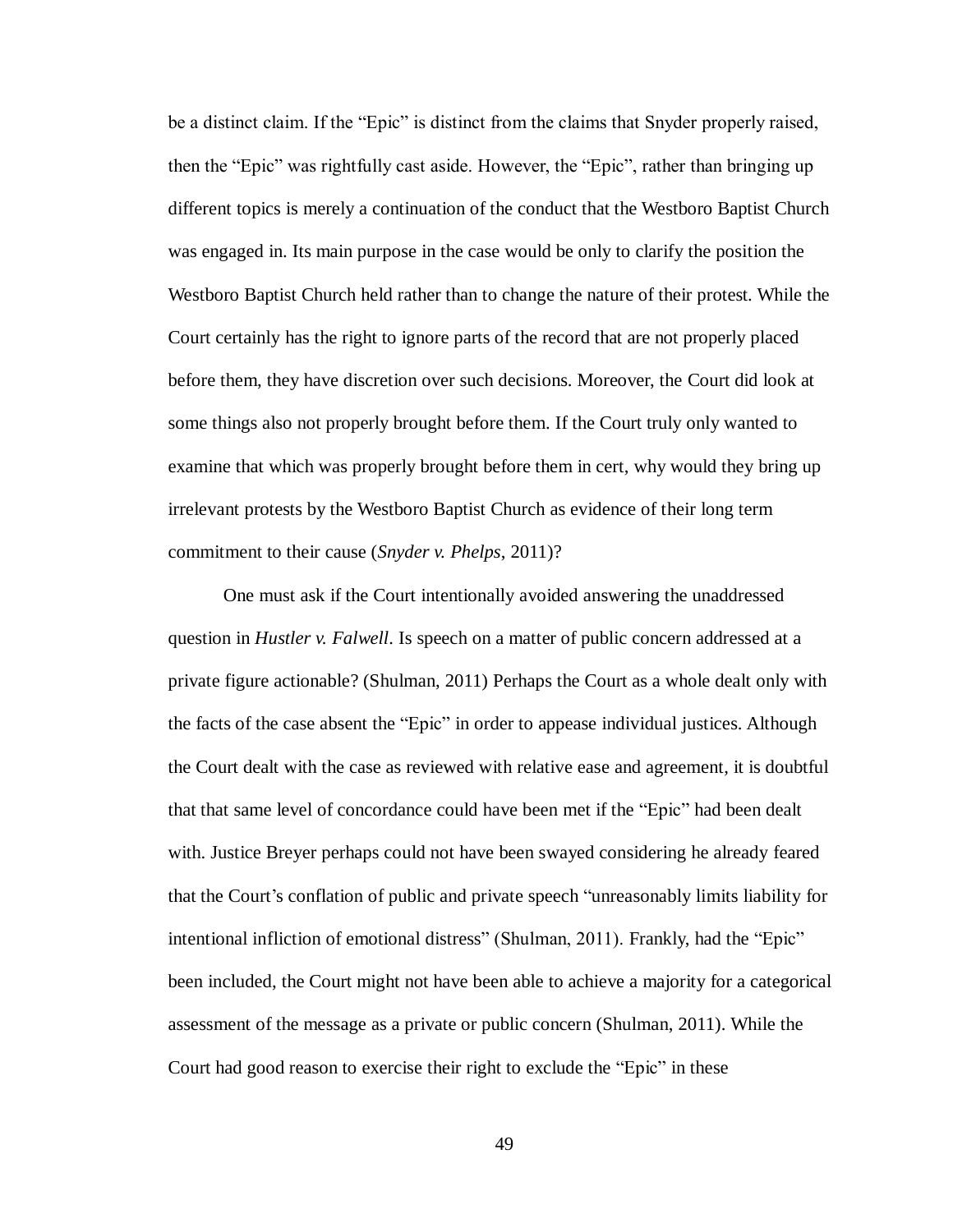circumstances, had it been included the Court would have been forced to define at what point a personal attack involving public issues creates so much of a hardship for an individual as to overcome First Amendment protection for matters of public concern (Oral Argument, 2010).

The importance of the "Epic" as part of the record is as a tool of clarification. Some of the signs displayed during the picketing are of an arguably targeted nature. The "Epic" serves to clear up the nature of these signs. The specific signs in question said "You're Going to Hell" and "God Hates You". There were also signs specifically for the Marines, the military branch Matthew Snyder had been a part of (Oral Argument, 2010). In oral argument, Justice Ginsburg rejected that these might constitute targeting as the "you" could be interpreted, as the Westboro Baptist Church claims it should be, as referring to the whole society (Oral Argument, 2010). However, from the perspective of Albert Snyder, these signs, including the "Thank God for Dead Soldiers" signs displayed, would certainly not appear to be about the whole society but rather solely in reference to his son; as Mr. Summers fairly pointed out, Matthew Snyder was the only deceased marine at the funeral (Oral Argument, 2010). Any reasonable person would have assumed a connection between the messages displayed and the deceased (*Snyder v. Phelps*, 2011). Although it would not later become a part of the majority opinion, Justice Alito's argument on this topic was of special interest. Alito argued that the "Epic" was relevant here in that it acts as an explanation of some of these arguably ambiguous signs. If the "Epic" is fully excluded from the record, ambiguity exists regarding who the real target of the church's message is; ambiguity that the church heavily benefits from in this case. However, it is erroneous to make the claim that these signs are realistically ambiguous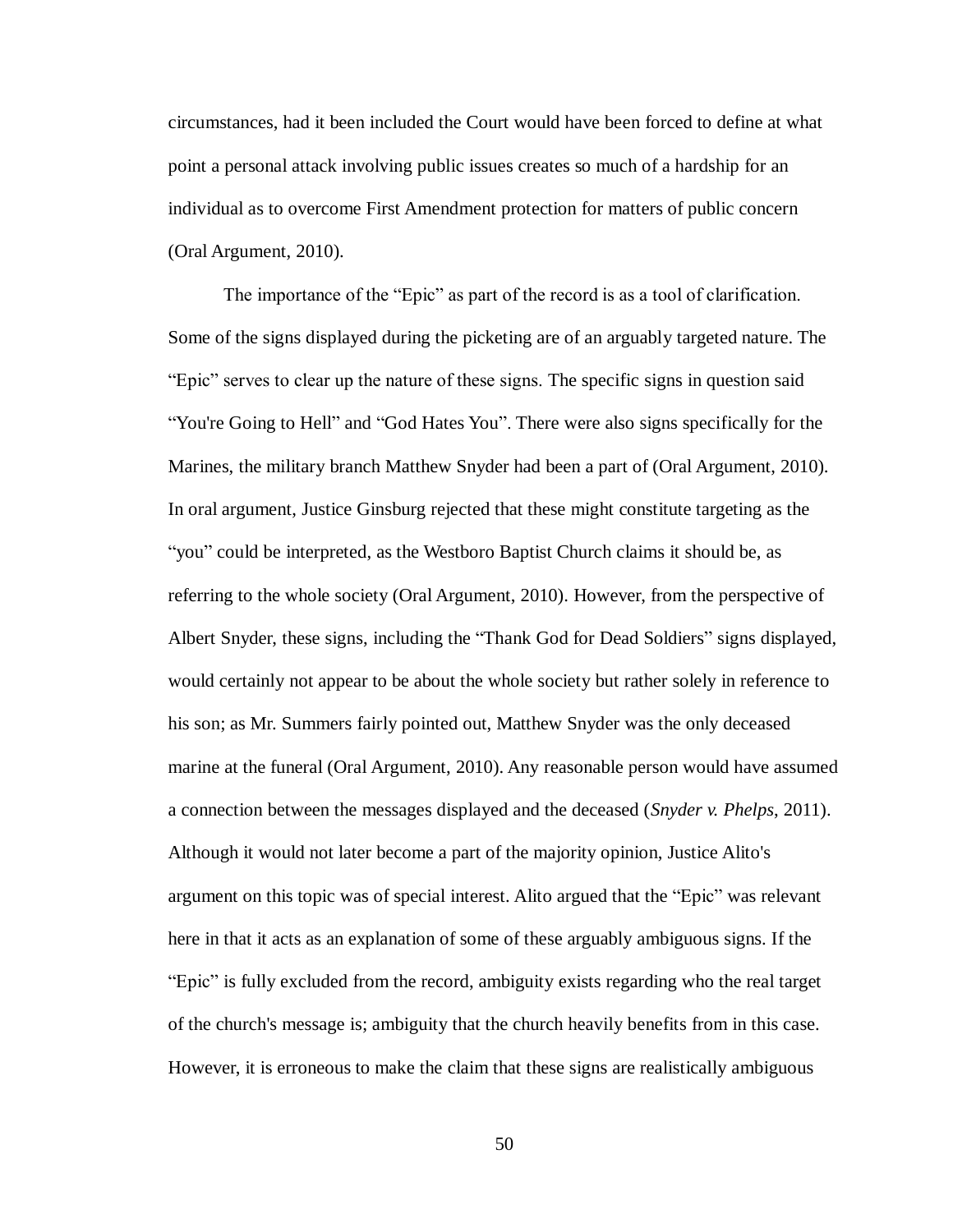when another document put forth by the same group clearly states who the "you" is. The "Epic" concisely states that the church believes Matthew Snyder is going to hell and hated by God. If the Court was truly to look at the whole record of this case, the "Epic" must be included. If included, the "Epic" discredits the argument that "you" refers to a larger group rather than pointedly targets Matthew Snyder (Oral Argument, 2010).

# **B) Protecting the Tort:**

This case was in essence a tug of war between tort claims of IIED and protections afforded to public speech. Tort claims without a shadow of a doubt lost this battle. However, perhaps this case could have been resolved so as to protect free speech on matters of public concern without throwing all limitations by the wayside. As Justice Breyer indicated, "the First Amendment does not stop State tort laws in appropriate circumstances...and emotional injury deliberately inflicted could be one" (Oral Argument, 2010 p.46). However, one must draw a line in such instances to avoid unnecessary censoring. Justice Breyer suggested several different avenues by which the Court could have protected both the speaker and the platform of the speech. The question of whether or not it is actually important for a speaker to interfere with the emotional life of an individual is not resolved by this case and indeed can lead to a harsh interpretation of this verdict. Justice Breyer had suggested having a judge, rather than a jury, decide whether or not it was reasonable for a speaker to have determined that it was important to interfere with an individual (Oral Argument, 2010). Would this pose an undue burden on public speech?

# **C) Should Funerals constitute unique events?**

Much of the case turns on the simple idea that there should be no unique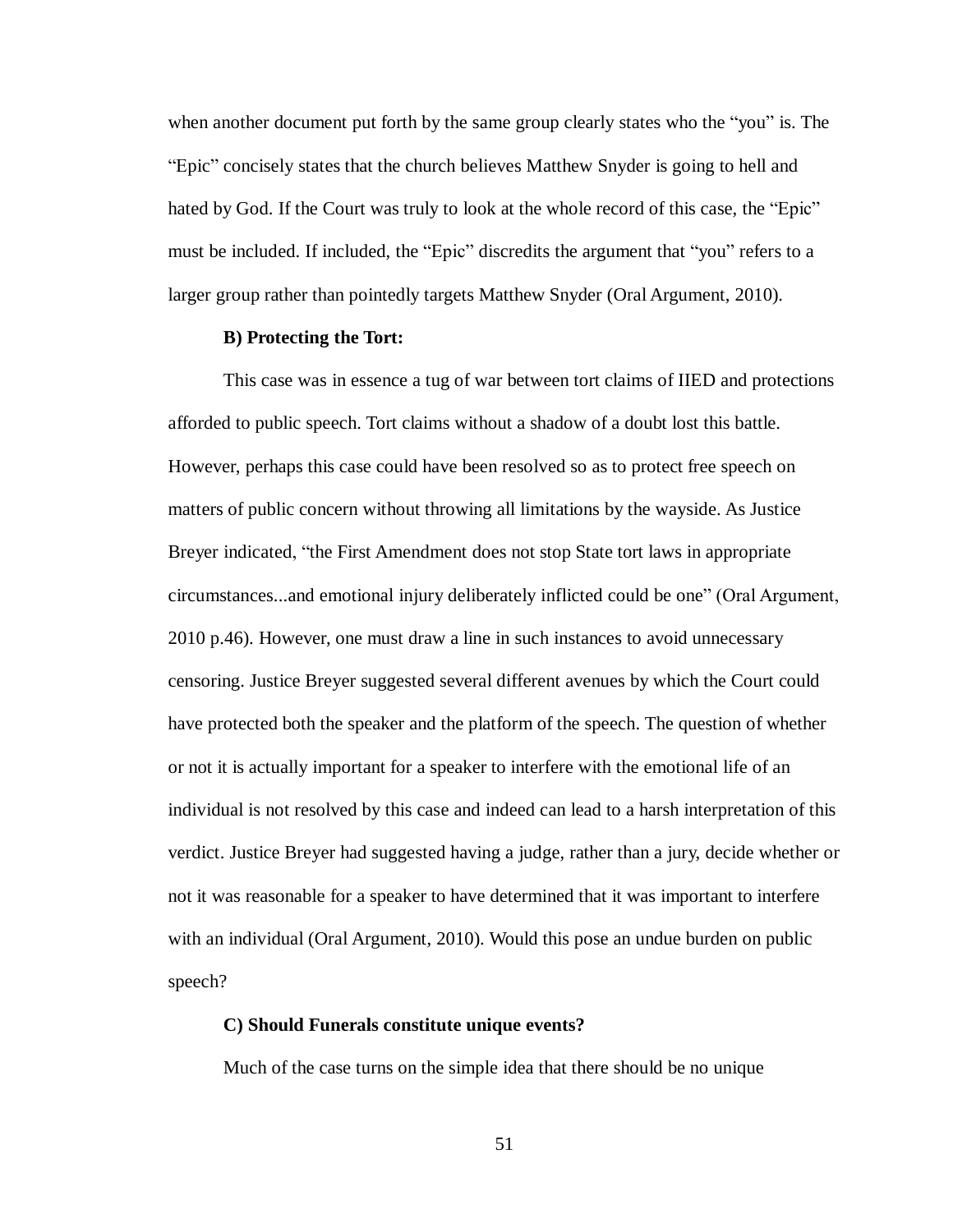protections afforded based on context. As has been stressed numerous times, the law must remain neutral. This case was thrown into the public eye because of the well-established idea to the lay-public that funerals are special occasions steeped in custom that demand a certain level of respect. Funerals, especially for the family of the deceased, are emotionally turbulent events that constitute their last meaningful interaction with the deceased. As such, using a funeral as a method of garnering public attention for one's own political or social agenda is tantamount to denying the bereaved their final private moments (*Snyder v. Phelps*, 2011). It's clear that funerals are important private events. The question then is whether the minor restriction to First Amendment free speech rights that restricting protests at funerals would amount to actually outweighs the emotional damage visited upon the bereaved by these protests. I would argue that public debate would not be stifled by a content neutral restriction on funeral picketing although one could not have in good faith arisen from this case.

The majority seemed to argue that there was no place for claims of IIED at funerals when the speech at issue dealt with matters of public concern. They place special emphasis on the way that Congress and the State legislatures had stepped in and enacted content neutral (although some of that neutrality is currently up for debate in the lower courts) time, place, and manner restrictions. The Court seemed to claim that although there are real wounds inflicted by speech such as that which the WBC inflicted upon the Snyders, it is not the place of the Court to restrict freedom of speech so as to prevent such wounds from landing in the future. Instead, the Court suggested that these neutral laws passed within each state could serve the purpose of mitigating some of the harm that the WBC and similar groups intended to inflict. However, this claim can be countered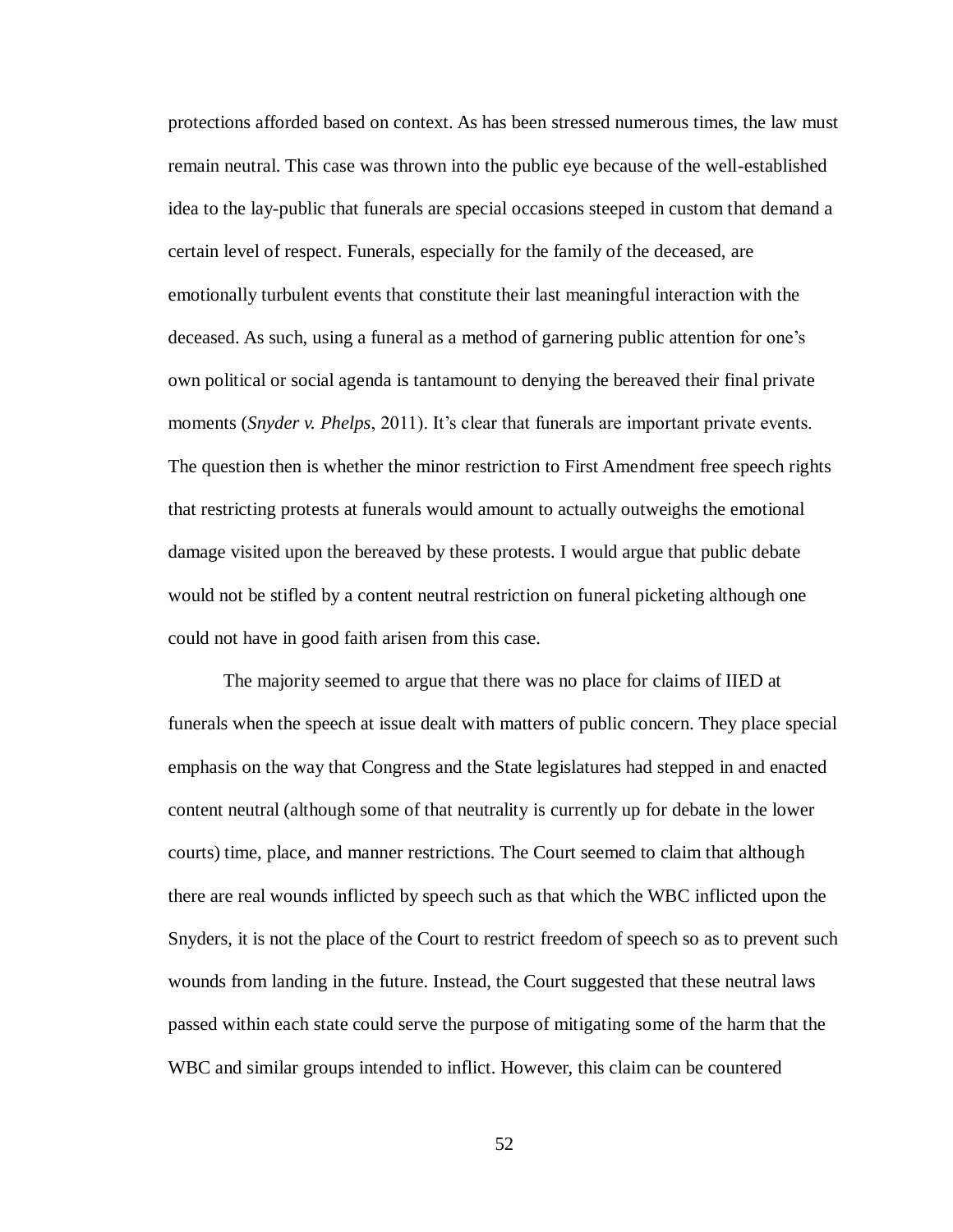immediately. While Maryland did enact a new statute after the picketing of Matthew Snyder's funeral, the WBC was in compliance with even this new statute. If content neutral funeral picketing restrictions are not enough to even mitigate the harm of vicious speech, then they clearly do not obviate the need for IIED protection in such instances (*Snyder v. Phelps*, 2011).

## **VI. Relative importance of case**

Even without the "Epic", this case centers on an important question: what protection should be afforded speakers who make "a private party the unwilling instrument of their public message"? (Shulman, 2011). This topic was explored within Justice Sotomayor's line of questioning during the oral argument. She began by referencing *Cantwell v. Connecticut* which specifically stated "personal abuse is not…communication of information safeguarded by the Constitution" (Shulman, 2011). *Cantwell v. Connecticut* involved two Jehovah's Witnesses who traveled door-to-door and approached individuals on the street in order to distribute religious materials (*Cantwell v. Connecticut*, 1940). Although all of those involved with the case were willing listeners, two individuals were enraged by the anti-Roman Catholic message they heard and called for the arrest of the Jehovah's Witnesses. A local ordinance was in place requiring a permit for solicitation without which one was considered in breach of the peace (*Cantwell v. Connecticut*, 1940). In order to arrest the Jehovah's Witnesses, the police had to label their speech solicitation. The Court found that this violated the First Amendment right to free exercise.

That case is certainly distinguishable from *Snyder v. Phelps* in that Cantwell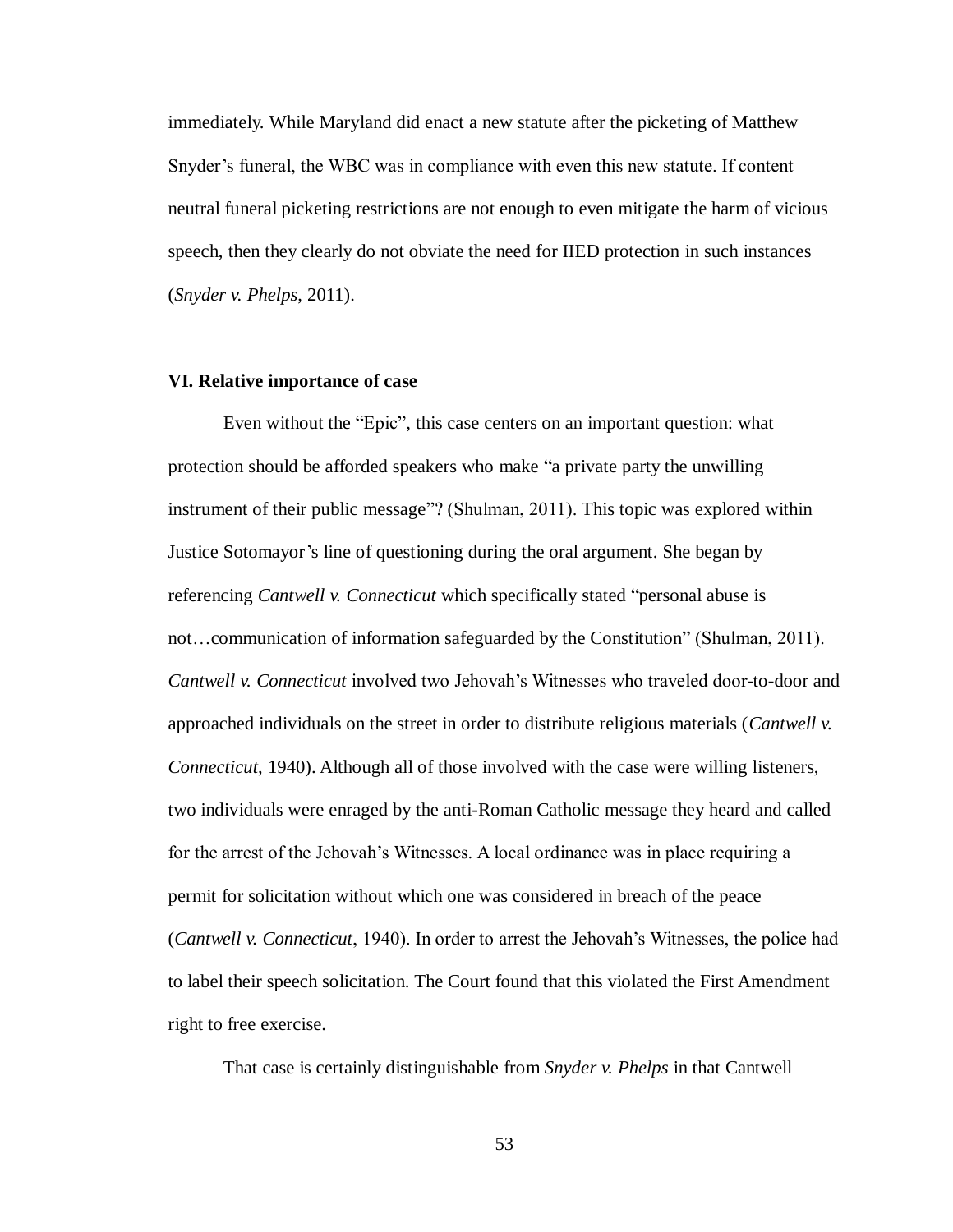sought to persuade only willing listeners yet the speech that would constitute a breach of the peace holds some relevance. *Cantwell v. Connecticut* established that speech that breaches the peace consists of "profane, indecent, or abusive remarks directed to the person of the hearer" (Shulman, 2011). While the speech during picketing does not fit this definition, the speech found within the "Epic" appears to. Cantwell also relates to Snyder in that both cases deal with the idea that although maintaining public order is important, it cannot be done at the expense of free communication of ideas (*Cantwell v. Connecticut*, 1940).

Within defamation cases personally targeted speech is protected only when the conduct of the plaintiff is of legitimate public concern. The defendant must be able to credibly argue there is some aspect of the plaintiff that provides the defendant's speech with special protection. Can the Westboro Baptist Church make this showing for Matthew Snyder or his father? Unless they are trying to claim that all military personnel should be considered public figures, the church appears to instead be claiming that the private lives of private individuals are related to matters of public concern (Shulman, 2011). In essence, the Court appeared to create a category of absolutely protected speech within the public forum (Sacks, 2011). With this ruling in mind, what aspect of our private lives cannot be made a gratuitous part of someone's public discourse? At what point is speech claiming to be on a matter of public concern of so personal a nature that it loses public import? Is there even a point where speech on a matter of public concern can lose this protection? What Constitutional rule might apply to speech that crosses this type of line? Moreover, what does this mean for claims of IIED?

On a more positive note, the case also turned the tide on the growing reach of the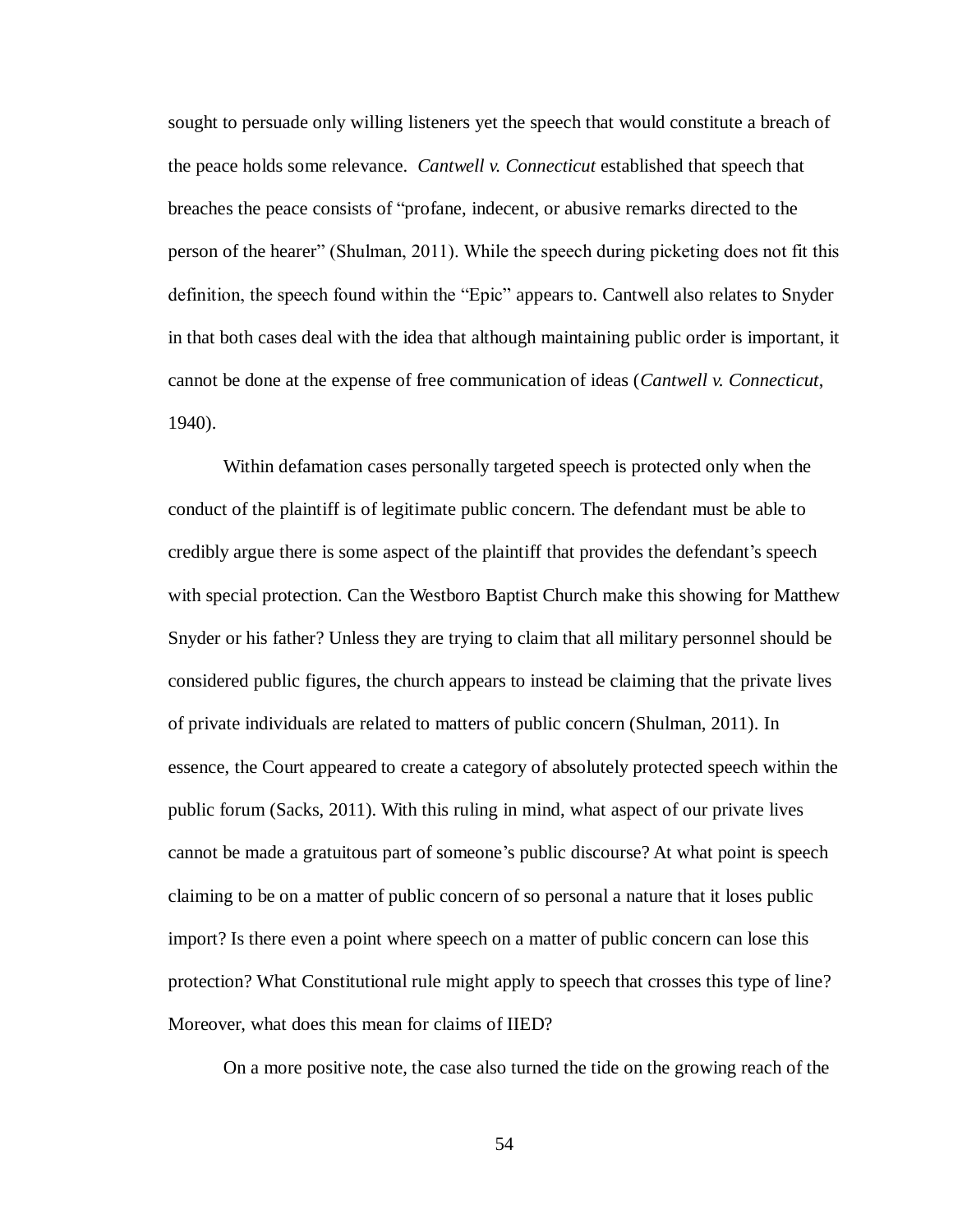Captive Audience Doctrine (Salamanca, 2011). *Snyder v. Phelps* nudged the doctrine back into its proper place. If someone in a public place is subjected to speech that they find offensive, they are ordinarily expected to look or walk away. The simple word "captive" clearly demonstrates the idea that one cannot claim to have been made a member of a captive audience as long as they possessed a reasonable avenue to escape that message.

#### **A) Half an opinion**

The unexplored question directly coming out of *Snyder v. Phelps* is whether speech posted on the Internet associated with political picketing receive the same level of protection as speech delivered through a traditional medium regardless as to how personal, distressing, or far from the nature of the picketing the speech may be? While the speech is associated with picketing in this case, this question really stands for any sort of Internet posting. No information on the topic comes out of *Snyder v. Phelps*. The big question mark for free speech is in how our rights and restrictions translate online. One state, in an attempt to erase the question, has passed an incredibly broad law dealing with speech online. Arizona's new bill would criminalize speech delivered through "any electronic or digital device" considered "obscene, lewd or profane language or . . . suggest[ing] a lewd or lascivious act if done with intent to 'annoy,' 'offend,' 'harass' or 'terrify.'" (Turley, 2012). While this law certainly erases questions, it seems overly broad and would be unlikely to stand up to Constitutional challenges. While online material may be treated differently than traditionally broadcast speech, the difference cannot reasonably be this great.

Will the public or private figure status of the plaintiff be considered as part of a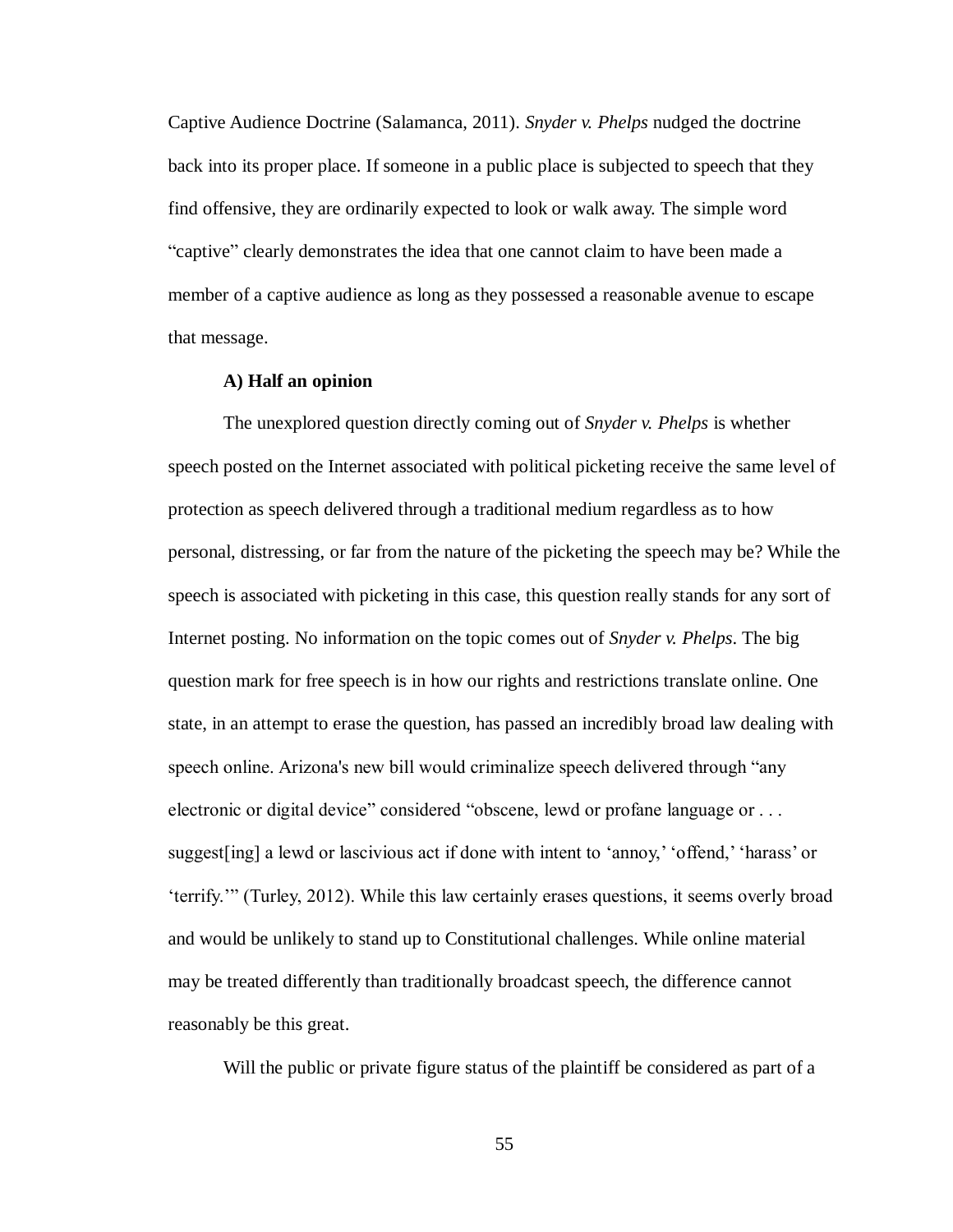speech tort when the invasive speech is delivered through a non-traditional medium? Should the figure status of the plaintiff even be considered as part of a speech tort when the invasive speech is delivered through any medium? One of the main issues at hand in this case was that the rule the Petitioners were "stuck with" (to quote Mr. Summers) was that from *Hustler v. Falwell*. Even Hustler is a strained fit to the facts of this case considering Falwell was a public figure while the Snyders are not (Oral Argument, 2010). Arguably, *Snyder v. Phelps* remained narrow in the areas it did because of the Court's hesitance to abandon, or even distinguish these facts, from the legacy of Falwell. The real question is why the Court was so hesitant in this regard. Several of the Justices pressured Mr. Summers to provide an example of a Supreme Court case that hinted that this distinction should matter. Although Mr. Summers could provide relevant cases from the Court dealing with defamation, the Court rejected them. The Court also swiftly dismissed the examples he provided from lower courts (Oral Argument, 2010).

Can extremely personal and private speech ever lose First Amendment protection from tort liability if it is relevant to public issues? The Court appeared to indicate that "merely hitching speech on a matter of public concern to someone else's wagon, without more, does not exclude it from protection (Salamanca, 2011). In the new information age there is a clear need to draw a line on when personal and private speech loses First Amendment protection, but there are no real guidelines for how or where it should be drawn.

If any of the unexplored questions had been answered, even in a narrow sense, this case could have been truly revolutionary.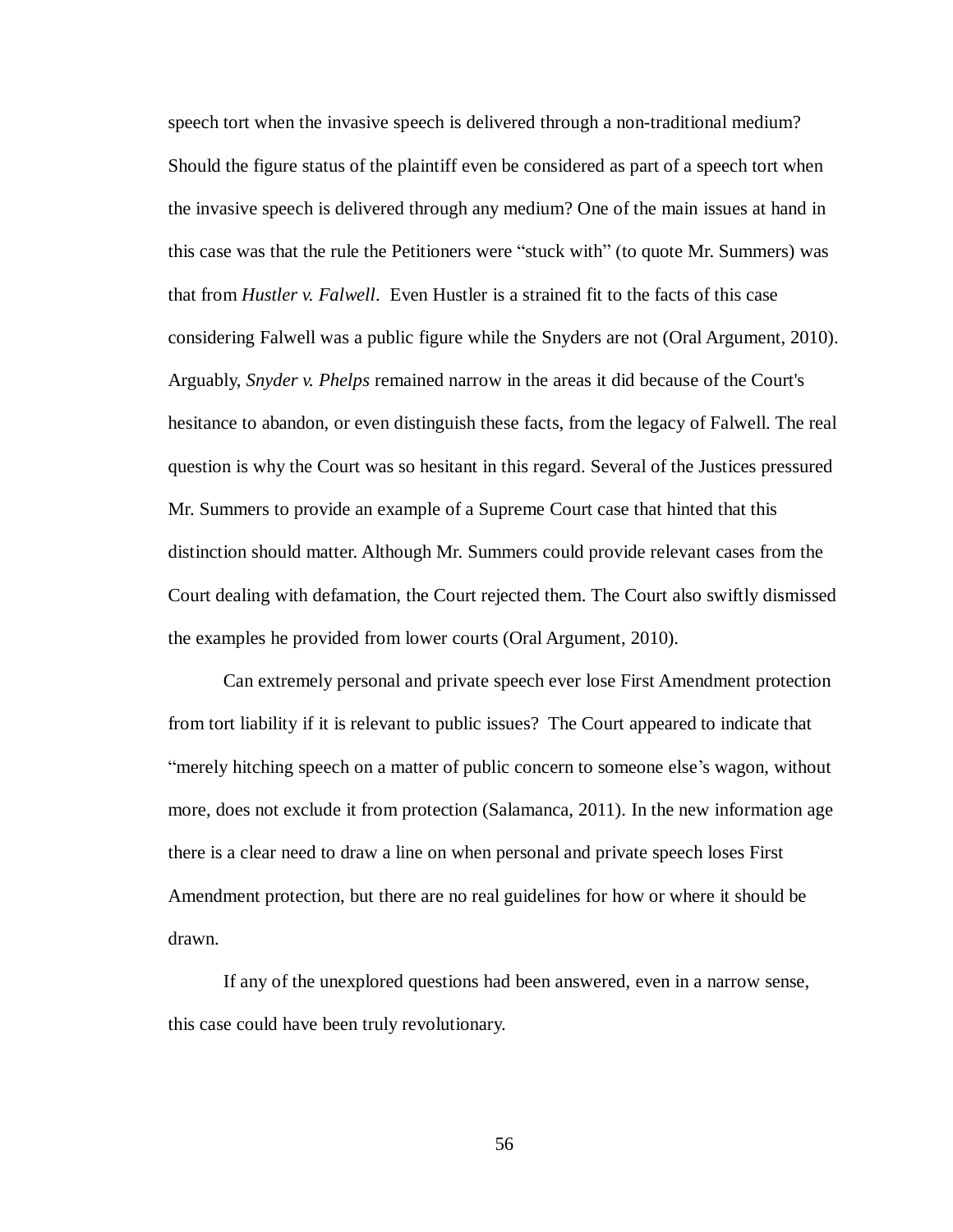## **B) Fundamental change to the way IIED is viewed**

*Snyder v. Phelps* tests the boundaries for IIED. Although the majority opinion did dance around this topic, the most clear statements as to where IIED claims now fall appear to be within the oral argument. The majority of Ms. Phelps-Roper's defense is spent teasing out where she thinks these claims still hold water. The very narrow grounds she establishes are not directly contradicted by any of the justices within the oral argument and no clear statement against them is made within the majority opinion. Although her claims may be somewhat extreme, they do seem representative of the Court's verdict.

Ms. Phelps-Roper argues that any speech related to issues of public concern should be routinely protected; however, she does attempt to provide exceptions in the form of "any non-speech activity, like stalking, following, importuning, and being confrontational" (Oral Argument, 2010 p. 27). As long as a viewpoint on public issues is voiced, outrageous speech is protected. Moreover, Ms. Phelps-Roper claimed that the First Amendment never allows a claim for IIED based on speech unless the speech can be true or false and that this should not fall under an "inherently subjective standard" with adverse emotional impact as the only claim (Oral Argument, 2010 p. 31).

Ms. Phelps-Roper also took pains to separate claims of IIED from claims of Fighting Words. Fighting Words are "those which by their very utterance inflict injury or tend to incite an immediate breach of the peace" (*Chaplinsky v. New Hampshire*, 1942). This form of speech is not consider essential to the sharing of ideas and thus has minimal social value; "any benefit that may be derived from them is clearly outweighed by the social interest in order and morality" (*Chaplinsy v. New Hampshire*, 1942). While the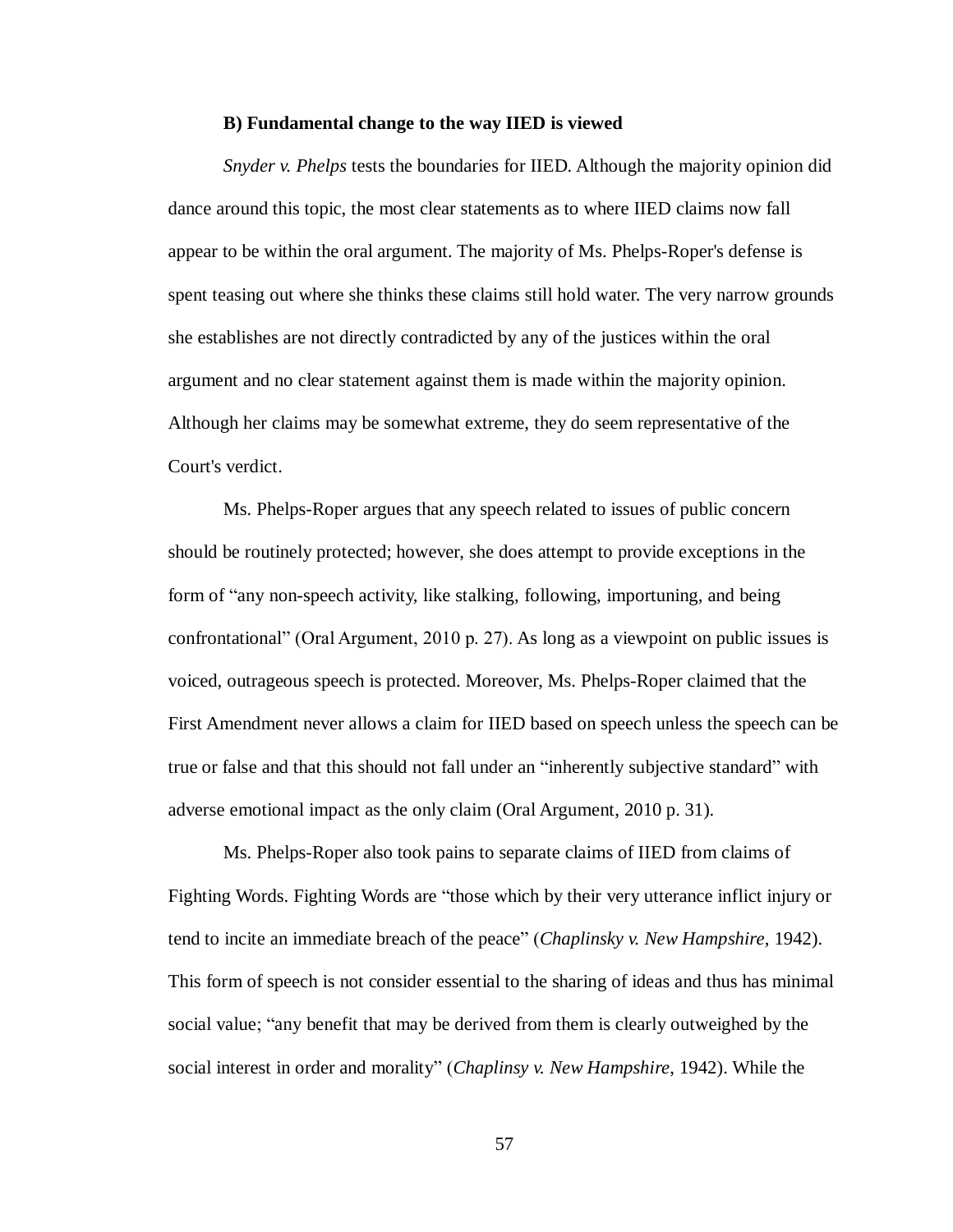Court has narrowed the scope of Fighting Words in the past, they have never overturned this initial definition. Fighting Words, according to Ms. Phelps-Roper, require imminence, proximity, and a lack of context within a broad political or social speech (Oral Argument, 2010). Justice Scalia questioned this definition; he seemed to be looking for a more broad definition of Fighting Words. This raises the question: could the Fighting Words doctrine take up some of the slack left behind by this new, narrow, criterion for claims of IIED. If Fighting Words do not require an actual fight or even proven potential for a fight, then it is possible that language such as that which the Phelps' used could, if delivered more directly, fall under the doctrine of Fighting Words. In his dissent, Justice Alito attempted to parallel this case to those involving defamation and Fighting Words although he did not claim Fighting Words directly. The majority responded to this with a single footnote: "no suggestion that the speech at issue falls within one of the categorical exclusions from First Amendment protection, such as those for obscenity or 'Fighting Words'" (*Snyder v. Phelps*, 2011). It is interesting to note with this in mind that Ms. Phelps-Roper took pains to point out to the Court that "no element of the torts under which liability attached included Fighting Words" (Oral Argument, 2010 p.30).

*Snyder v. Phelps* certainly changed the dynamic of free speech law. What once appeared to be a broad protection for private individuals from cruel and intentionally harmful speech is now significantly more narrow. If the Court did indeed intend to hollow out the shell of IIED claims, is it likely that they now offer no recourse for victims of this sort of distressing speech? While little has been said by the Court to indicate an answer to this question, it seems, based predominantly upon discussion during oral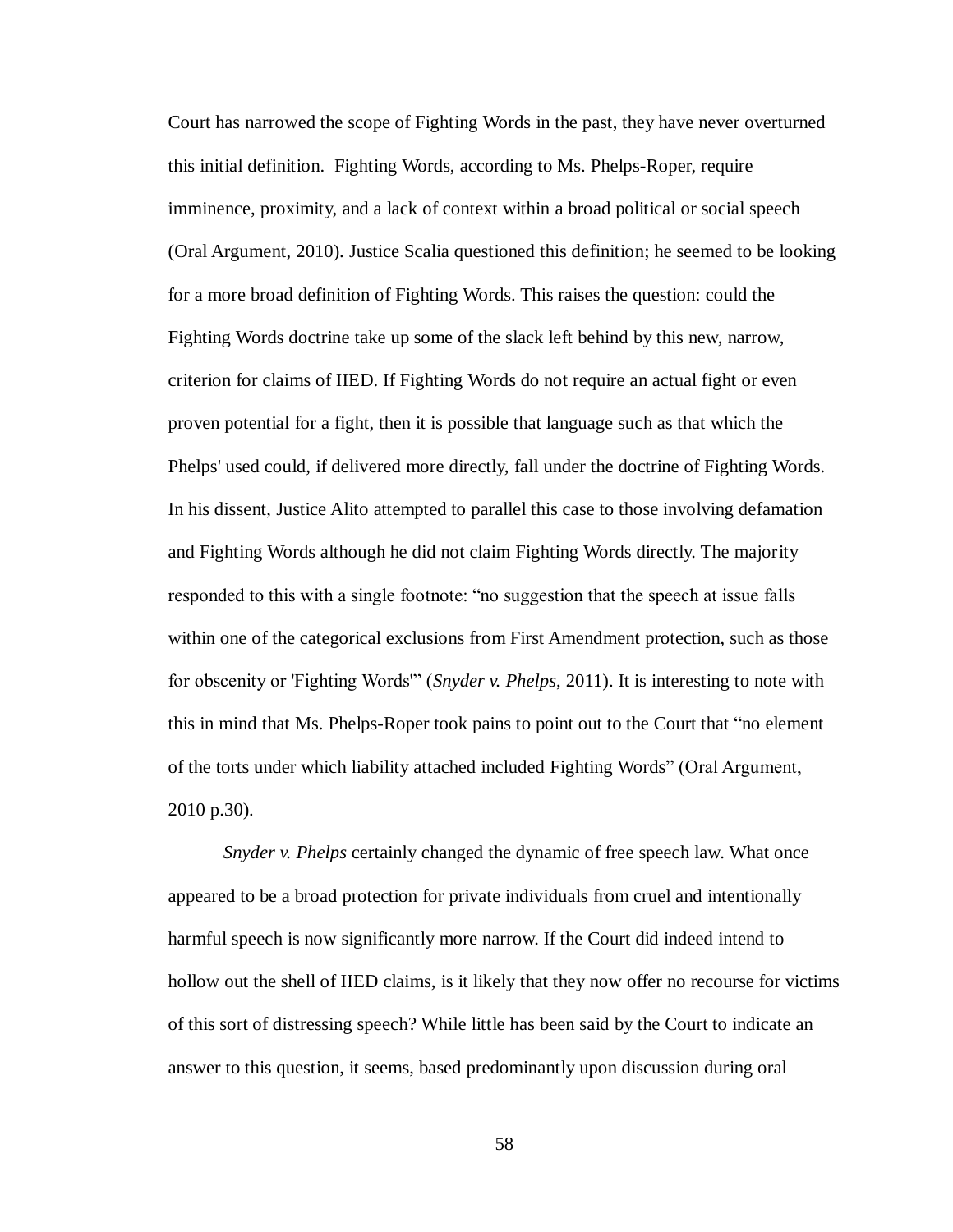argument, that the Court did see the problem inherent in reducing the scope of claims of IIED. I would posit that in the coming years, the Court will overcome these issues by offering more limitations on the boundaries of free speech in another realm. Perhaps, Fighting Words will fit that bill.

As Justice Scalia points out, there is a great degree of subjectivity to how Fighting Words are defined. While one needs a physical manifestation of their emotional injury in order to collect on a claim of Intentional Infliction of Emotional Distress, one only needs to have been angered to a degree that they would be willing to fight in order to bring forth a claim under Fighting Words (Oral Argument, 2010). Anger is of course not directly equivalent to emotional distress, yet, in the cases where both anger and emotional distress interact, there might be some recourse in Fighting Words. As it stands now, Fighting Words have been applied to only a very narrow category and have never been applied in a case where only emotional injury was sustained.

#### **C) Where Does this Case Leave the Law Now?**

The relative importance of this case can only fairly be judged by looking at how it would affect the ruling in different instances. Some sample instances were provided in oral argument that are worth exploring now that a verdict has been delivered. Other sample instances are provided in order to either explore the issues the Court chose to avoid or to examine further the vast scope of this decision regarding the protections it affords speakers when matters of public concern are brought into play.

| Hypothetical                                                                          | Hustler Magazine. Inc. v.<br><i>Falwell</i> (Pre-Snyder) | Snyder v. Phelps                                     |
|---------------------------------------------------------------------------------------|----------------------------------------------------------|------------------------------------------------------|
| Marine serving in Iraq is,<br>upon returning home to the fall under the public figure | Protected-while he would not                             | Protected-broadened<br>protections offered to speech |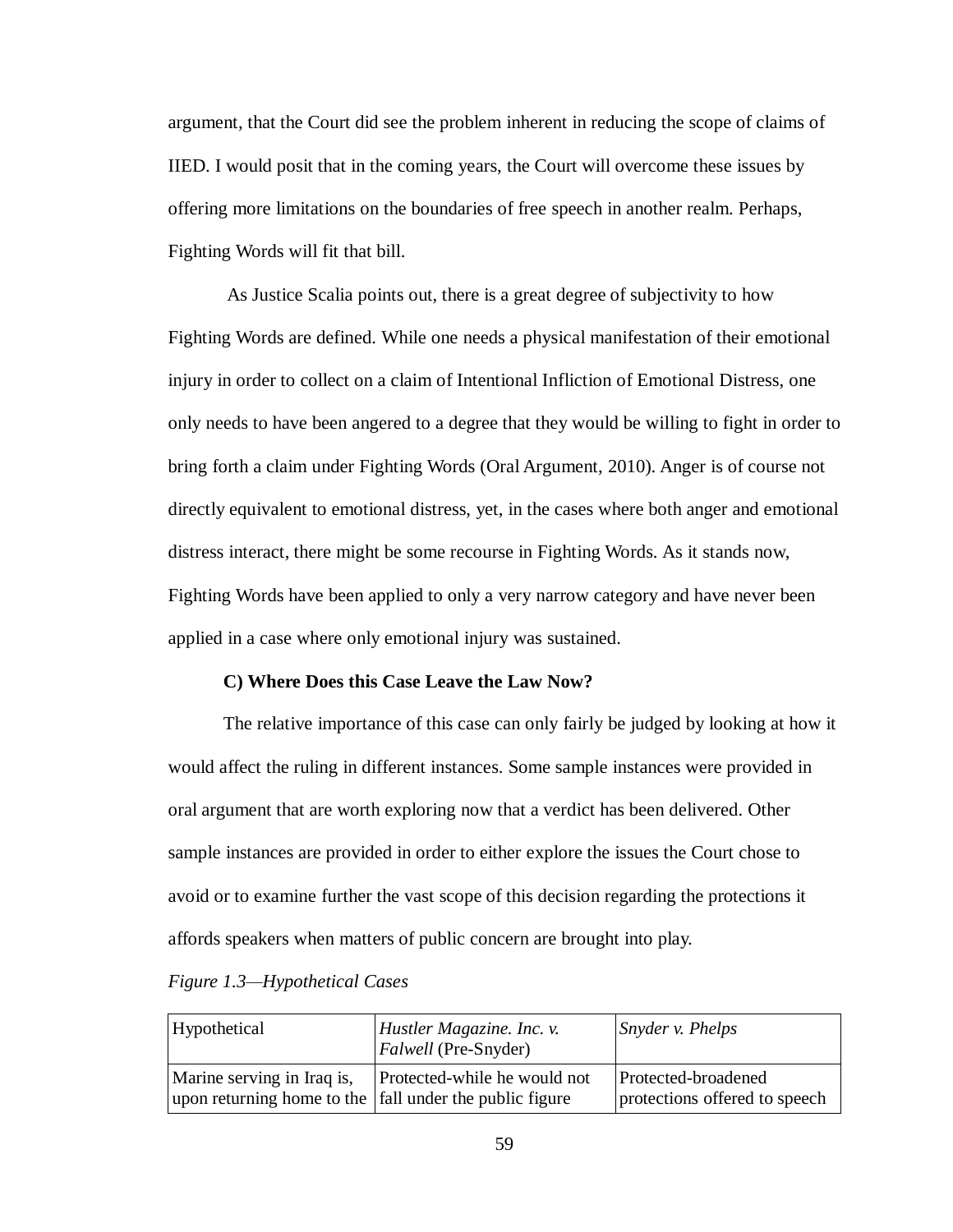| States, being harassed and<br>told he is "perpetuating the<br>horrors of the American<br>experience".                                                                                                                                                                    | category, there would not be<br>enough to serve as a claim-not<br>clearly outrageous speech.                                                                                                    | on matters of public concern<br>and the speech itself is still<br>not outrageous enough to<br>bring about a claim.                                                                                                                                                                                                                                                                                                                                                                                                                                                                                                                                               |
|--------------------------------------------------------------------------------------------------------------------------------------------------------------------------------------------------------------------------------------------------------------------------|-------------------------------------------------------------------------------------------------------------------------------------------------------------------------------------------------|------------------------------------------------------------------------------------------------------------------------------------------------------------------------------------------------------------------------------------------------------------------------------------------------------------------------------------------------------------------------------------------------------------------------------------------------------------------------------------------------------------------------------------------------------------------------------------------------------------------------------------------------------------------|
| Demonstrations involving<br>hate speech outside a<br>person's home and work<br>and calling them a "war<br>criminal" and worse.                                                                                                                                           | Actionable-would have claim<br>as the individual is not a public<br>figure and attacking an<br>individual on the basis of his or<br>her work outside their home<br>exceeds protections offered. | Questionable - If the speech is<br>not presented in a broader<br>context (i.e. you're a war<br>criminal because it is criminal<br>to wage imperialist war), it<br>would be actionable. If it<br>were presented as part of a<br>broad commentary on matters<br>of public concern, the speech<br>would receive protection.                                                                                                                                                                                                                                                                                                                                         |
| Harassing the grandmother<br>of a soldier killed in Iraq<br>and describing to her the<br>method of his death and<br>the desire of the speaker to<br>have witnessed it. The<br>grandmother has not done<br>anything to put herself in<br>the public eye (Sacks,<br>2011). | Actionable-this woman is not a<br>public figure, these facts are not<br>so hyperbolic as to be<br>unbelievable, and the speech is<br>certainly intended to cause<br>emotional distress.         | Questionable-The speech<br>here might be actionable<br>merely because the speaker<br>did not adequately tie the<br>speech into matters of public<br>concern. If something<br>involves public debate it is<br>protected. This specific<br>instance does not appear to.<br>However, if the speaker also<br>discusses why he or she<br>approves of the death of her<br>grandson and the death of<br>soldiers in general, the<br>Snyder ruling requires some<br>unknown balancing act to be<br>made. If the "dominant"<br>theme" of the speech is public<br>in issue, the speech would be<br>protected even if the speech<br>was only leveled at the<br>grandmother. |
| Coming up to a person on<br>the street and berating<br>them on a specific aspect<br>of his or herself in<br>reference to how that<br>aspect is bad for<br>individuals to have and bad<br>for America as a whole.                                                         | Actionable- If the stranger<br>accosted is a private individual,<br>common interpretation of<br>Hustler indicates that the speech<br>would be actionable.                                       | Protected-There is a clear tie<br>to matters of public concern<br>in this instance. The<br>individual is being targeted<br>but the Court's lack of answer<br>on the topic implies that this<br>sort of targeting is<br>permissible.                                                                                                                                                                                                                                                                                                                                                                                                                              |
| A parent of a deceased<br>soldier puts out an obituary                                                                                                                                                                                                                   | Actionable-Expressing a sense<br>of patriotism in relation to an                                                                                                                                | Protected-The church is<br>dealing with matters of public                                                                                                                                                                                                                                                                                                                                                                                                                                                                                                                                                                                                        |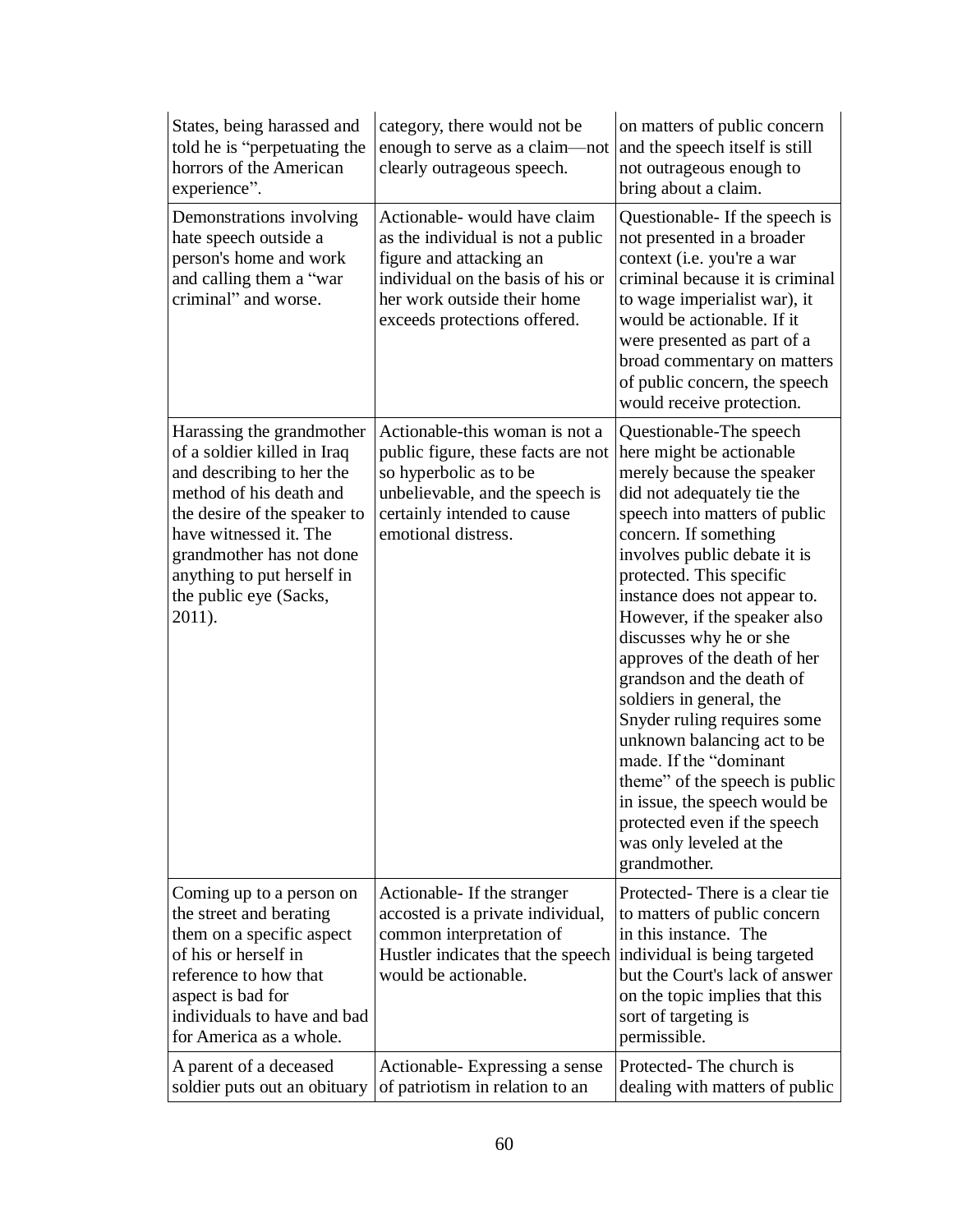| notice and says to the<br>paper "I'm proud of my son<br>because he died in the<br>service of our country."<br>The Westboro Baptist<br>Church pickets his funeral. | event of purely private<br>significance does not transform<br>the grieving parent into a public<br>figure. Thus the speech would<br>be actionable.                                              | concern and, that simple<br>statement of pride because of<br>service to the country brought<br>the parent into the public<br>debate and created a<br>discussion for the WBC to<br>enter into.                                                                                                            |
|-------------------------------------------------------------------------------------------------------------------------------------------------------------------|-------------------------------------------------------------------------------------------------------------------------------------------------------------------------------------------------|----------------------------------------------------------------------------------------------------------------------------------------------------------------------------------------------------------------------------------------------------------------------------------------------------------|
| Outrageous Speech over<br>the internet or on TV with<br>intent to inflict serious<br>emotional suffering in the<br>name of a cause.                               | Questionable- If the speech<br>dealt with a public figure and<br>was extremely outrageous, it<br>would not support a claim. If it<br>dealt with a private figure a<br>claim might be supported. | The question is entirely<br>dependent upon how<br>internet/television broadcasts<br>are to be treated. The Snyder<br>ruling has no impact on this<br>example.                                                                                                                                            |
| If the facts of this case had<br>been characterized as<br>targeted speech?                                                                                        | Actionable-Would have been<br>able to collect as the Snyders<br>are private individuals. Hustler<br>provides no protection for the<br>targeting of private individuals.                         | Protected-The case before<br>the Court arguably was<br>targeted. The question<br>according to the Court if<br>targeting was there would still<br>have been what the dominant<br>theme of the case was. The<br>dominant theme, according to<br>the Court's analysis, was on<br>matters of public concern. |

# **VII. Conclusion**

*Snyder v. Phelps* is a fairly perplexing case. It was initially incredibly notorious and has since slipped from the public eye. America as a whole seems to have ignored this case since a decision was reached. This decision was not as harmless or as narrow as the Court implied. As an individual, I worry about what this case could mean for me in the future. We all run the risk of becoming the target of speech. Now we run a risk with no preventative measures to take. Under Snyder, it does not matter if you've done nothing to bring yourself into the public eye. The target of the speech is of minimal significance to the Court. While my reading of the majority opinion does not indicate that targeting is truly irrelevant, it appears to have been demoted to a secondary concern, if that. While the nation does highly value speech, it now appears to value speech more than it values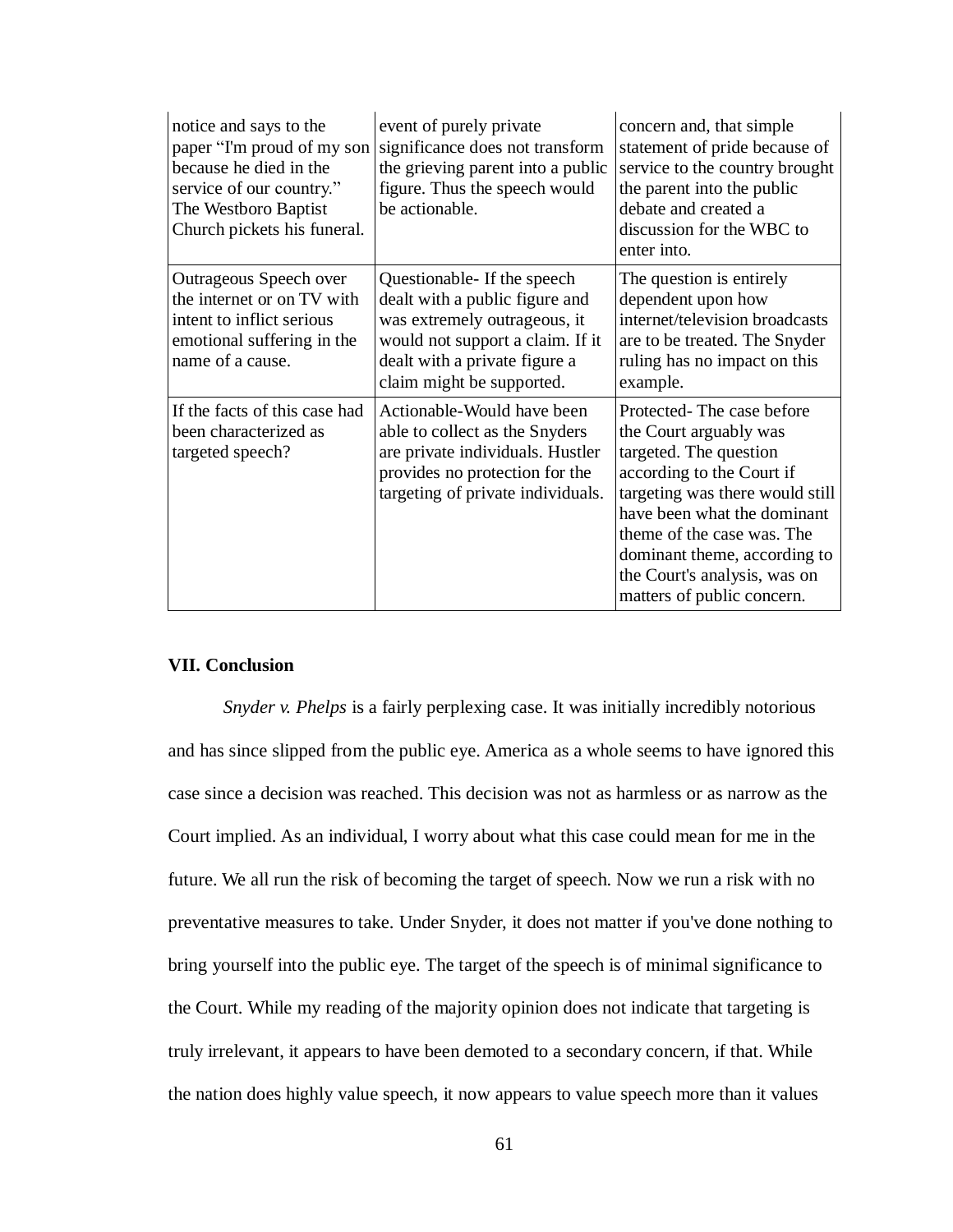individuals.

This case was improperly characterized as one not dealing with targeted speech. I stress this mischaracterization not because I believe it would have changed the verdict of the Court, but instead because I don't know what the impact of this may be. Of the many questions left behind in the wake of *Snyder v. Phelps* is the question of what the dominant thrust of speech really means. If the case had been characterized as targeting and the targeted signs had been taken into account, would the balance of the speech change significantly to the Court? If the dominant thrust of speech means simply that more of the speech must be about matters of public concern than about an individual and their private life, the case would likely have the same outcome.

However, perhaps the Court really did intend this decision to be narrow. If that was truly their intention, perhaps the narrow aspect of the decision is to be found under the "dominant thrust" requirement. My extensive discussion of the "Epic" has similar intent; the most obviously targeted speech of the WBC is found within the "Epic". While I do not argue that the Court made a wrong decision in exercising its right not to hear something improperly brought before them in cert, I think they made a bad choice. While the targeted speech within the protest itself may not be significant enough to really test out the boundaries of the "dominant thrust" term, the "Epic" might be able to do so.

As the case stands, the only clear thing is that this case greatly emphasized the importance of matters of public concern. Most can agree, and this nation has a long history of protecting this idea, that matters of public concern deserve the highest protection as they are the backbone of free debate. However, in this instance the Court has gone too far in protecting speech on matters of public concern. In doing so, they have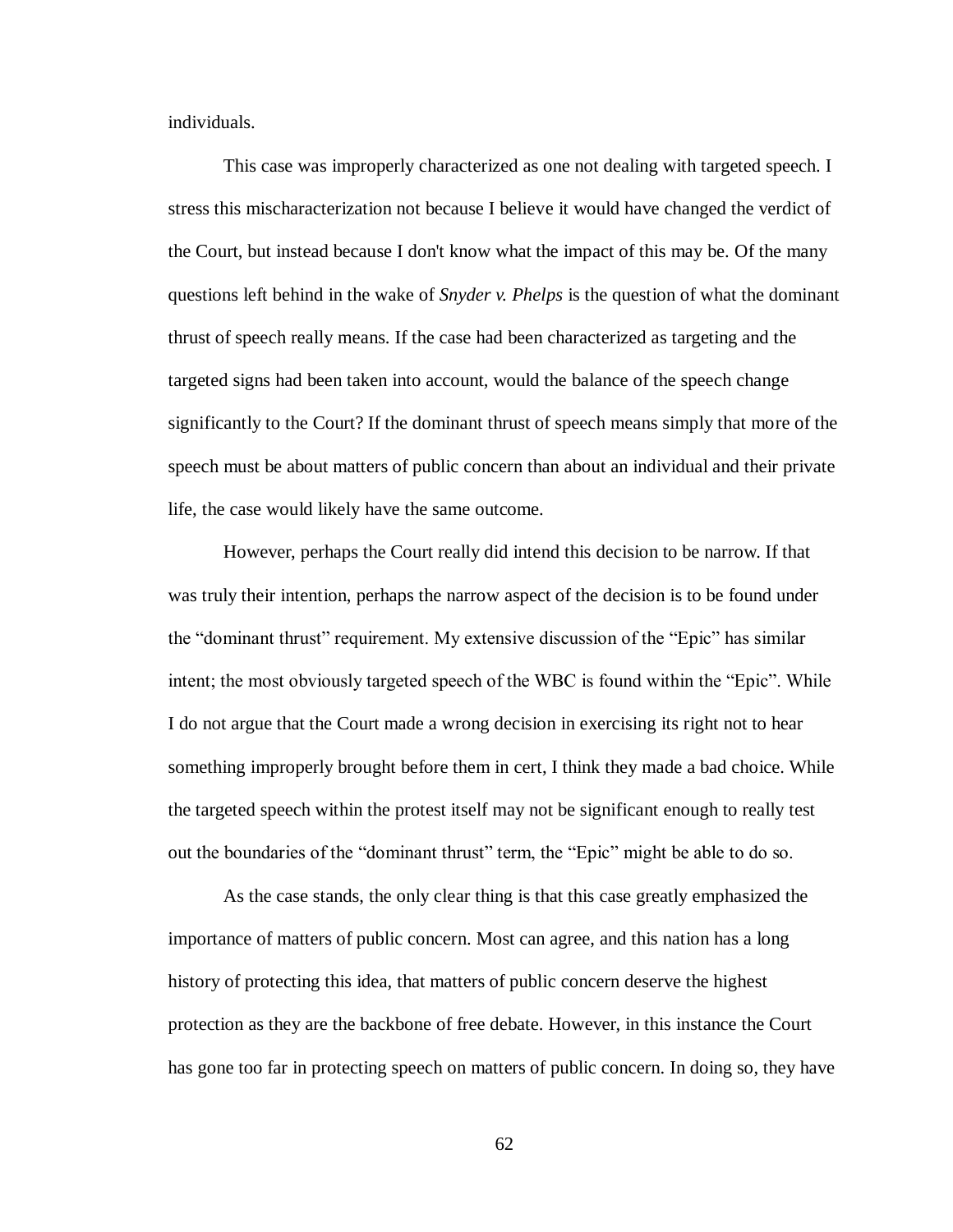asked individuals to sacrifice too much. While the nation certainly has a vested interest in allowing the WBC to speak out on matters of public concern, there is no such vested interest in protecting targeted speech or in preventing an individual from attempting to turn to the courts for redress against those who have intentionally caused them emotional harm.

I argue that public debate would not be stifled by permitting the Snyders to bring an IIED claim against the Westboro Baptist Church. Matters of public concern can be voiced easily without engaging in the type of speech the WBC utilizes. More importantly, the Snyders did not bring an IIED claim against the WBC because of their speech on matters of public concern, they did so because of the WBC's speech in relation to their son. A reasonable person is able to separate out speech on matters of public concern from speech that is targeted and deals with the private lives of individuals; the Court does not make the same distinction that a reasonable person would. As long as the "dominant thrust" of the speech deals with matters of public concern, harmful speech is protected.

While I normally would side with a decision broadening the scope of free speech, I fear this decision does so at too great a risk. The trade-off for living in a nation that protects your right to speak is that you will sometimes have to hear things you consider crude or offensive. However, the cost of free speech should not be that an individual must endure speech targeted at them so as to intentionally cause them harm. This sort of speech does not deserve such high protection. The Court may not have purposefully given speech that intentionally inflicts emotional distress this protection, but by banning an IIED claim on these grounds they have done so. The Court seems to have created a license to target and to inflict emotional injury; I personally want this license to be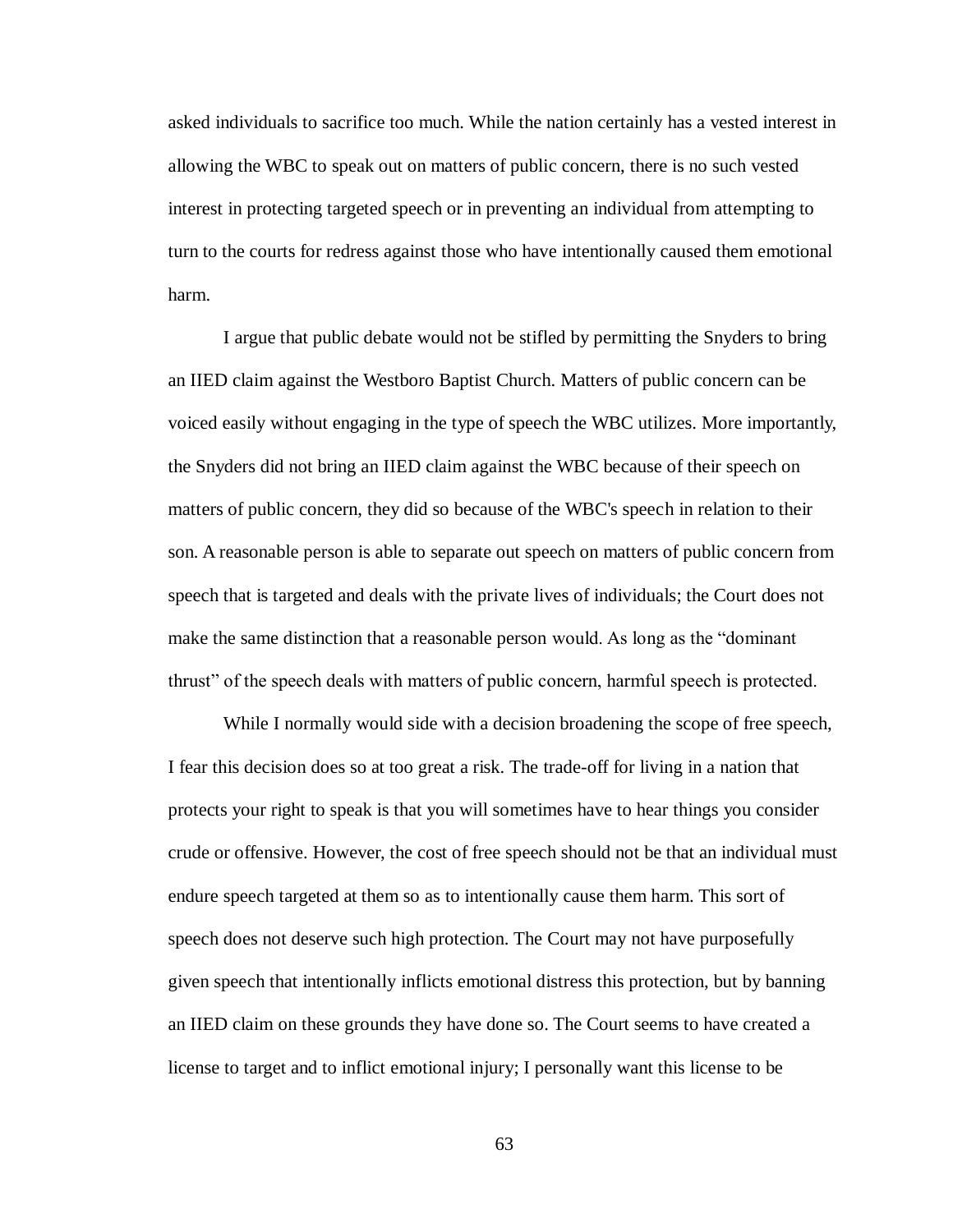revoked.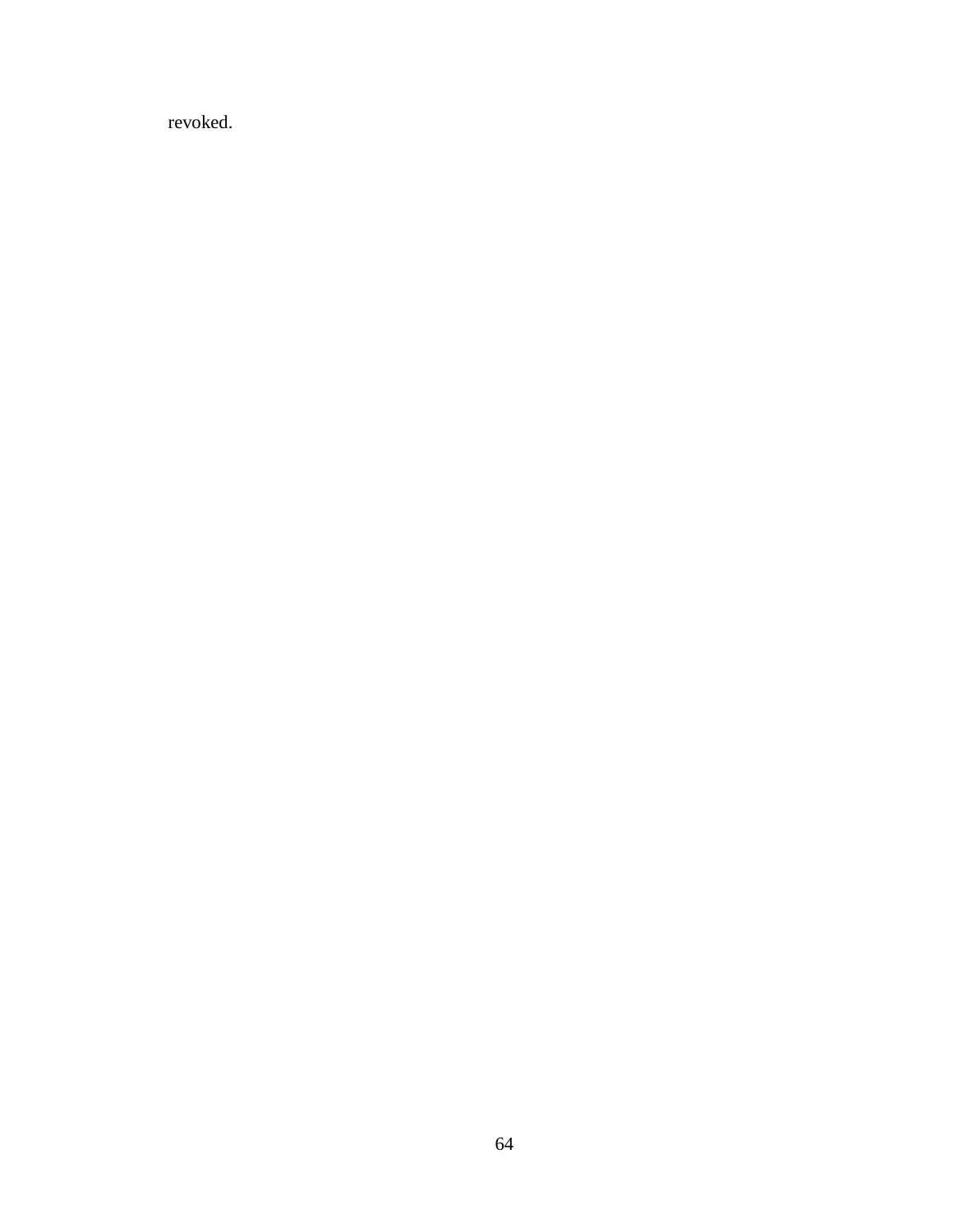#### References

Brief in Opposition to Petition for a Writ of Certiorari. (2010). *Snyder v. Phelps*. Supreme Court of the United States. No. 09-751. Retrieved from http://www.citmedialaw.org/sites/citmedialaw.org/files/Brief%2006-07- 11%20100005.pdf

Brownstein, A., & Amar, V. D. (2011). *Afterthoughts on Snyder v. Phelps*.Cardozo Law Review, Yeshiva University, New York, New York. Retrieved from http://www.cardozolawreview.com/content/denovo/brownsteinamar\_2011\_43.pdf.

*Cantwell v. Connecticut*, 310 U.S. 296 (1940).

*Chaplinsky v. New Hampshire*, 315 U.S. 568 (1942).

*Connick v. Myers*, 461 U.S. 138 (1983).

*Dun & Bradstreet, Inc. v. Greenmoss Builders, Inc.*, 472 U.S. 749 (1985).

Extremism in America: Westboro Baptist church. (2012). *Anti-Defamation League*. Retrieved from http://www.adl.org/learn/ext\_us/WBC/default.asp?

LEARN\_Cat=Extremism&LEARN\_SubCat=Extremism\_in\_America& xpicked=3&item=WBC.

Friedman, J. R. (1995). Defamation. *Fordham Law Review*, 64(3), Article 8. Retrieved From http://ir.lawnet.fordham.edu/cgi/viewcontent.cgi?article=3216&context=flr.

*Frisby v. Schultz*, 487 U.S. 474 (1988).

*Garrison v. Louisiana*, 379 U.S. 64 (1964).

*Gertz v. Robert Welch, Inc.*, 418 U.S. 323 (1974).

*Harris v. Jones*, 281 A.2d 611. (Md App. Ct. 1977).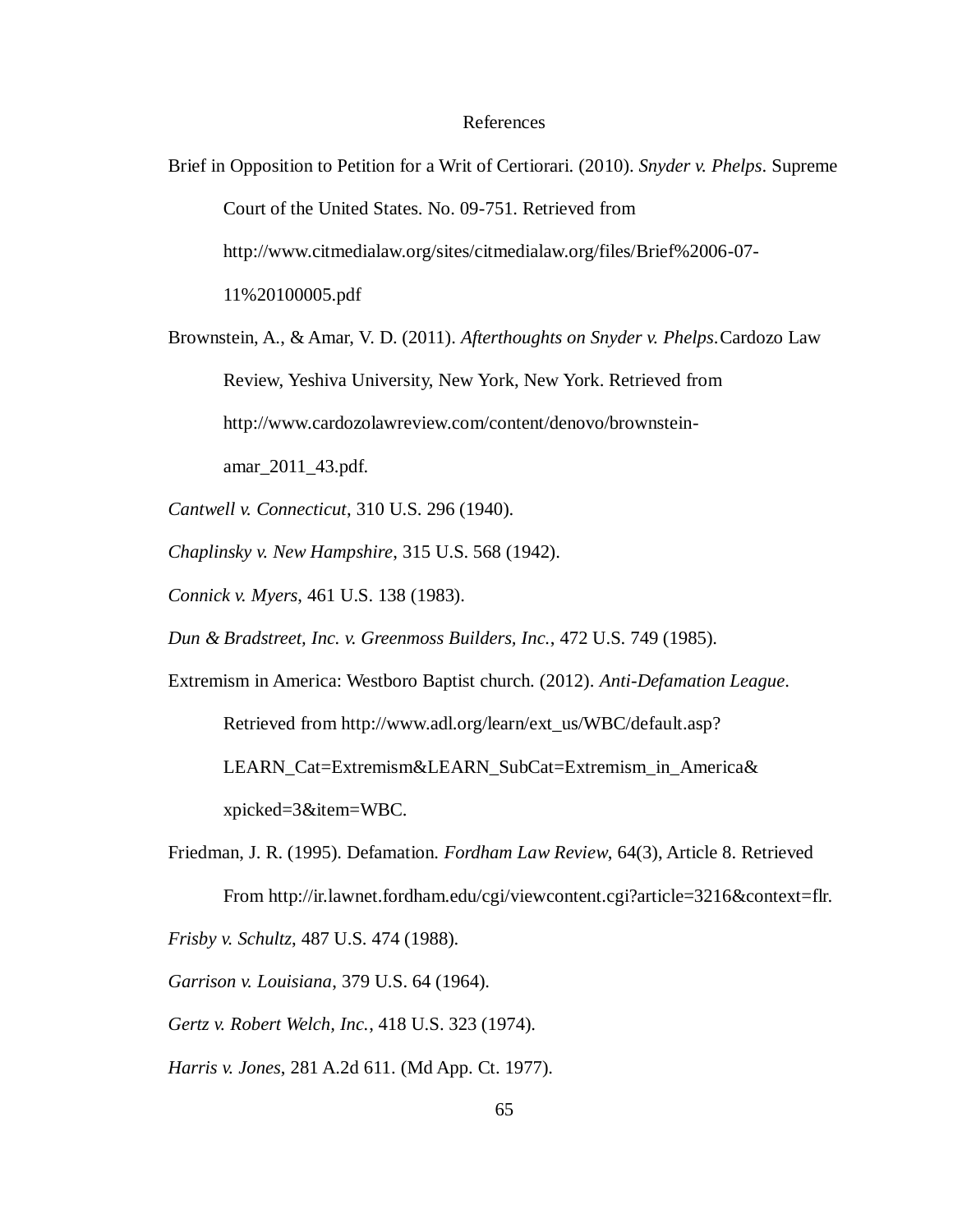*Hustler Magazine, Inc. v. Falwell*, 485 U.S. 46 (1988).

Intentional infliction of emotional distress. In (1992). *Legal Information Institute: Cornell University Law School* Retrieved from http://www.law.cornell. edu/wex/intentional\_infliction\_of\_emotional\_distress.

Mannheimer, M. J. (1993). The fighting words doctrine. *Columbia Law Review*, 93(1527), Retrieved from https://litigation-essentials.lexisnexis.com/webcd/app? action=DocumentDisplay&crawlid=1&srctype=smi&srcid=3B15&doctype=cite &docid=93 Colum. L. Rev. 1527&key=08b4e29fd4c018942f47d987e4629361.

*New York Times Co. v. Sullivan*, 376 U.S. 254 (1964).

- Oral Argument. (2010, Oct. 06). [Audio Tape Recording]. No. 09-751, *Snyder v. Phelps*. Supreme Court of the United States, Washington, D.C. , Retrieved from http://www.supremecourt.gov/oral\_arguments/argument\_audio\_detail.aspx? Argument=09-751.
- Petition for a Writ of Certiorari. (2010). Snyder v. Phelps. Supreme Court of the United States No. 09-751. Retrieved from http://www.scotusblog.com/wp-content/ uploads /2010/02/09-751\_pet.pdf

*Rankin v. McPherson*, 483 U.S. 378 (1987).

- Restatement of the Law (1977). The American Law Institute*.* (Harvard Cyber Law). Retrieved from http://cyber.law.harvard.edu/privacy/Privacy\_R2d\_Torts\_ Sections.htm
- Rutledge, N. M. (2008). A time to mourn: Balancing the right of free speech against the right of privacy in funeral picketing. *Maryland Law Review*, 67(2), Retrieved from http://www.law.umaryland.edu/academics/journals/mdlr/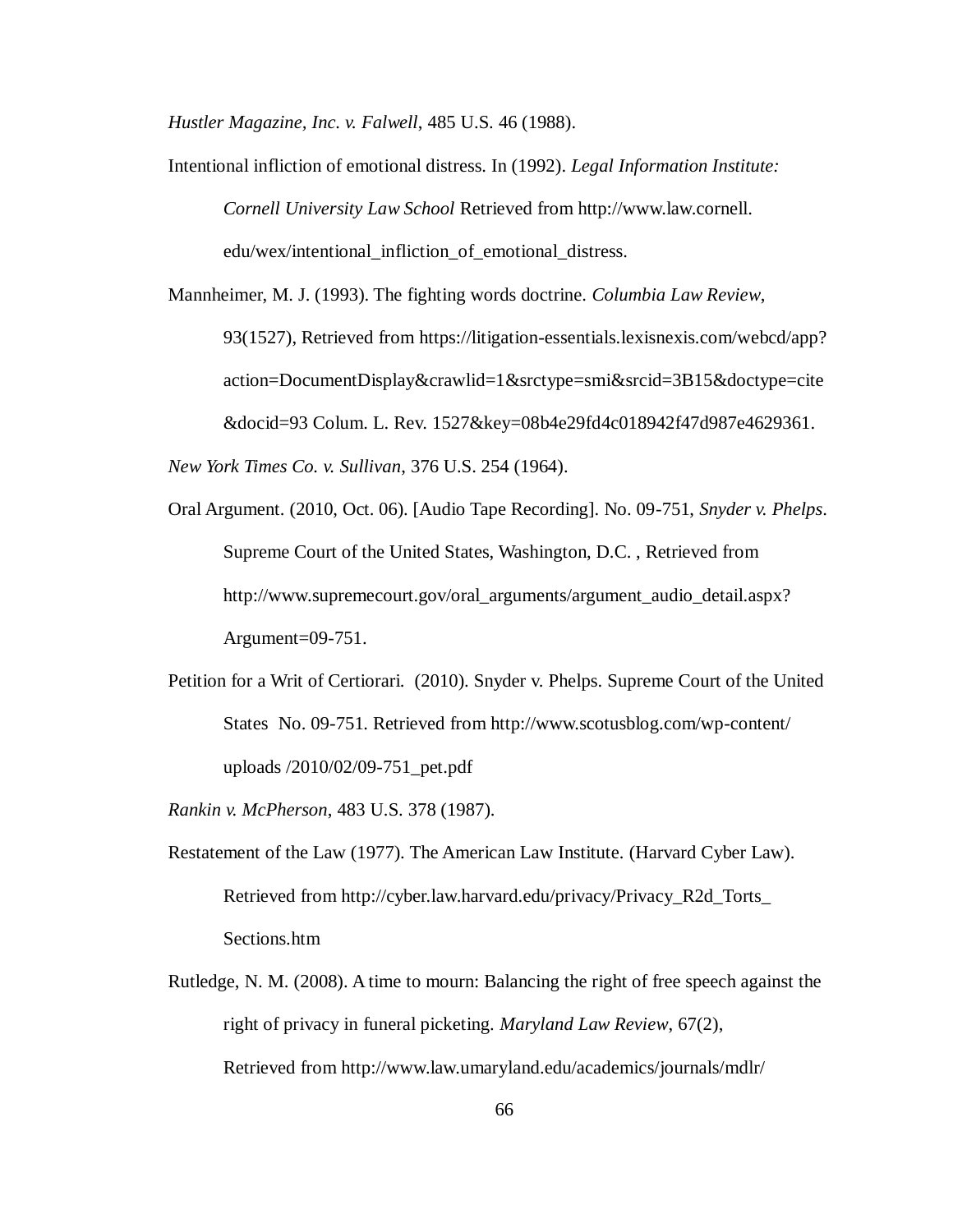print/articles/67-295.pdf

Sacks, D. P. (2011). *Snyder v. Phelps: A Slice of the Facts and Half an Opinion*. Cardozo Law Review, Yeshiva University, New York, New York. Retrieved from http://www.cardozolawreview.com/index.php?

option=com\_content&view=category&layout=blog&id=21&Itemid=26.

- Salamanca, P. E. (2011). *Snyder v. Phelps: A Hard Case that Did Not Make Bad Law*. Cato Institute, , Available from Cato Supreme Court Review. Retrieved from http://www.cato.org/pubs/scr/2011/Snyder\_Salamanca.pdf.
- *San Diego v. Roe*, 543 U.S. 77 (2004).
- Shulman, J. (2011). *35* E*pic Considerations: The Speech that the Supreme Court Would Not Hear in Snyder v. Phelps*. , Cardozo Law Review, Yeshiva University, New York, New York., Retrieved from http://www.cardozolawreview.com/index.php option=com\_content&view=article&id=175:shulman201135&catid=18:other-denovo-articles&Itemid=24.
- *Snyder v. Phelps*, 562 U.S.\_\_. (2011).
- *Snyder v*. *Phelps*, 533 F. Supp. 2d 567, 571-72 (D. Md. 2008).
- Turley, J. (2012, April 03). [Web log message]. Retrieved from http://jonathanturley.org/2012/04/03/arizona-passes-sweeping-law-criminalizinginternet-speech/.
- Westboro Baptist Church. (2010). *About us*. *Confession of Faith. FAQs.* Retrieved from http://www.godhatesfags.com/wbcinfo/aboutwbc.html.